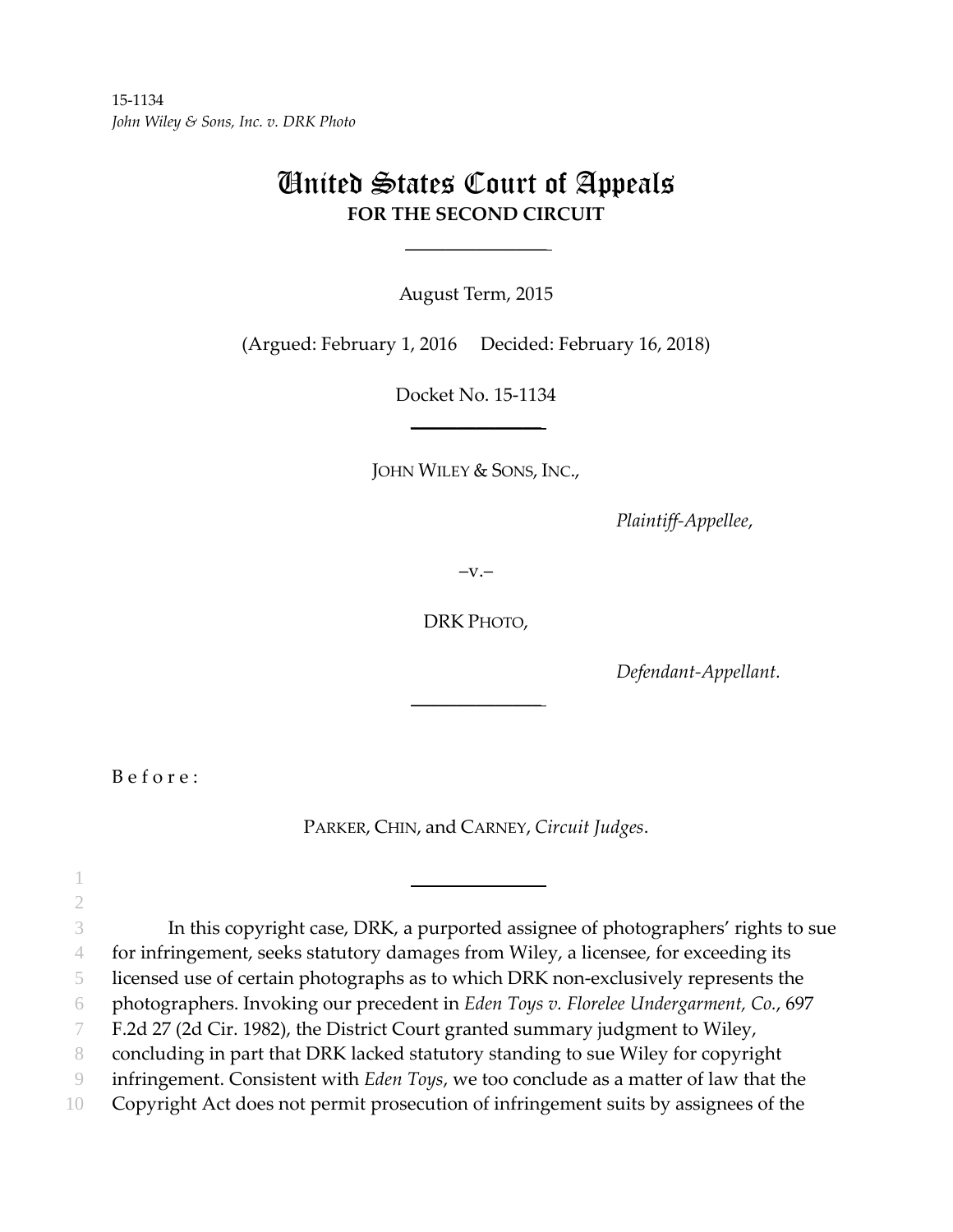bare right to sue that are not and have never been a legal or beneficial owner of an exclusive right under copyright. In addition, because we also conclude that DRK is not and has never been the holder of an exclusive right in the photographs, we AFFIRM the judgment of the District Court. Judge Parker dissents in a separate opinion.  $\overline{\phantom{a}}$ 

|     | ROBERT PENCHINA, Levine Sullivan Koch & Schulz, LLP,  |
|-----|-------------------------------------------------------|
|     | New York, NY, for Plaintiff-Appellee.                 |
| (1) |                                                       |
| -11 | MAURICE HARMON, Harmon & Seidman, LLC, (Christopher   |
| -12 | Seidman and Gregory N. Albright, on the brief), Grand |
| 13  | Junction, CO, for Defendant-Appellant.                |
|     |                                                       |

## SUSAN L. CARNEY, *Circuit Judge*:

In this copyright case, DRK Photo ("DRK"), an Arizona sole proprietorship and a non‐exclusive agent of numerous photographers, attempts to assert infringement claims against John Wiley & Sons, Inc. ("Wiley"), a licensee of the photographers' images, for exceeding the scope of its licenses. DRK's rights with respect to the infringement claims rest on agreements between it and the photographers. These purport to assign to DRK the right to sue on accrued causes of action. The parties dispute whether they also convey any exclusive right under a copyright. The District Court granted summary judgment for Wiley, concluding that DRK did not have statutory standing under the Copyright Act, 17 U.S.C. §§ 101 *et seq.*, to sue Wiley for infringement. On appeal, the 23 primary question presented is whether the Act permits DRK, as a putative assignee of 24 the bare right to sue for infringement, and who neither has, nor has ever had, an exclusive right under copyright in any of these photographs, may pursue an infringement claim against Wiley. Like the District Court, we conclude that it may not.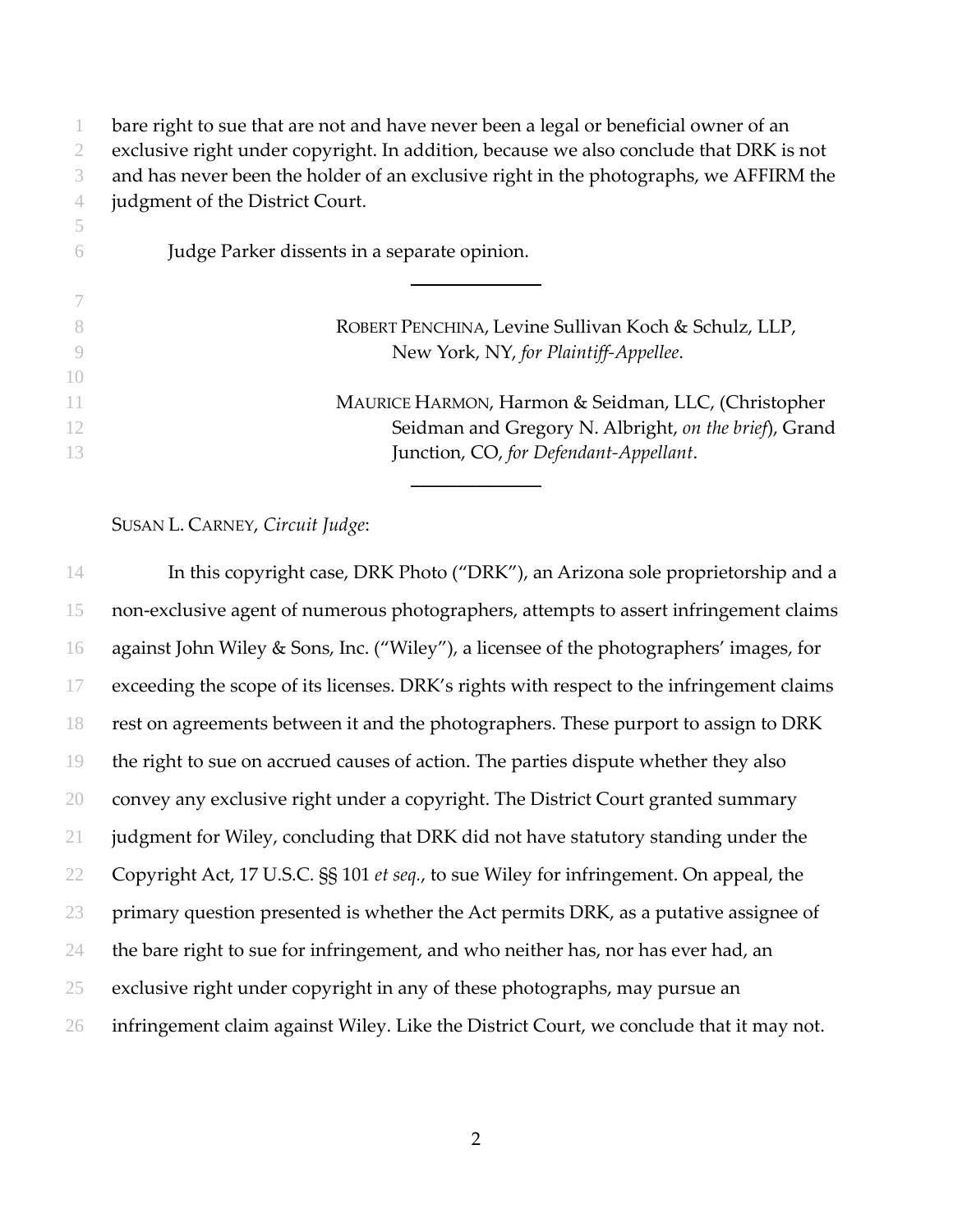The text of the statute directs this result. In relevant part, the Act provides that "[t]he legal or beneficial owner of an exclusive right under a copyright is entitled ... to institute an action for any infringement of that particular right while he or she is the owner of it." 17 U.S.C. § 501(b). An assignee of the bare right to sue who does not hold, and has never held, an exclusive right under a copyright, is not such an owner. The statute nowhere provides that such an assignee may sue, and we think, in view of its designation of who *may* sue, that the omission signals that Congress did not so intend.

Supplementing that reading, the District Court here (Failla, *J.*) interpreted our 1982 decision in *Eden Toys, Inc. v. Florelee Undergarment, Co.*, 697 F.2d 27 (2d Cir. 1982), as requiring that any conveyance of the right to sue for infringement carry with it also an exclusive right under the copyright if it is to be effective as a basis for an infringement suit. *John Wiley & Sons, Inc. v. DRK Photo*, 998 F. Supp. 2d 262, 280 (S.D.N.Y. 2014). We think the import of our decision in *Eden Toys* may not be quite so conclusive on this score as the District Court understood, but if not necessarily controlling, it is at least strongly supportive of our textual reading here.

Because we also concur with the District Court that the agreements between DRK 17 and the photographers that it represented as a non-exclusive agent do not convey such an exclusive right, nor did DRK hold such a right when Wiley is alleged to have committed the infringing acts, we AFFIRM that court's entry of summary judgment in Wiley's favor.

#### **BACKGROUND**

 $\overline{a}$ 

22 The factual background of this case is largely undisputed.<sup>1</sup>

<sup>&</sup>lt;sup>1</sup> As an evidentiary matter, the parties debate whether certain material extraneous to the operative agreements may appropriately be considered in conjunction with them. We refer to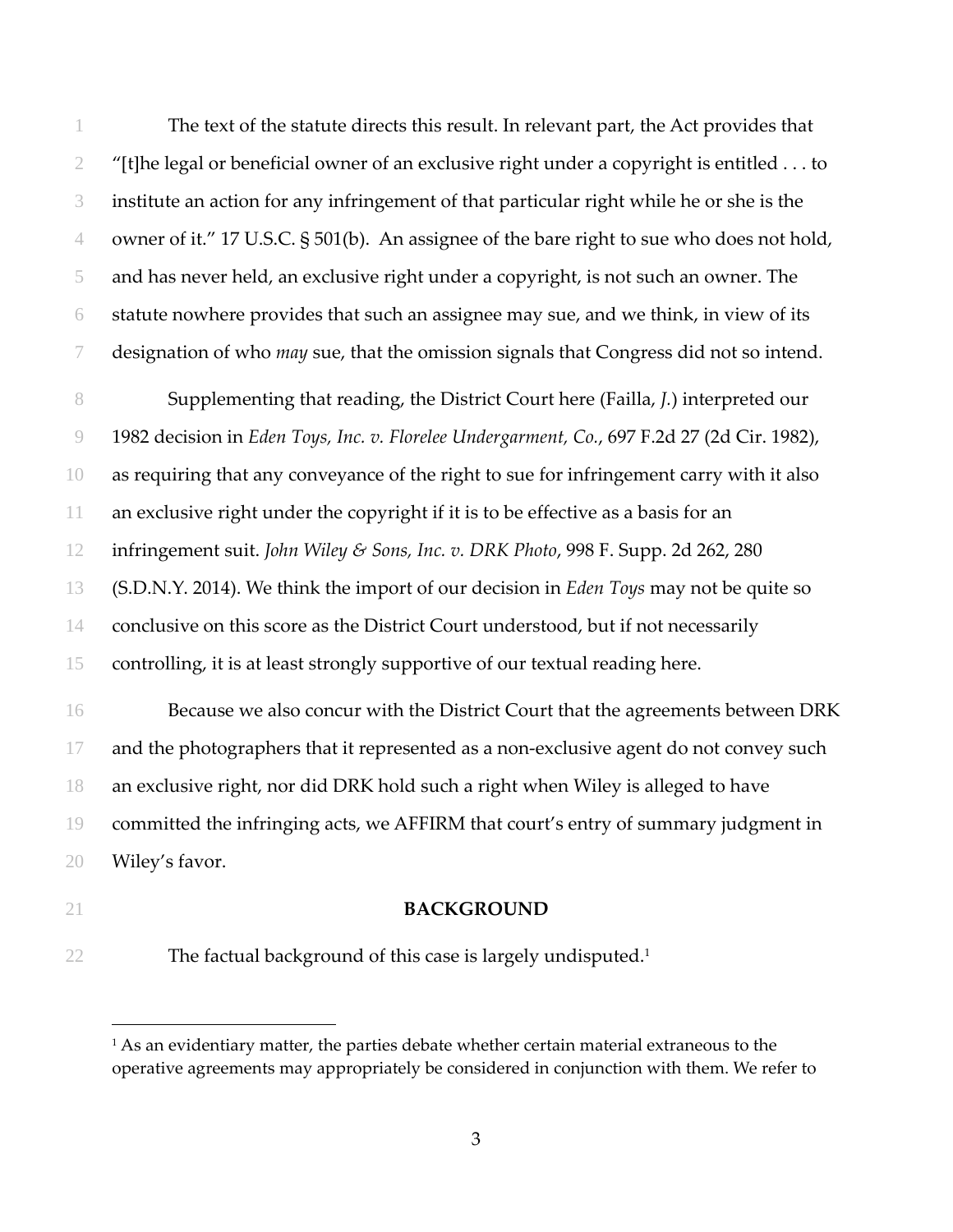DRK Photo is operated by Daniel Krasemann. It maintains a collection of stock photographs available for licensing, for a fee, by various users, including textbook publishers such as John Wiley & Son. Wiley, based in New York, is a global company that focuses on publishing educational materials for undergraduate and graduate students.

The parties' relationship began in 1992, when DRK first licensed Wiley to reproduce certain images for use in its educational materials. A typical DRK license 8 granted to Wiley a one-time, non-exclusive right to use specified images not to exceed a certain number of copies, usually numbering in the tens of thousands. The cost to Wiley of a license typically ranged from approximately \$80 to \$500. DRK appears to have been generally open to amending a license after issuance to cover uses in larger production runs than originally authorized.

13 DRK does not directly employ photographers. Instead, it enters into "Representation Agreements" in which photographers grant to DRK, for a share of the licensing proceeds, the rights to include images in its collection and to license those images to third parties for a fee. The Representation Agreements relevant here establish 17 non-exclusive agency relationships, in that they allow the photographers to enter into 18 similar arrangements with other agents as well. In relevant part, the DRK non-exclusive license typically provides, "I desire that you [DRK] act as my agent with respect to the 20 sale or leasing of the photographs or transparencies which I have delivered to you and shall deliver to you in the future." J.A. 294. DRK executed most of the Representation Agreements of concern here in the 1980s and '90s.

 $\overline{a}$ 

and identify that evidence in our narrative, below, and address the evidentiary challenge separately.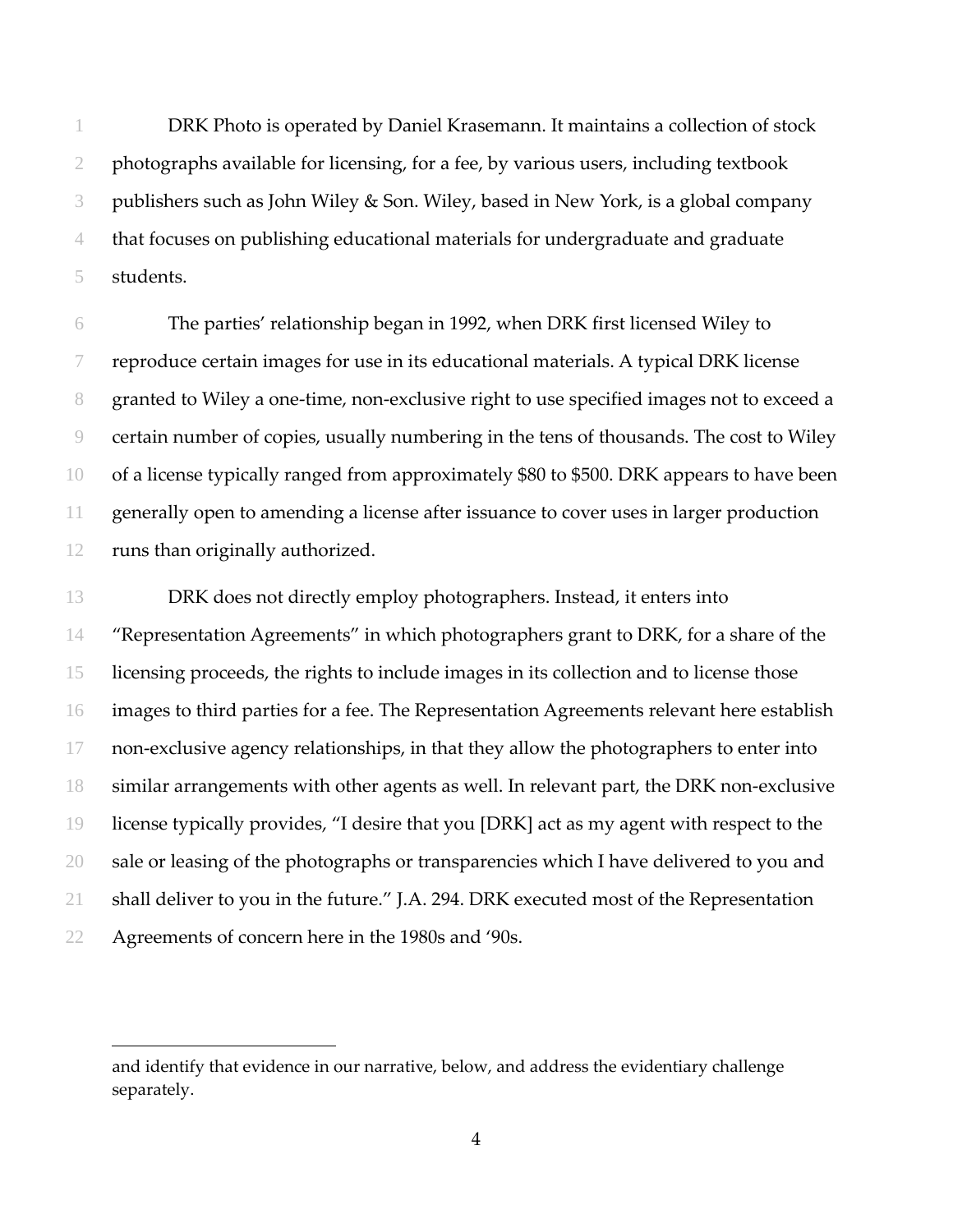|                | In 2008, DRK undertook what it called a "copyright registration program." J.A.                |
|----------------|-----------------------------------------------------------------------------------------------|
| $\mathfrak{2}$ | 205. As part of the program, DRK asked its photographers to execute a single-page             |
| 3              | document entitled "Copyright Assignment, Registration, and Accrued Causes of Action           |
| 4              | Agreement" (the "Assignment Agreement"). Id. at 205; see also, e.g., id. at 411. DRK          |
| 5              | explained in contemporaneous correspondence with the photographers that the                   |
| 6              | Assignment Agreements were "necessary as DRK Photo is initiating a copyright                  |
| 7              | registration program with the United States Copyright Office to officially register many      |
| $8\,$          | of the images in its collection." Id. at 205. DRK further explained that, "with a Certificate |
| $\circledcirc$ | of Registration in hand (prior to a copyright infringement) we will be in a much              |
| 10             | stronger position with much more leverage for settling copyright infringement claims."        |
| 11             | Id. at 205. "[W]ith this Agreement," it advised, "we receive the authorization necessary      |
| 12             | to initiate and settle copyright infringement claims brought against would be infringers      |
| 13             | of DRK Photo Images." Id. at 205. <sup>2</sup>                                                |
| 14             | The Assignment Agreements contain two pertinent provisions. The first, the                    |
| 15             | "Granting Clause," provides in relevant part:                                                 |
| 16             | The undersigned photographer, the sole owner of the copyrights in the                         |
| 17             | undersigned's images ("the Images") selected by [DRK] and included in                         |
| 18             | DRK's collection, hereby grants to DRK all copyrights and complete legal                      |
| 19             | title in the Images. DRK agrees to reassign all copyrights and complete                       |
| 20             | legal title back to the undersigned immediately upon completion of the                        |
| 21             | registration of the Images and resolution of infringement claims                              |
| 22             | brought by DRK relating to the Images.                                                        |
| 23             | J.A. 411. The second, the "Right-to-Sue Clause," provides in relevant part:                   |
| 24             | The undersigned agrees and fully transfers [to DRK] all right, title and                      |
| 25             | interest in any accrued or later accrued claims, causes of action, choses                     |

 $\overline{a}$ 

<sup>&</sup>lt;sup>2</sup> The parties dispute both the propriety of considering this correspondence in conjunction with construing the agreements, as well as the import of the material.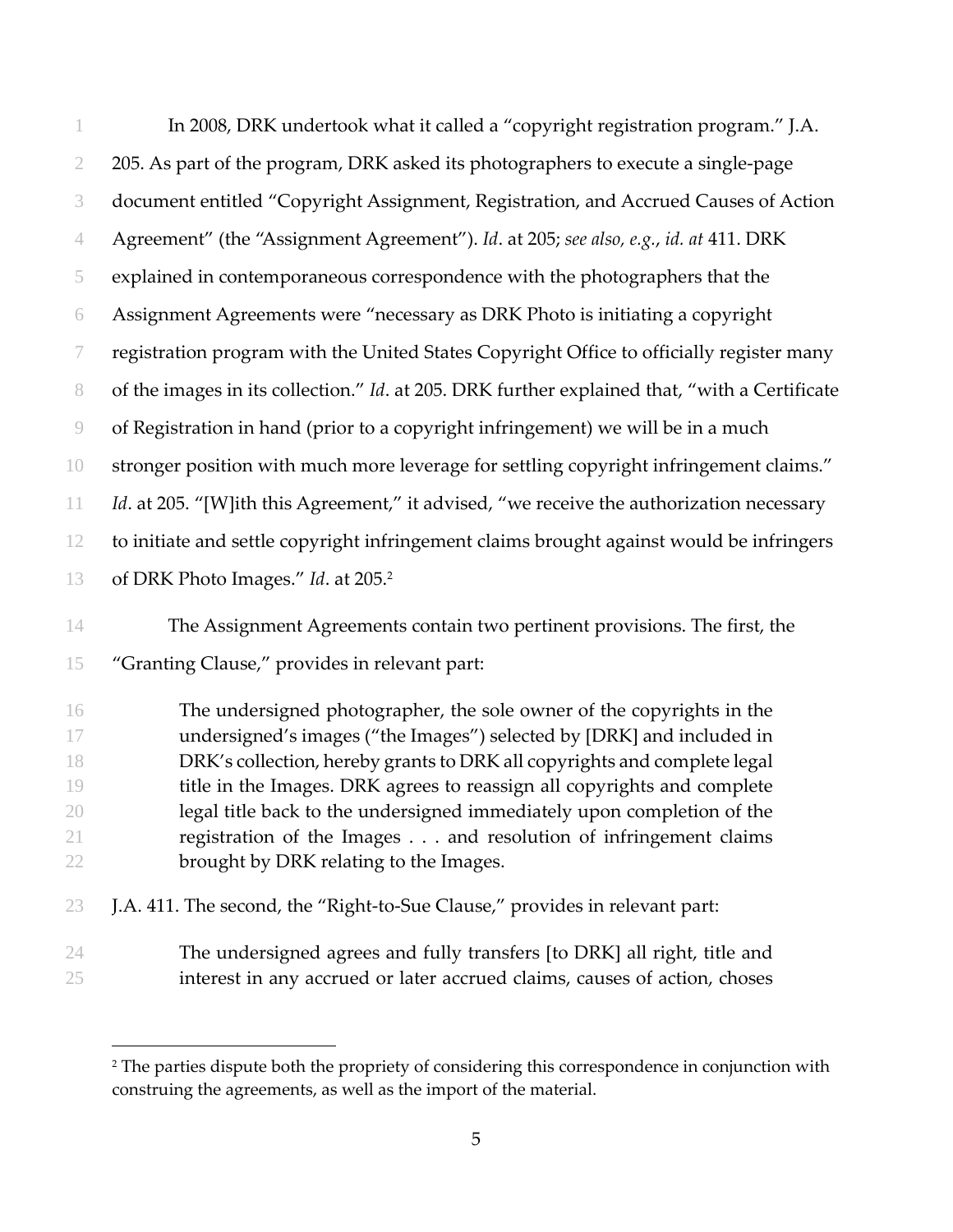in action—which is the personal right to bring a case—or lawsuits, 2 brought to enforce copyrights in the Images ....

*Id*. The agreements further call for DRK to divide any recovery obtained from infringement lawsuits evenly with the affected photographer.

Approximately one hundred photographers eventually executed Assignment Agreements with DRK. And, between 2009 and 2010, DRK registered the covered images in its collection with the United States Copyright Office. The related Certificates of Registration denote the relevant photographer as the "author" and DRK as the "copyright claimant." *Id*. at 342–43.

In August 2011, Wiley filed the instant action for declaratory judgment in the United States District Court for the Southern District of New York, alleging that DRK threatened to bring infringement lawsuits against it for exceeding the usage limits set in its licenses. Wiley sought a declaration exonerating it from liability related to 316 particular instances of alleged infringement in which it used images in DRK's collection. (Some images were subject to multiple instances of alleged infringement. *DRK Photo*, 998 F. Supp. 2d at 271. Like the District Court, we use "instances" to refer to an image's *use*, and not to a distinct image. *Id.*) DRK counterclaimed, alleging that Wiley engaged in copyright infringement in 295 of those instances. Of those, 45 involved images for which DRK was the "sole and exclusive" agent of the photographer; the remaining 250 were subject to agreements of the non‐exclusive type just described. Special App. 80–82.

The parties each moved for summary judgment. DRK prevailed with respect to images subject to its exclusive representation agreements, and Wiley does not appeal that judgment here. *DRK Photo*, 998 F. Supp. 2d at 286–88. But, as to the images for 24 which DRK was a non-exclusive agent, the District Court granted summary judgment to Wiley and dismissed DRK's infringement claims. It reasoned, first, that because the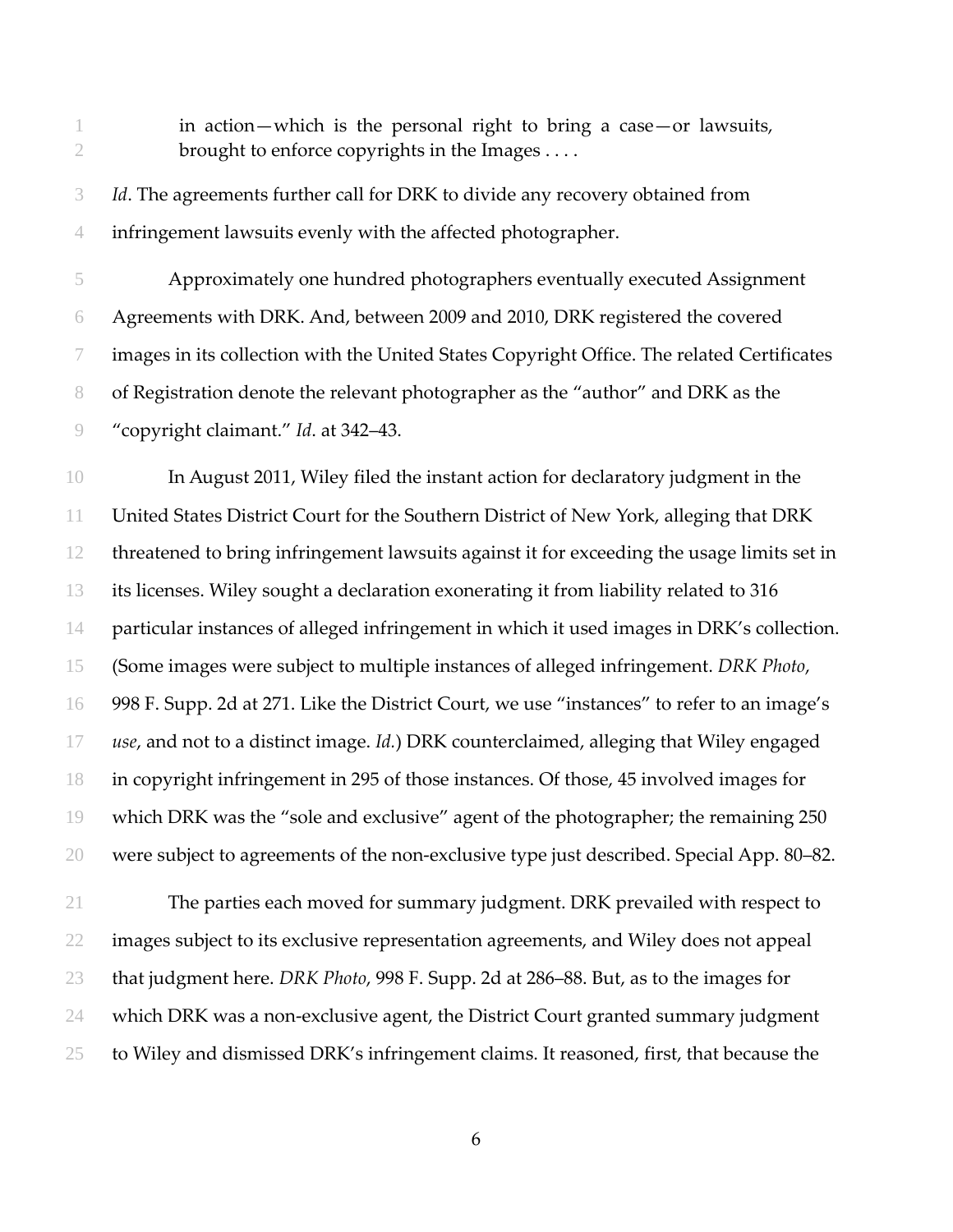Representation Agreements did not render DRK the sole and exclusive agent of the photographers, section 501 of the Act did not permit DRK to prosecute the claim. *Id.* at 275–84. Second, the court found that the Assignment Agreements, too, fell short of providing DRK an adequate basis to sue Wiley because they conveyed nothing more than the right to sue for infringement. *Id.* at 280. Pointing to the statutory origins of copyright and our Court's decision in *Eden Toys, Inc. v. Florelee Undergarment Co.*, the District Court explained that the photographers could not "authorize[] DRK [merely] to bring suit on their behalf." *Id.* (citing *Eden Toys, Inc. v. Florelee Undergarment Co.*, 697 F.2d 27, 32 n.3 (2d Cir. 1982), *superseded by rule on other grounds as recognized in Fed. Treas. Enterp. Sojuzplodoimport v. SPI Spirits Ltd.*, 726 F.3d 62, 84 (2d Cir. 2013)). Pointing also to a line of Ninth Circuit cases beginning with its decision en banc in *Silvers v. Sony Pictures Entertainment, Inc.,* 402 F.3d 881 (9th Cir. 2005), the court ruled that "disguised assignments of the bare right to sue . . . cannot confer [statutory] standing." *DRK Photo,* 998 F. Supp. 2d at 284 (internal quotation marks omitted).

DRK timely appealed the court's grant of summary judgment to Wiley on these 16 claims. On appeal, DRK urges us to conclude that, even with respect to its non-exclusive agency relationships, its Representation and Assignment Agreements sufficed to support its suit against Wiley under the Act and that it is therefore entitled to recover statutory damages for Wiley's allegedly infringing uses.

#### **DISCUSSION**

We review *de novo* a district court's grant of summary judgment, resolving all factual ambiguities and drawing all reasonable factual inferences in favor of the nonmoving party. *Davis v. Blige*, 505 F.3d 90, 97 (2d Cir. 2007).

DRK offers two theories in support of its position that the Act authorizes it to sue Wiley for copyright infringement. First, pointing to the Assignment Agreements'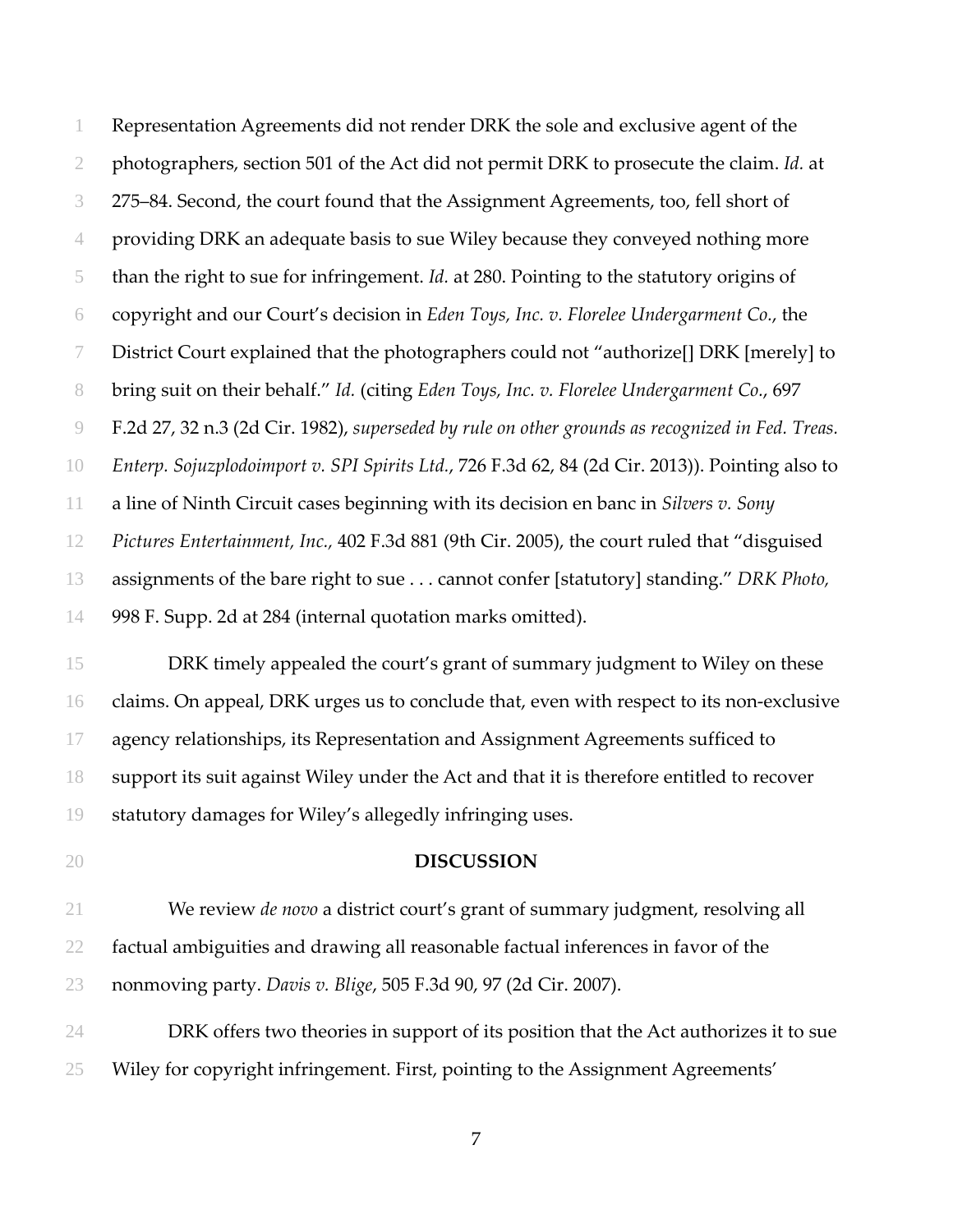transfer to it of the photographers' rights to sue for infringement, DRK contends that it may bring any action for infringement that the photographers might have pursued. Second, it argues that even if the Copyright Act does not permit suit by an assignee that is not and has never been a legal or beneficial owner of the copyrighted work, the Assignment and Representation Agreements make it sufficiently such an owner to allow it, under the Act, to institute suit.

# **I. If it is merely an assignee of the right to sue for infringement, can DRK prosecute a copyright infringement action?**

DRK first argues that it is entitled to sue Wiley for infringement of the photographs under the Right‐to‐Sue Clause of the Assignment Agreements. As we have noted, that clause states that the photographers "fully transfer[] [to DRK] all right, title and interest in any accrued or later accrued claims, causes of action, choses in action . . . or lawsuits, brought to enforce copyrights in the Images." J.A. 411. Wiley accepts that DRK and the photographers may have intended in this clause to convey to DRK the right to sue for infringement. It nevertheless contends that a purported assignment of that right, standing alone, is inadequate to allow DRK to assert a claim under section 501(b) of the Act.

Section 501(b) provides in part that "[t]he legal or beneficial owner of an exclusive right under a copyright is entitled . . . to institute an action for any infringement of that particular right committed while he or she is the owner of it." 17 U.S.C. § 501(b). None dispute that the "exclusive right[s] under a copyright" to which section 501(b) refers are those six "[e]xclusive rights in copyrighted works" enumerated 23 in section 106 of the Act: the right to reproduce the work, prepare derivative works,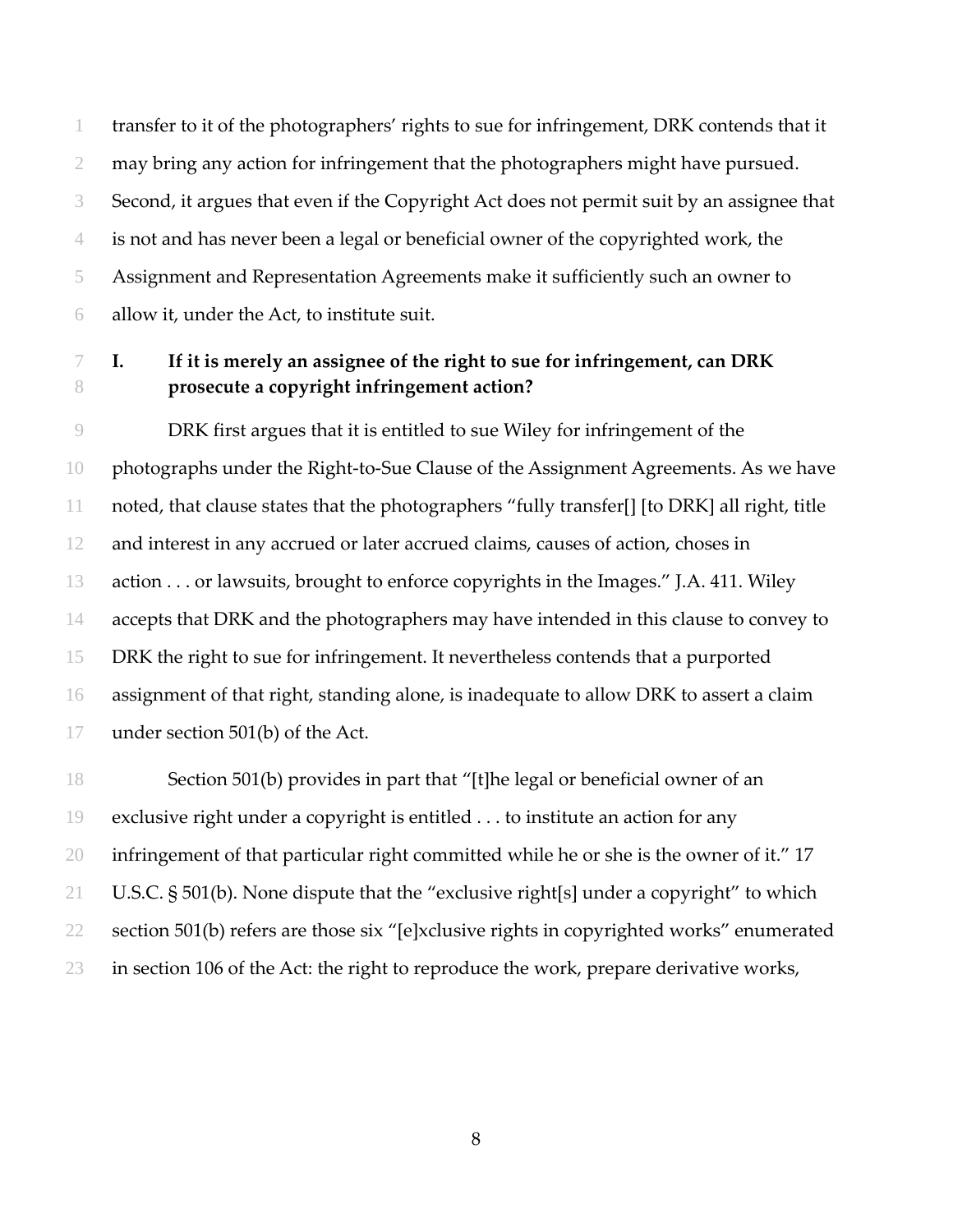1 distribute the work to the public, perform the work, display the work, and perform the 2 work by means of digital transmission. 17 U.S.C. § 106.3

Wiley contends and DRK disputes that, in our decisions in *Eden Toys* and *ABKCO Music, Inc. v. Harrisongs Music, Ltd.*, 944 F.2d 971 (2d Cir. 1991), we definitively interpreted section 501(b) to preclude suit under the Act by assignees of the bare right to sue that have never held exclusive ownership rights. As discussed below, we are not convinced that these cases compel the conclusion that Wiley claims. We therefore return to the statutory text to determine whether, as DRK submits, it may sue under section 501(b). We address these arguments in turn.

- (1) to reproduce the copyrighted work in copies or phonorecords;
- (2) to prepare derivative works based upon the copyrighted work;

17 U.S.C. § 106.

<sup>&</sup>lt;sup>3</sup> In full, section 106, "Exclusive rights in copyrighted works," provides:

Subject to sections 107 through 122, the owner of copyright under this title has the exclusive rights to do and to authorize any of the following:

<sup>(3)</sup> to distribute copies or phonorecords of the copyrighted work to the public by sale or other transfer of ownership, or by rental, lease, or lending;

<sup>(4)</sup> in the case of literary, musical, dramatic, and choreographic works, pantomimes, and motion pictures and other audiovisual works, to perform the copyrighted work publicly;

<sup>(5)</sup> in the case of literary, musical, dramatic, and choreographic works, pantomimes, and pictorial, graphic, or sculptural works, including the individual images of a motion picture or other audiovisual work, to display the copyrighted work publicly; and

<sup>(6)</sup> in the case of sound recordings, to perform the copyrighted work publicly by means of a digital audio transmission.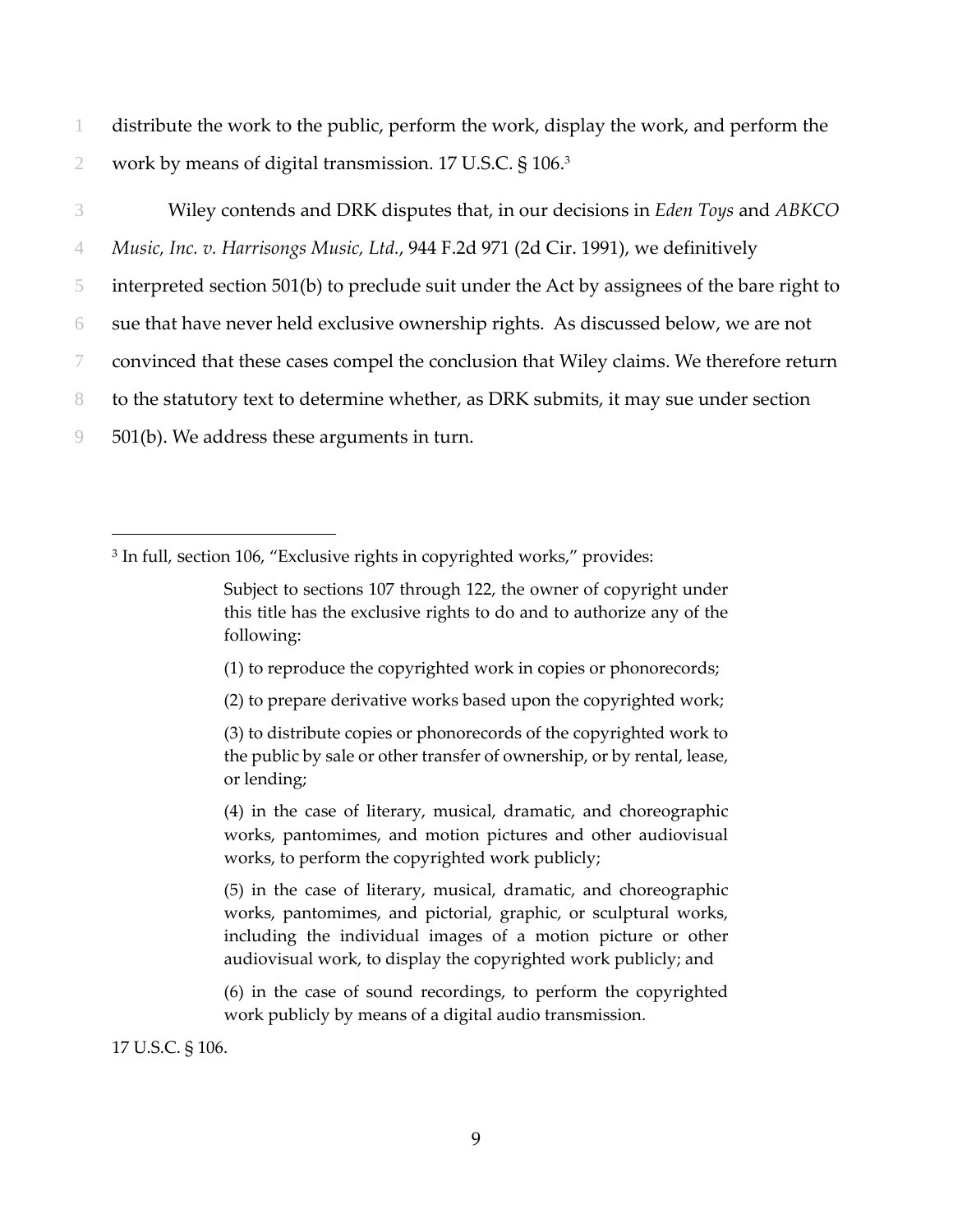$\overline{a}$ 

#### **A.** *Eden Toys* **and** *ABKCO*

We first consider whether these decisions compel dismissal of DRK's 3 infringement action for want of statutory standing.<sup>4</sup> The District Court agreed with Wiley that they do. *See DRK Photo*, 998 F. Supp. 2d at 280. We think, on balance, that neither is dispositive.

*First*, our decision in *Eden Toys* is fairly susceptible to more than one reading on this score. In *Eden Toys*, Paddington and Company, Limited ("Paddington"), the owner of the copyright in the fictional character Paddington Bear, executed a license with Eden Toys, Inc. ("Eden") that made Eden (1) an exclusive licensee for some uses of the primary copyright, and (2) an owner of Eden's derivative works in the copyright. The license granted Eden "the right, at its option, . . . to institute appropriate legal action against [an] infringer [of the primary copyright]," but only in the event that the copyright owner, Paddington, "elect[ed] to take no legal action." *Eden Toys*, 697 F.2d at 14 30 n. 2. Our Court concluded that Eden could state a cause of action for infringement of its own derivative works and licensed uses, *id.* at 33–37, but not for infringing uses of the primary Paddington Bear copyright, as to which the licensor Paddington retained the right to sue, *id.* at 32–33. In a footnote, we stated that the Copyright Act does not permit "holders of rights under copyrights to choose third parties to bring suits on their behalf." *Id.* at 32 n.3. We noted in brief explanation that "while F[ed]. R. Civ. P. 17(a) 20 ordinarily permits the real party in interest to ratify a suit brought by another party, the Copyright Law is quite specific in stating that only the 'owner of an exclusive right

<sup>&</sup>lt;sup>4</sup> We recognize that, to ensure that the right to sue is not confused with Article III standing, the Supreme Court has discouraged the use of the term "statutory standing." *See Lexmark Intʹl, Inc. v. Static Control Components, Inc*., 134 S. Ct. 1377, 1387 n.4 (2014). We use the phrase "statutory standing" here for historical reasons, to refer to a plaintiff's right to pursue a cause of action under the Copyright Act. *See, e.g., Buday v. N.Y. Yankees Pʹship*, 486 F. Appʹx 894, 899 (2d Cir. 2012); *Fed. Treasury Enter. Sojuzplodoimport v. SPI Spirits Ltd.,* 726 F.3d 62, 72 (2d Cir. 2013).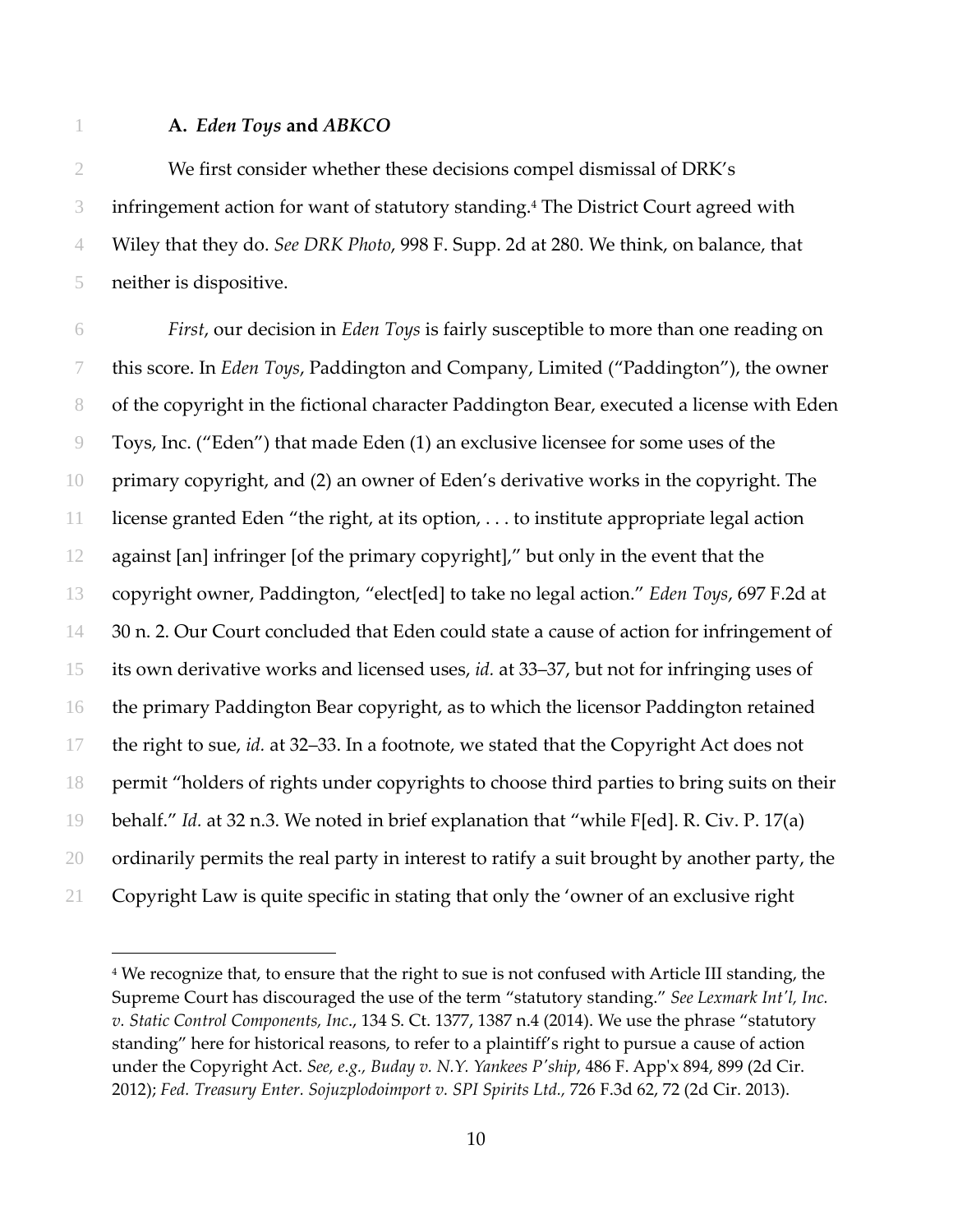under a copyright' may bring suit." *Id.* (internal citations omitted) (quoting 17 U.S.C.  $2\frac{1}{501(b)}$ . It is on this language that Wiley's stare decisis argument rests.

Competing views of the *Eden Toys* footnote have emerged since we decided the case more than thirty years ago. Some have read the opinion as merely precluding prosecution of an infringement suit by a copyright holder's agent, and offering nothing of substance about the legitimacy of suit based on only an outright assignment. *See Silvers*, 402 F.3d at 910 (Bea, *J.*, dissenting); 3 Melville Nimmer & David Nimmer, *Nimmer on Copyright* § 12.02[C]. Because Eden Toys' license permitted it to sue only subject to a condition—that is, only when the copyright holder elected to forgo its own (primary) right to sue—*Eden Toys* can be read to hold that a license *in the form presented there* is insufficient to convey a cause of action for all infringements of the copyright. In other words, as to infringements of the original copyrighted work, Eden held a mere secondary right to sue, and under the Copyright Act, that assignment was insufficient to allow Eden Toys to sue for infringement. *See Eden Toys*, 697 F.2d at 32 n.3. As some have observed, this reading of the opinion leaves open "[t]he more difficult question . . . whether the assignee of solely an accrued claim and no other copyright interest has standing to sue." 3 Nimmer & Nimmer § 12.02[C].

On the other hand, some have read *Eden Toys* as precluding infringement actions like DRK's. *See DRK Photo*, 998 F. Supp. 2d at 280. This reading, too, has been endorsed by commentators. *See* 6 William Patry, *Patry on Copyright* § 21:5 (citing *Eden Toys* for proposition that "section 501(b) does not permit the copyright owner to retain the copyright, but convey the mere right to sue"). And this was the reading adopted by the Ninth Circuit majority in *Silvers*. In fact, the *Silvers* majority drew partial support for its decision by characterizing it as maintaining consistency with the law of our Circuit. 402 F.3d at 889–90 ("We think it important to parallel the Second Circuit . . . ."). We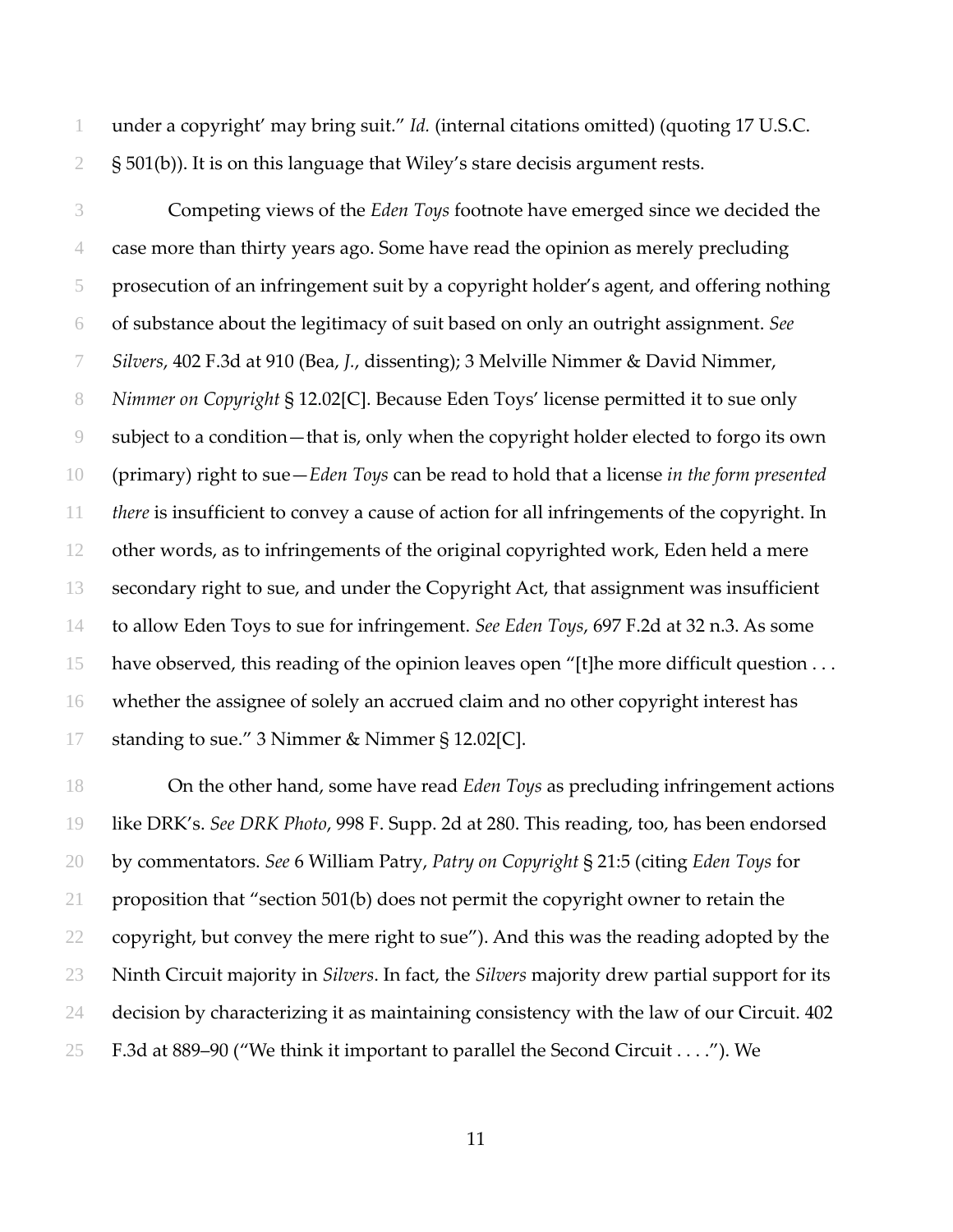appreciate the consideration it gave to our prior decision and to the need for a uniform regime.

We need not resolve here which is the better reading of this *Eden Toys* footnote, however, because, as we explain below, we simply read the text of the Copyright Act to preclude infringement suits by assignees of merely the right to sue who do not hold and have not yet held any of the listed exclusive rights. *Eden Toys* at least supports our decision, and no reading of *Eden Toys* prevents us now from adopting that view.

*Second*, our decision in *ABKCO* does not directly address whether the Copyright Act permits suit by a mere assignee of the right to sue. In *ABKCO*, we evaluated the basis for ABKCO's 1980 settlement with George Harrison for his allegedly infringing use of the song "He's So Fine." *See ABKCO*, 944 F.2d at 980–81. ABKCO acquired exclusive rights in the song in 1978, when it purchased the copyright together with "any and all rights assertable under copyright against the Infringing Composition . . . which may have heretofore arisen or which may hereafter arise." *Id.* at 980. That acquisition occurred eight years after the claims accrued in 1970 and four years after the district court had found liability on the claims at issue. *See id*. at 975.

We decided that ABKCO's rights in the 1980 settlement were based on the owner's transfer to ABKCO of accrued claims for infringement, and not simply on ABKCO's concurrent ownership of exclusive rights under the copyright in "He's So Fine." *Id.* at 981. We explained, "[A] copyright owner can assign its copyright but, if the accrued causes of action are not expressly included in the assignment, the assignee will not be able to prosecute them." *Id.* at 980. We further noted that "the Copyright Act does not permit copyright holders to choose third parties to bring suits on their behalf." *Id*. In 24 the event that accrued claims are not expressly included in the assignment, "the assignor retains the right to bring actions accruing during its ownership of the right,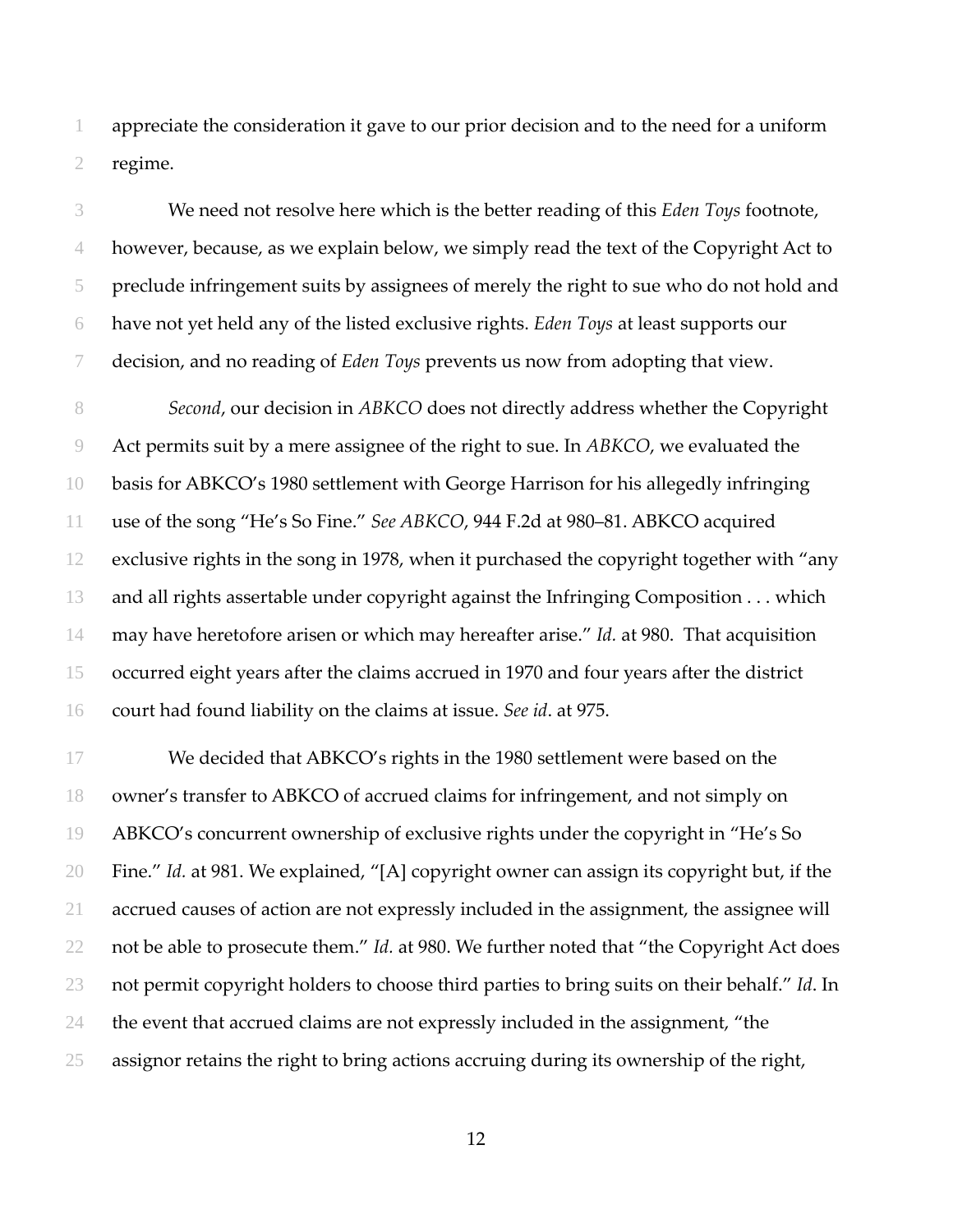even if the actions are brought subsequent to the assignment." *Id.* ABKCO, we concluded, was entitled to participate in the 1980 settlement because it had obtained the right to sue for past infringement. *Id.* at 981.

We acknowledge that some of the language in *ABKCO* seems in tension with the text of section 501(b). But that language must be understood in the context of the complex factual and procedural history of that case. In *ABKCO*, we treated ownership of accrued claims for infringement as assets separate from ownership of an exclusive right, in the sense that assignment of the latter did not necessarily imply assignment of the former. Because ABKCO possessed both the exclusive right allegedly infringed and the accrued claim for infringement (as to which liability had already been adjudicated), that decision did not necessarily resolve the question whether one assigned merely the right to sue for infringement and who has never held any of the exclusive rights listed in section 106 has statutory standing to sue.

In light of the ambiguity of these decisions on this question, we return to the text of the Copyright Act to determine afresh whether it allows such plaintiffs to pursue infringement suits.

## **B. Whether the Copyright Act permits suit by mere assignees of the bare right to sue**

Our analysis begins with the statutory language. *See In re Ames Dep't Stores, Inc.*, 582 F.3d 422, 427 (2d Cir. 2009) ("Statutory interpretation always begins with the plain language of the statute . . . ." (internal quotation marks omitted)). Section 501(b) provides:

The legal or beneficial owner of an exclusive right under a copyright is entitled, subject to the requirements of section 411, to institute an action for any infringement of that particular right committed while he or she is the owner of it. The court may require such owner to serve written notice of the action with a copy of the complaint upon any person shown,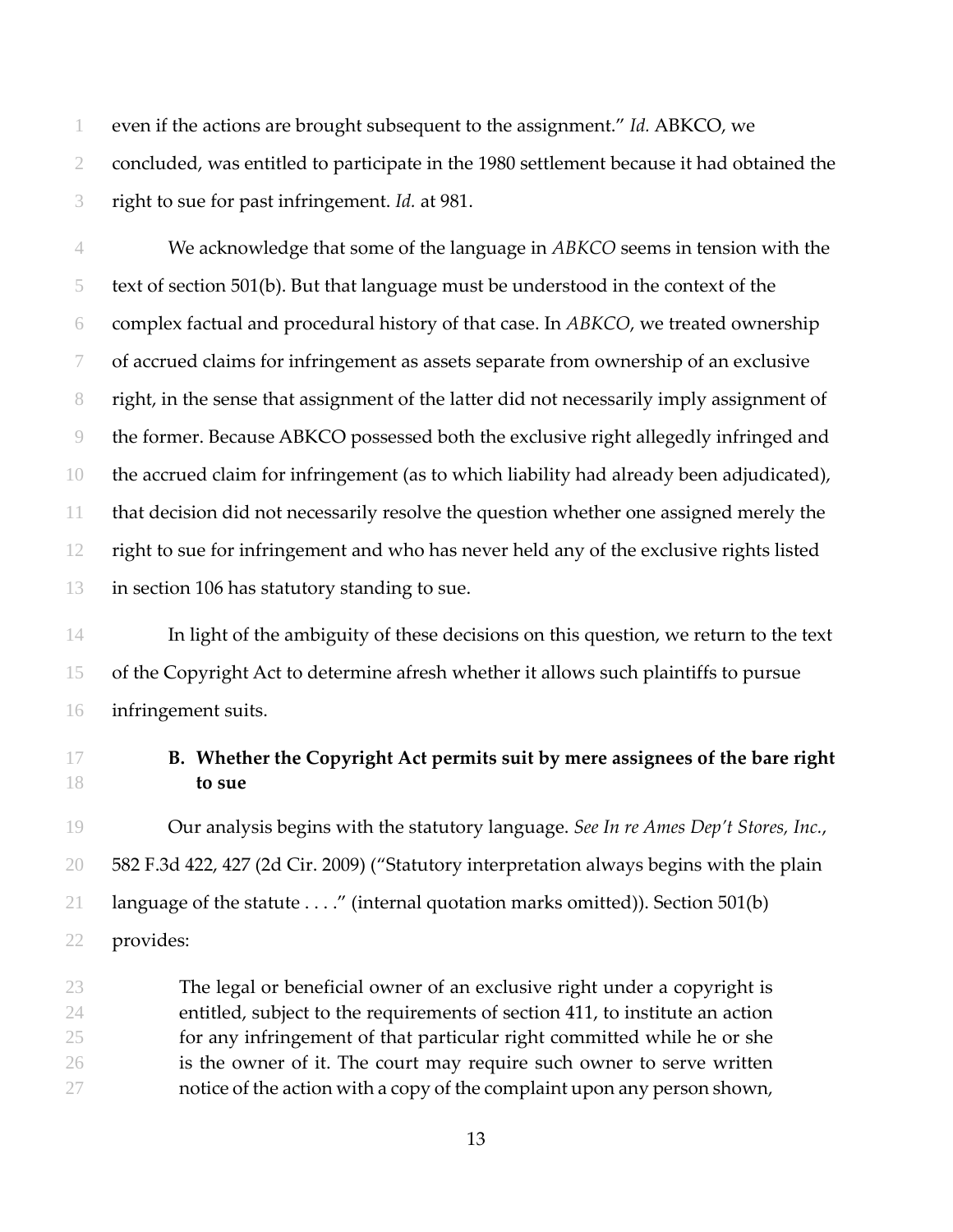by the records of the Copyright Office or otherwise, to have or claim an interest in the copyright, and shall require that such notice be served upon any person whose interest is likely to be affected by a decision in the case. The court may require the joinder, and shall permit the intervention, of any person having or claiming an interest in the copyright.

### 17 U.S.C. § 501(b).

The most natural reading of this provision, it seems to us, is that by identifying who may bring suit under the Act, Congress signaled that others may not. As the District Court correctly observed, "This right [in copyright] . . . does not exist at common law [in the United States]—it originated, if at all, under the acts of [C]ongress." *DRK Photo*, 998 F. Supp. 2d at 276 (quoting *Wheaton v. Peters*, 33 U.S. 591, 663–64 (1834)). A suit for infringement is thus a "creature of statute." *Silvers*, 402 F.3d at 883–84. This being so, Congress may determine—and limit, if it so chooses—who may enforce the rights it has created.

Further, the interpretive canon of *expressio unius est exclusio alterius* instructs that 17 Congress's expression of one or several items in an enumerated list typically reflects an intent to "exclude[] another left unmentioned." *N.L.R.B. v. SW Gen., Inc.*, 137 S. Ct. 929, 940 (2017) (internal quotation marks omitted). In the Copyright Act, Congress expressly provided a cause of action for infringement only for "legal or beneficial owner[s]" of one of the six enumerated "exclusive right[s] under a copyright." 17 U.S.C. § 501(b). The right to sue is conspicuously absent from the list of exclusive rights. *See* 17 U.S.C. § 106. The plain language of the Act does not authorize infringement actions by mere assignees of the bare right to sue – entities that do not hold and indeed never held any section 106 exclusive right in the allegedly infringed‐upon work.

The special features of copyright make the application of the *expressio unius* canon especially appropriate. In enacting and amending the Copyright Act, Congress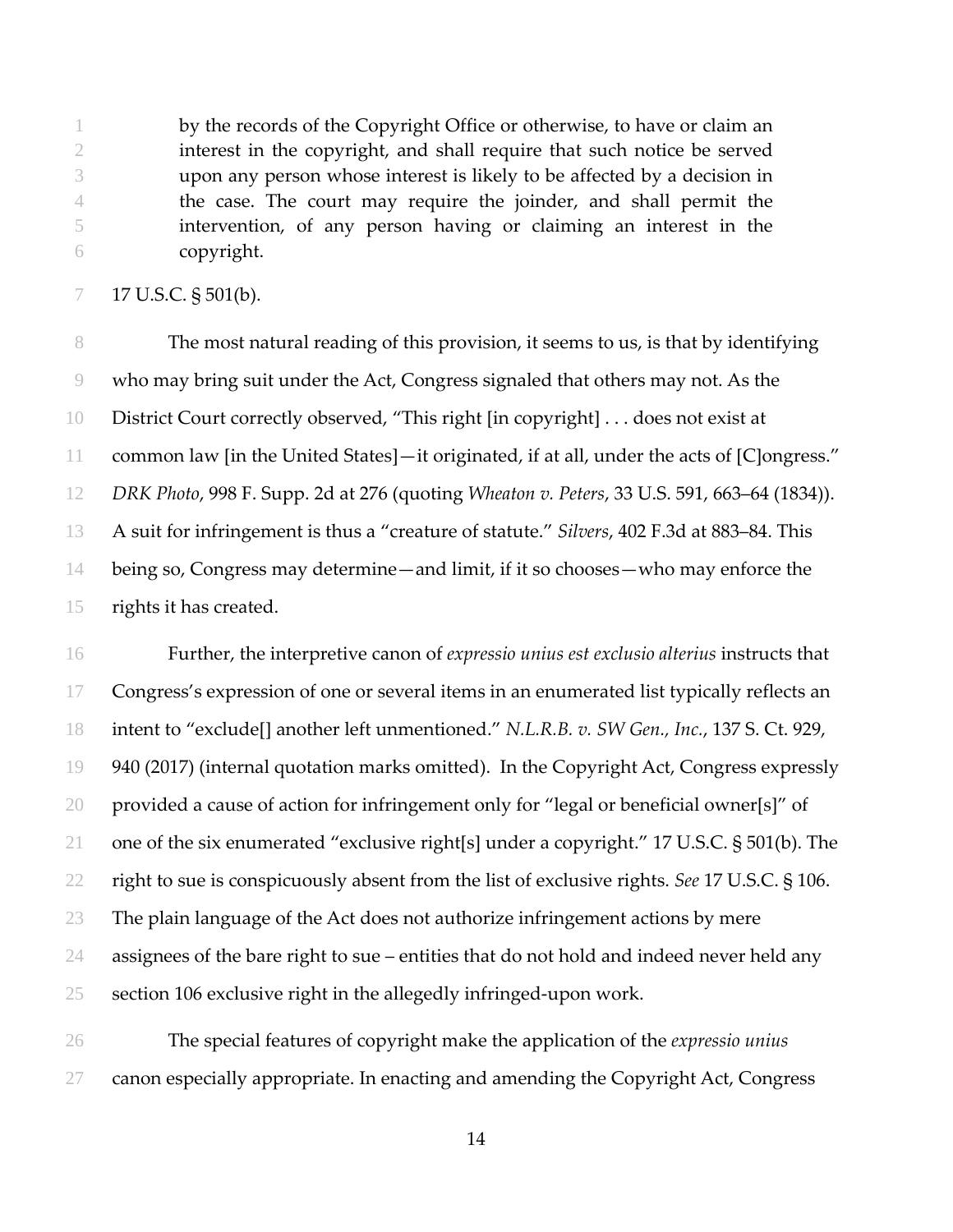legislates regarding a property interest that carries special and deep‐rooted public policy concerns. *See Eldred v. Ashcroft*, 537 U.S. 186, 219 (2003) (noting that "copyright's purpose is to promote the creation and publication of free expression" (emphasis omitted)); *see also* U.S. Const. art. I, § 8, cl. 8 (establishing congressional power "[t]o promote the Progress of Science and useful Arts, by securing for limited Times to Authors and Inventors the exclusive Right to their respective Writings and Discoveries"). The copyright regime that Congress had adopted and over time amended reflects a legislative balancing of rights and duties with unique features. *See Eldred*, 537 U.S. at 219. For example, an action for infringement is not simply one for a readily ascertainable debt for a sum certain: copyright infringement claims are multifaceted and complex. We are reluctant to risk disturbing the balance that Congress settled on by reading into the Act features that Congress has not expressly adopted.

**Our reluctance in this respect takes on particular importance in section 501(b)**, where Congress appears to have taken care to craft limits on the right to sue. For example, section 501(b) prevents even holders of one of the six exclusive section 106 rights from suing unless the alleged infringement occurred "while he or she [was] the owner of it." 17 U.S.C. § 501(b). We read this "durational limitation," as did the *Silvers* majority, as reflecting an effort to "carefully circumscribe[]" the right to sue for infringement, marking an additional reason not to inject an additional untethered right to sue into the congressional silence. *Silvers*, 402 F.3d at 885; *see also DRK Photo v. McGraw‐Hill Glob. Educ. Holdings, LLC* ("*McGraw‐Hill*"), 870 F.3d 978, 988 (9th Cir.  $22 \quad 2017)$ ).<sup>5</sup>

 $\overline{a}$ 

 Following oral argument in this appeal, the Ninth Circuit decided that DRK lacked standing in a similar case, in which DRK sued McGraw‐Hill, another publisher, for infringement. *DRK Photo v. McGraw‐Hill Glob. Educ. Holdings, LLC*, 870 F.3d at 988. Wiley (here, the plaintiff publisher seeking declaratory judgment against DRK) brought the decision to our attention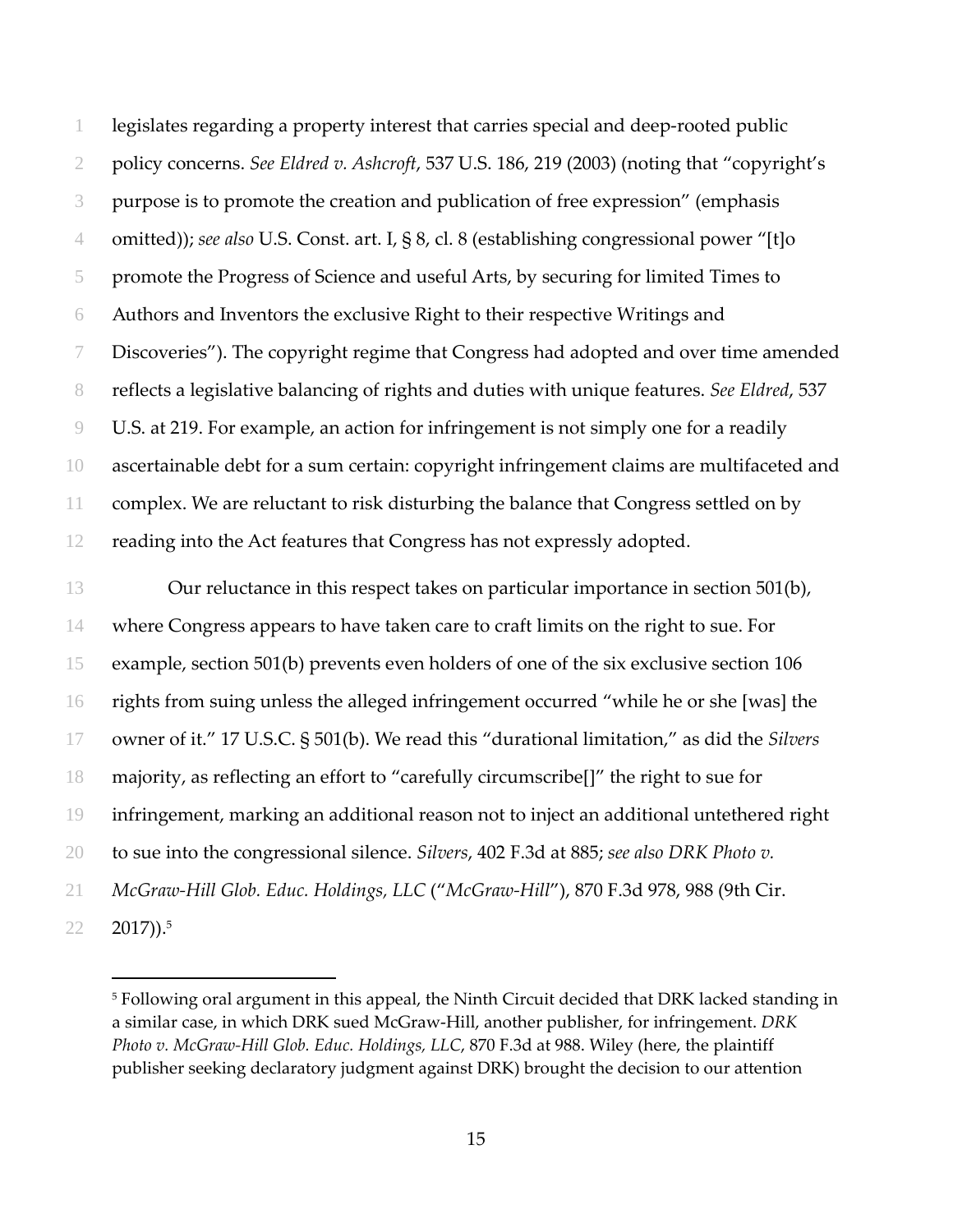|    | We also find persuasive the observation that Congress failed entirely in section          |
|----|-------------------------------------------------------------------------------------------|
|    | 501(b) to make any mention of or accommodation for entities that are mere assignees of    |
| 3  | the right to sue and whose rights are divorced from all of the exclusive rights. Thus, in |
| 4  | addition to setting out who may sue, section 501(b) contains notice and joinder           |
| 5  | provisions intended to ensure in infringement suits that "other owners whose rights       |
| 6  | may be affected are notified and given a chance to join the action." H.R. Rep. No. 94-    |
|    | 1476, at 159 (1976). The statute thus allows courts to "require the joinder of any        |
| 8  | person having or claiming an interest in the copyright," or to require that a plaintiff   |
| 9  | alleging infringement "serve written notice of the action with a copy of the complaint    |
| 10 | upon any person shown to have or claim an interest in the copyright." 17 U.S.C.           |
| 11 | § 501(b). Notice and joinder, however, are expressly invited only in suits brought by a   |

through a Rule 28(j) letter and argued that the Ninth Circuit ruling moots the instant appeal by application of collateral estoppel principles against DRK with regard to DRK's statutory standing to assert infringement counter‐claims against Wiley.

 $\overline{a}$ 

Collateral estoppel may apply when  $\prime\prime$ (1) the issues in both proceedings are identical, (2) the issue in the prior proceeding was actually litigated and actually decided, (3) there was full and fair opportunity to litigate in the prior proceeding, and (4) the issue previously litigated was necessary to support a valid and final judgment on the merits." *Transaero, Inc. v. La Fuerza Aerea Boliviana*, 162 F.3d 724, 731 (2d Cir. 1998). Courts are not obligated, however, to apply collateral estoppel to bar the affirmative assertion of claims. *See, e.g., Parklane Hosiery Co. v. Shore*, 439 U.S. 322, 331 (1979) ("We have concluded that the preferable approach for dealing with these problems in the federal courts is not to preclude the use of offensive collateral estoppel, but to grant trial courts broad discretion to determine when it should be applied."); *SEC v. Monarch Funding Corp.,* 192 F.3d 295, 303–04 (2d Cir. 1999) ("When the efficiency rationale for collateral estoppel fails, however, courts have understandably declined to adopt the doctrine."); *Olegario v. United States*, 629 F.2d 204, 215 (2d Cir. 1980) (declining to apply doctrine because "case raises important issues of national concern").

Here, exercising our discretion, we decline to apply collateral estoppel against DRK for several reasons. First, this case presents an issue of importance in this Circuit, worthy of independent consideration. Second, the issues have already been fully briefed and argued, so judicial efficiency would not be served by estopping DRK from proceeding. Third, DRK may yet choose to challenge the Ninth Circuit decision through a petition for certiorari: the Ninth Circuit decision, as of this writing, is not yet final.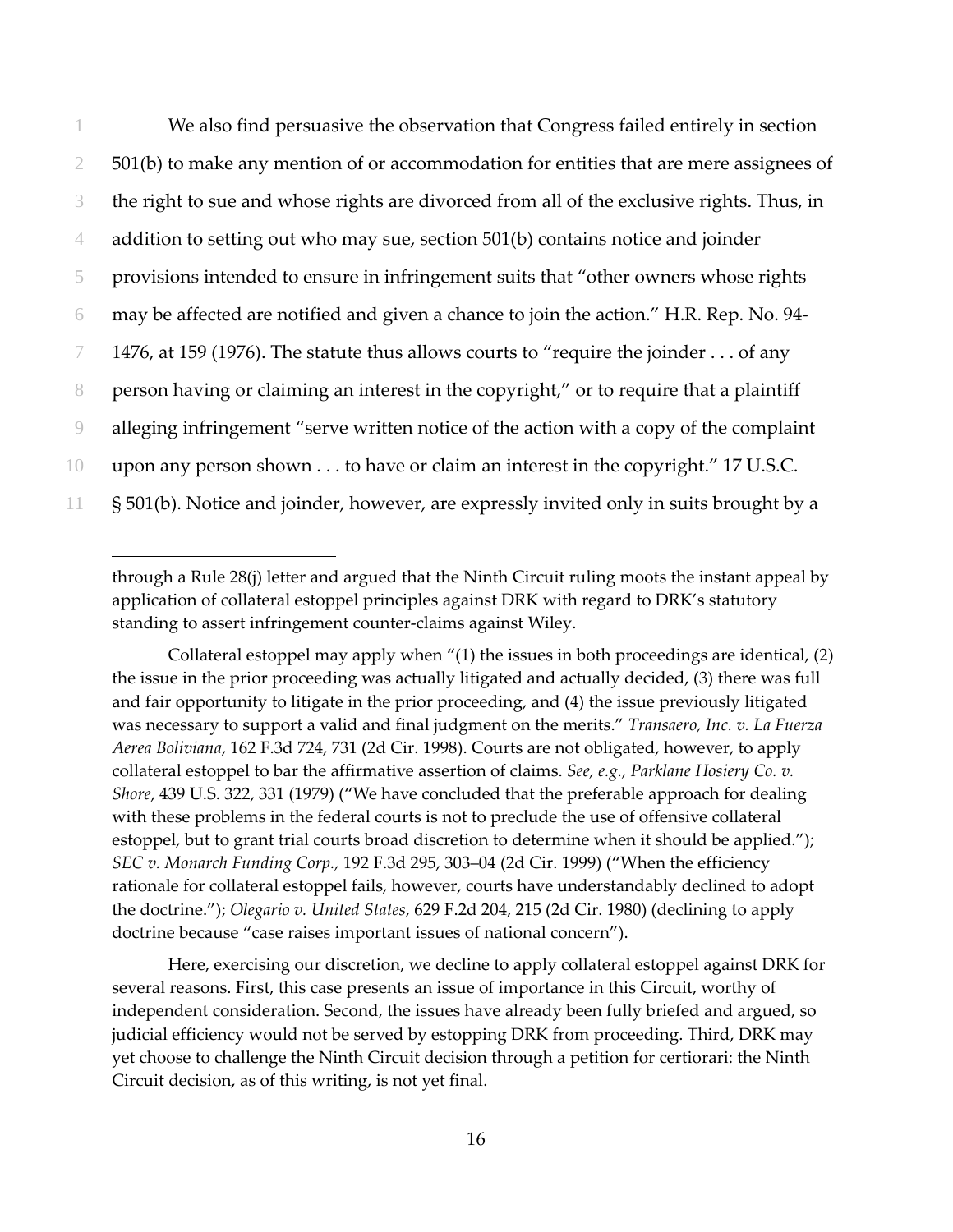"legal or beneficial owner" of an enumerated copyright right under the Act. *Id.* As already noted, the right to sue is not one of those enumerated rights. *See id*. § 106. Silence in this provision, too, provides further evidence of Congress's anticipation of suit only by those it named.

Finally, we recognize that a central thrust of the 1976 modifications to the Copyright Act, which enacted section 106, was to abandon the prohibition on divisibility of copyright that courts had read into the 1909 version of the Act. *See* H.R. 8 Rep. No. 94-1476, at 61 (noting that section 106 creates a "'bundle of rights' that is a copyright," which "may be subdivided indefinitely"). The introduction of section 106 suggests to some that Congress has invited, or at least not forbidden, further unbundling of manifold rights, such as would permit recognition of rights to sue in mere assignees of the right to sue that hold none of the exclusive rights. *Silvers*, 402 F.3d at 896–99 (Bea, *J.*, dissenting). But, although the 1976 modification certainly effected an expansion of actionable rights under the Act and the House report includes a phrase heralding "indefinite[]" subdivision, the expansion was accomplished primarily through the enactment of section 106. That section—as apparent from its text— identifies only six particular alienable elements. Given the importance of this section in effectuating Congress's goal to render copyrights divisible, Congress's omission from it of the right to sue for infringement as a separate exclusive right strikes us as especially significant.

## **C. Whether background principles of federal common law overcome the plain reading of the Act**

DRK argues that our reading of the Act ignores background common law principles that permit the free assignability of federal claims. It asserts, in particular, that our holding "is not valid" after *Sprint Communications Co. v. APCC Services, Inc.*, 554 U.S. 269 (2008). Appellant's Br. at 59. We cannot agree.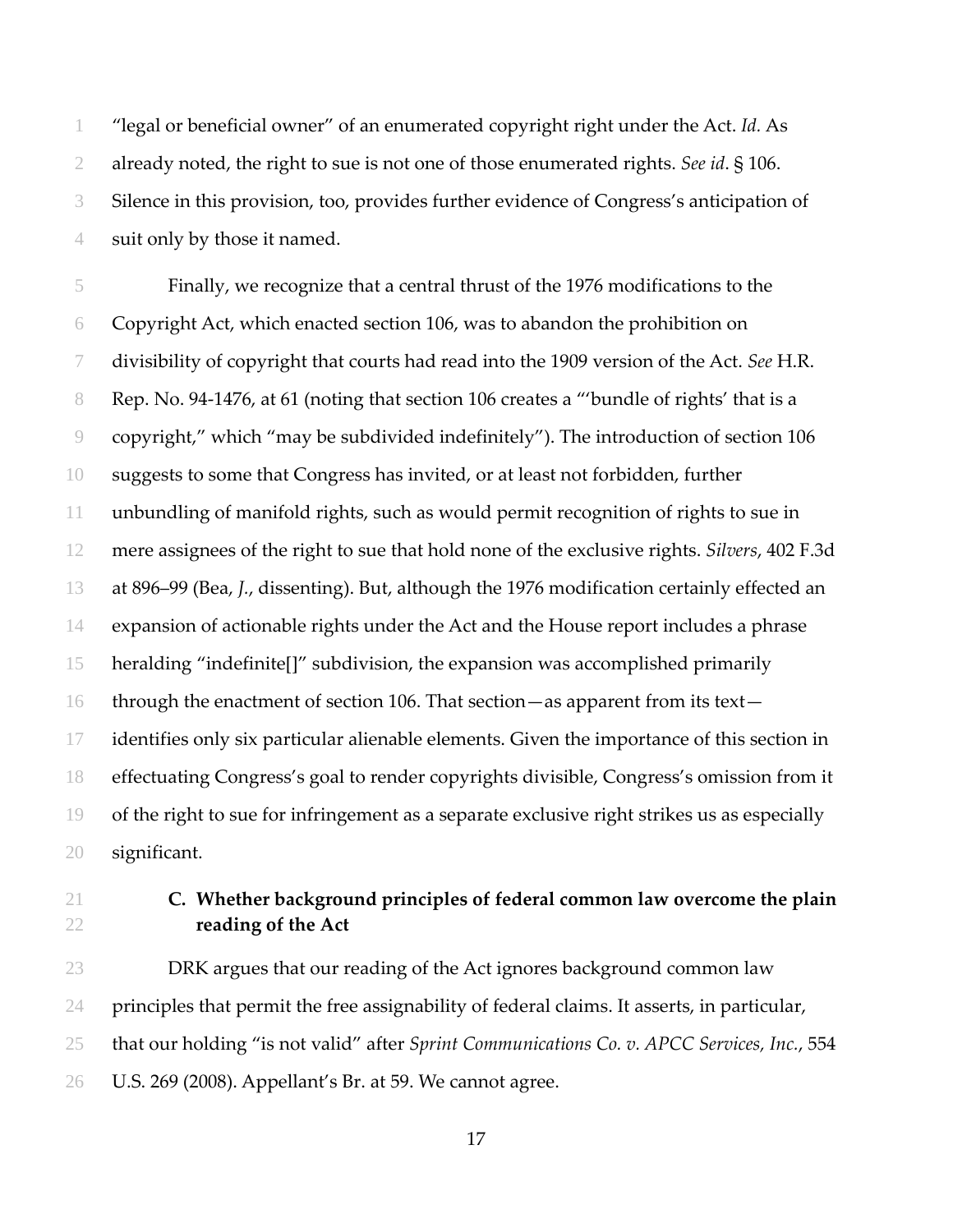In *Sprint*, the Supreme Court considered whether an assignee of an injured party's claim for monies owed under the Federal Communications Act had constitutional standing to pursue that claim. 554 U.S. at 271. As part of its reasoning, the Court undertook an analysis of the history of the assignability of claims, ultimately finding that "throughout the 19th century, American courts regularly exercised their powers in favor of the assignee" of a chose in action.6 *Id.* at 278 (internal quotation marks omitted). This trend toward assignability, the Court concluded, provided a basis for conferring standing on the aggregators of claims for purposes of collection. *Id.* at 285. Although the Supreme Court's decision in *Sprint* focused on constitutional and prudential standing, the majority opinion hints at the Court's recognition of a generally permissive regime for the assignment of federal causes of action, at least for some categories of statutory claims. *See id.* at 285–86; *see also United States v. Texas*, 507 U.S. 529, 534 (1993) (noting that federal statutes should be "read with a presumption 14 favoring the retention of long-established and familiar principles").

But whether any trend toward assignability should apply in the copyright context is a different matter. Even assuming that congressional silence may, in general, reflect an intention not to preclude suit on assigned claims, we do not think it follows that such an interpretive principle would govern copyright claims. To the contrary, we see reason to conclude that the trend towards liberal assignability of claims reflected in *Sprint* should not reach copyright infringement claims. *See McGraw‐Hill*, 870 F.3d at 988 ("*Sprint* does not undercut the reasoning of *Silvers*, which was grounded on the specific

<u>.</u>

 A chose in action is "an interest in property not immediately reducible to possession." *Sprint*, U.S. at 275. It includes "a financial interest such as a debt, a legal claim for money, or a contractual right." *Id*. The Fifth Circuit has construed copyright infringement claims as choses in action. *See Prather v. Neva Paperbacks, Inc.*, 410 F.2d 698, 699–700 (5th Cir. 1969).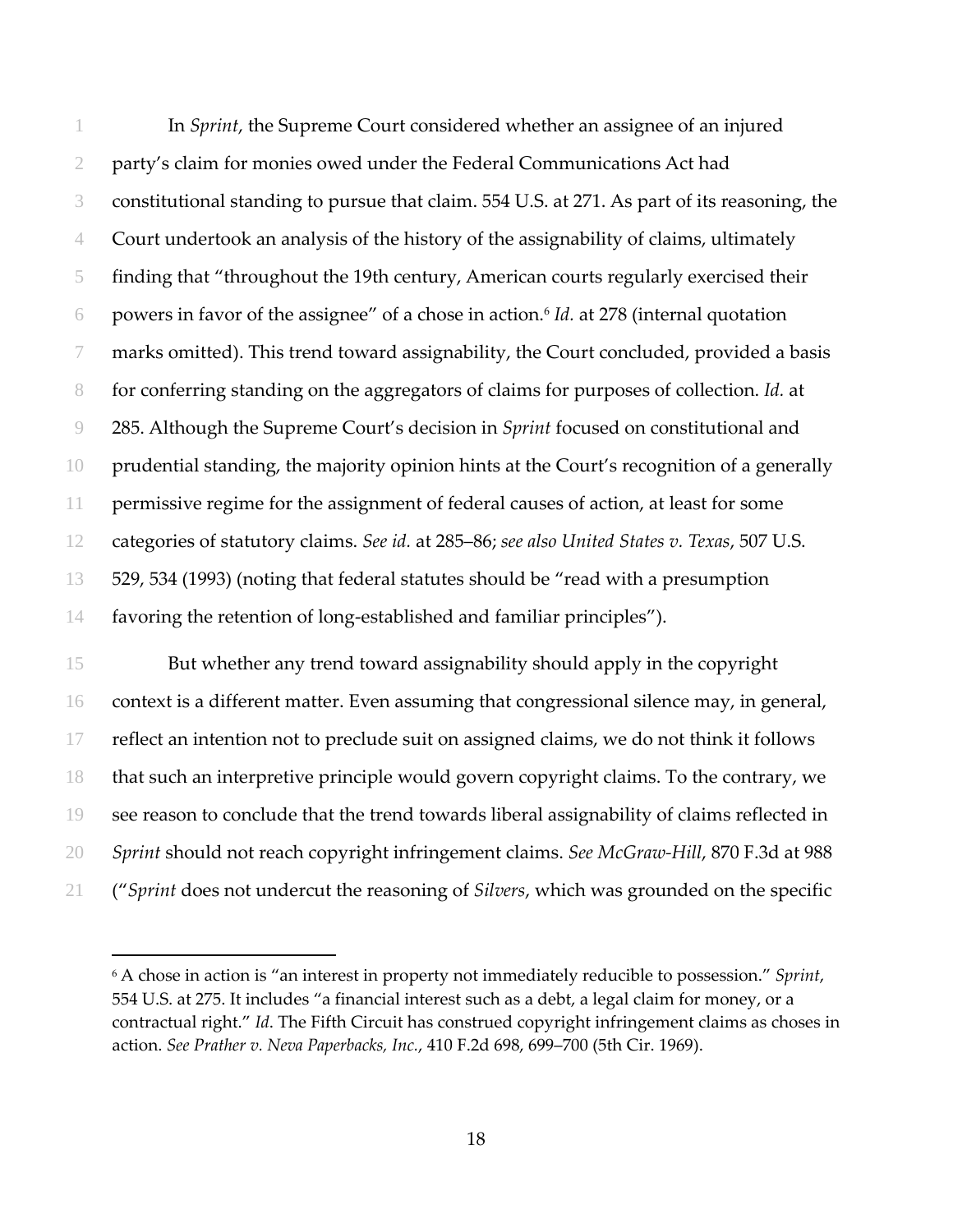1 statutory language and history of the Copyright Actʹs standing provision for 2 infringement claims").

Despite what may be modern expansions of the right to sue, assignability of litigation claims is not universally countenanced. It remains constrained in many  $\frac{1}{2}$  jurisdictions by common law prohibitions on maintenance,<sup>7</sup> champerty,<sup>8</sup> and barratry <sup>9</sup> doctrines that developed to ensure the authenticity of lawsuits and the bona fides and commitment of the parties prosecuting them. *See Sprint*, 554 U.S. at 306 (Roberts, *C.J.*, dissenting) (discussing champerty and maintenance); *see also* Anthony J. Sebok, *The Inauthentic Claim*, 64 Vand. L. Rev. 61, 62, 107 (2011) (reporting that only twenty‐eight states "permit maintenance in some form" and that of these, only "sixteen explicitly permit maintenance for profit"); Susan Lorde Martin, *Syndicated Lawsuits: Illegal Champerty or New Business Opportunity?*, 30 Am. Bus. L.J. 485, 488 (1992) (noting that "[a]t least ten states have statutes which . . . prohibit barratry" and "[i]n Maine and Mississippi, champerty is a crime").

 $\overline{a}$ 

<sup>7</sup> Blackstone defined maintenance as the "officious intermeddling in a suit that no way belongs to one, by maintaining or assisting either party, with money or otherwise, to prosecute or defend it." 4 William Blackstone, *Commentaries on the Laws of England*, at \*134–35 (1765) (William Draper Lewis, ed., 1922); *see also Sprint*, 554 U.S. at 306 n.3 (Roberts, *C.J*., dissenting). At common law, maintenance was considered to be "an offence against public justice, as it keeps alive strife and contention, and perverts the remedial process of the law into an engine of oppression." *Sprint*, 554 U.S. at 306 n.3 (Roberts, *C.J*., dissenting) (internal quotation marks omitted).

<sup>8</sup> Champerty is "a species of maintenance . . . being a bargain with a plaintiff or defendant *campum partire*, to divide the land or other matter sued for between them, if they prevail at law; whereupon the champertor is to carry on the party's suit at his own expense." 4 Blackstone, *Commentaries,* at \*135; *see also Sprint*, 554 U.S. at 306 n.3 (Roberts, *C.J*., dissenting).

<sup>9</sup> Barratry is "frequently exciting and stirring up suits and quarrels." 4 Blackstone, *Commentaries*, at \*154; *see also* Susan Lorde Martin, *Syndicated Lawsuits: Illegal Champerty or New Business Opportunity?*, 30 Am. Bus. L.J. 485 (1992) (discussing state laws concerning barratry).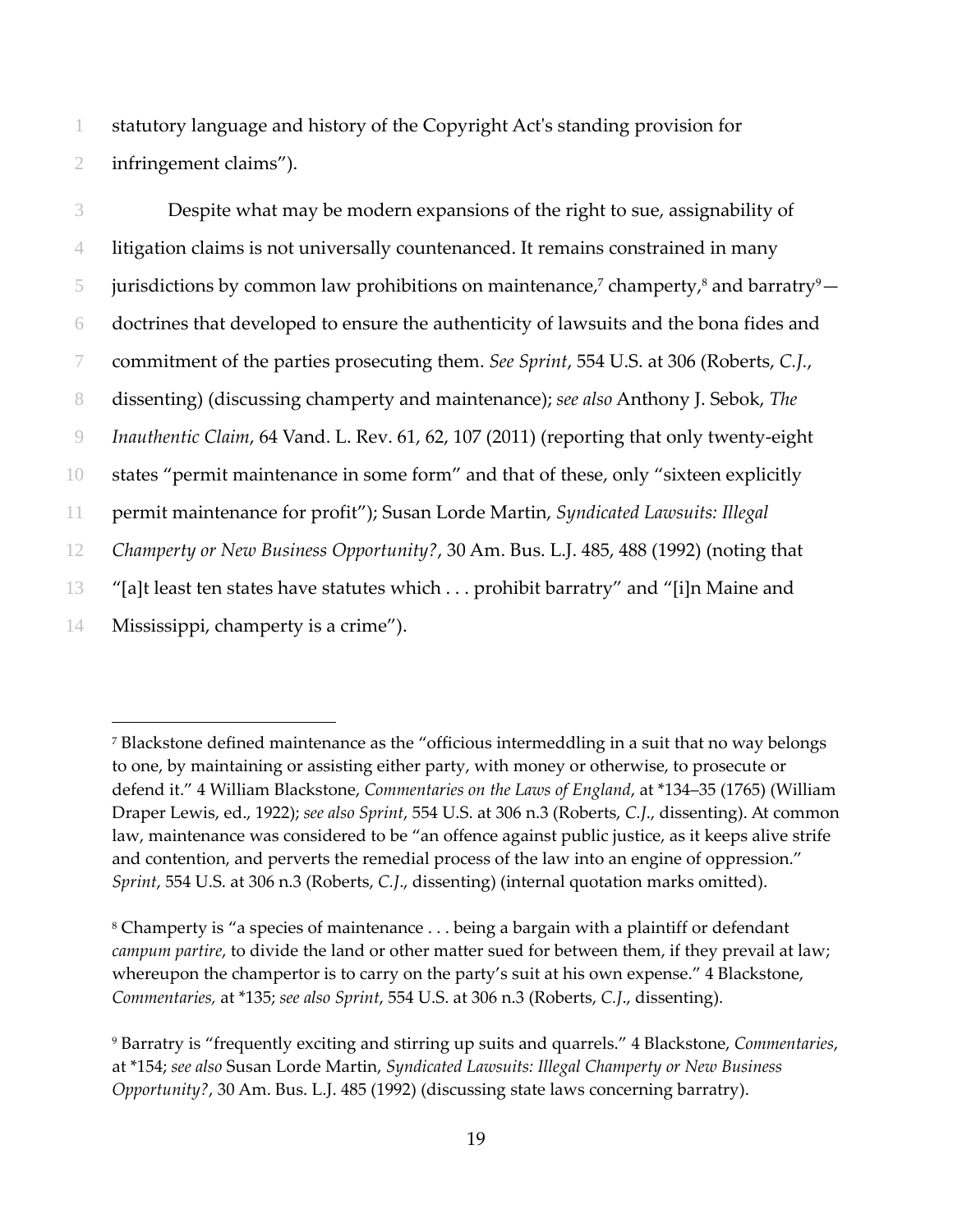Even in the context of congressionally created causes of action, federal law does uniformly not permit suit based on a bare assigned claim. Indeed, such suits are not permitted under patent law, an area by tradition seen as closely related to copyright. *See Impression Prods., Inc. v. Lexmark Int'l, Inc.*, 137 S. Ct. 1523, 1536 (2017) (noting that patent law and copyright "share a 'strong similarity . . . and identity of purpose'" (quoting *Bauer & Cie* v. *O'Donnell*, 229 U. S. 1, 13 (1913))). In its seminal decision in *Crown Die & Tool Co. v. Nye Tool & Machine Works*, the Supreme Court held that the right to sue for past patent infringement is not a chose in action that is freely assignable under common law principles. 261 U.S. 24, 40 (1923). As the *Crown Die* Court explained, "It is the fact that the patentee has invented or discovered something useful and thus has the common‐law right to make, use and vend it himself which induces the government to clothe him with the power to exclude every one else from making, using or vending it." *Id.* at 36. Accordingly, the right to exclude other patent uses is merely the "chief incident of" the patent holder's own common law rights, which flow from the discovery or invention. *Id.* The "incident of exclusive ownership," the Court explained, "can not be enjoyed save with the common‐law right." *Id.* Moreover, the right to sue for patent infringement is not otherwise transferable as a chose in action at common law, the Court taught, because "[p]atent property is the creature of statute law and its incidents are equally so and depend upon the construction to be given to the statutes creating it and them, in view of the policy of Congress in their enactment." *Id.* at 40. In absence of congressional authorization, the monopoly created by the Patent Act—including, 22 chiefly, the right to exclude others from using it—"cannot be regulated by the rules of the common law." *Id*.

The Supreme Court has long recognized patent law's strong and "historic kinship" with copyright law, a kinship that is reflected in the Constitution. *Sony Corp. of Am. v. Universal City Studios*, 464 U.S. 417, 439 (1984); *accord Impression Prod., Inc.*, 137 S.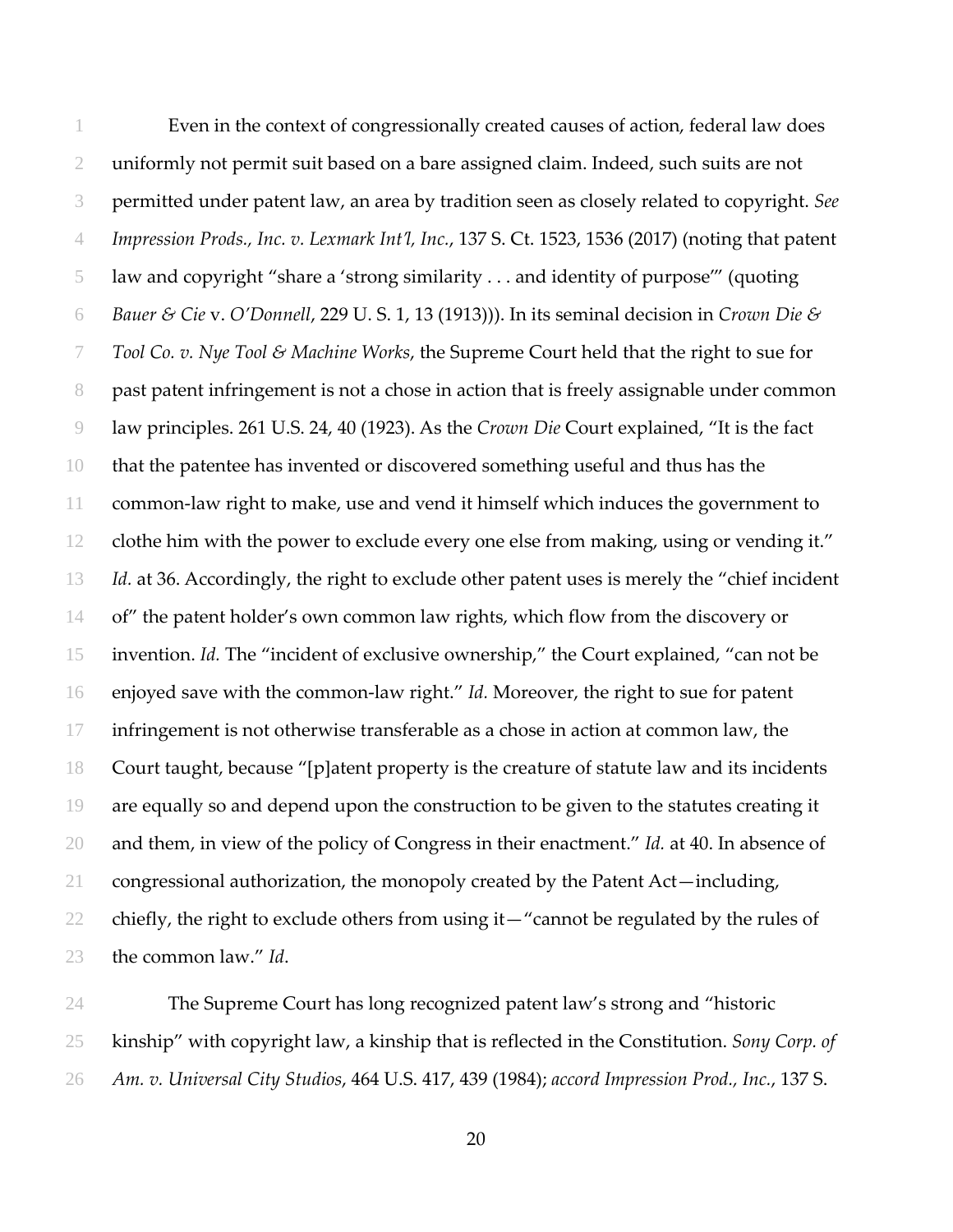Ct. at 1536; *Bauer & Cie*, 229 U. S. at 13. Applying the logic of *Crown Die*, we are inclined, despite the age of that decision, to see the right to sue for copyright infringement still as an incidental privilege of ownership of a right to a copyrightable work. Absent express congressional authorization for suit by a transferee of the bare right to sue for infringement, this "incidental privilege" of copyright ownership strikes us as, similar to a patent holder's right, not independently transferable under the current congressionally enacted copyright regime.

Some have argued against applying an analogy to patent law in this context, correctly observing that the patent law regime differs from copyright law in that the exclusive rights under a patent are not divisible. *See e.g.*, *Silvers*, 402 F.3d at 904–05 (Bea, *J*., dissenting). The Supreme Court in *Crown Die*, however, acknowledged the non‐ divisibility of the rights under a patent, 261 U.S. at 37, and we think its holding in that case did not rest in any fundamental way upon this observation. Instead, its holding rested on: (1) the Court's characterization of the right to exclude other patent users (through suit, if necessary) as incident to—that is, coupled with—the common law rights flowing from the invention or discovery itself, *id.* at 36, and (2) the absence of any statutory provision authorizing the transfer of the right to sue for patent infringement as a chose in action, *id.* at 40.

We are also unconvinced by the argument that we must disclaim any analogy to patent law because in patent law, disclosure is "the *quid pro quo* of the right to exclude," whereas in copyright law, disclosure is the "desired objective." *Silvers*, 402 F.3d at 894 (Berzon, *J.*, dissenting) (internal quotation marks omitted). In our view, that difference does not suffice to convert the "incidental privilege" that is the right to sue (in the patent law context) into an independent and fully transferable interest (in the copyright 25 context). Rather, in each case, disclosure and protection are aimed at accomplishing the goals set out in the Constitution: "To promote the Progress of Science and useful Arts,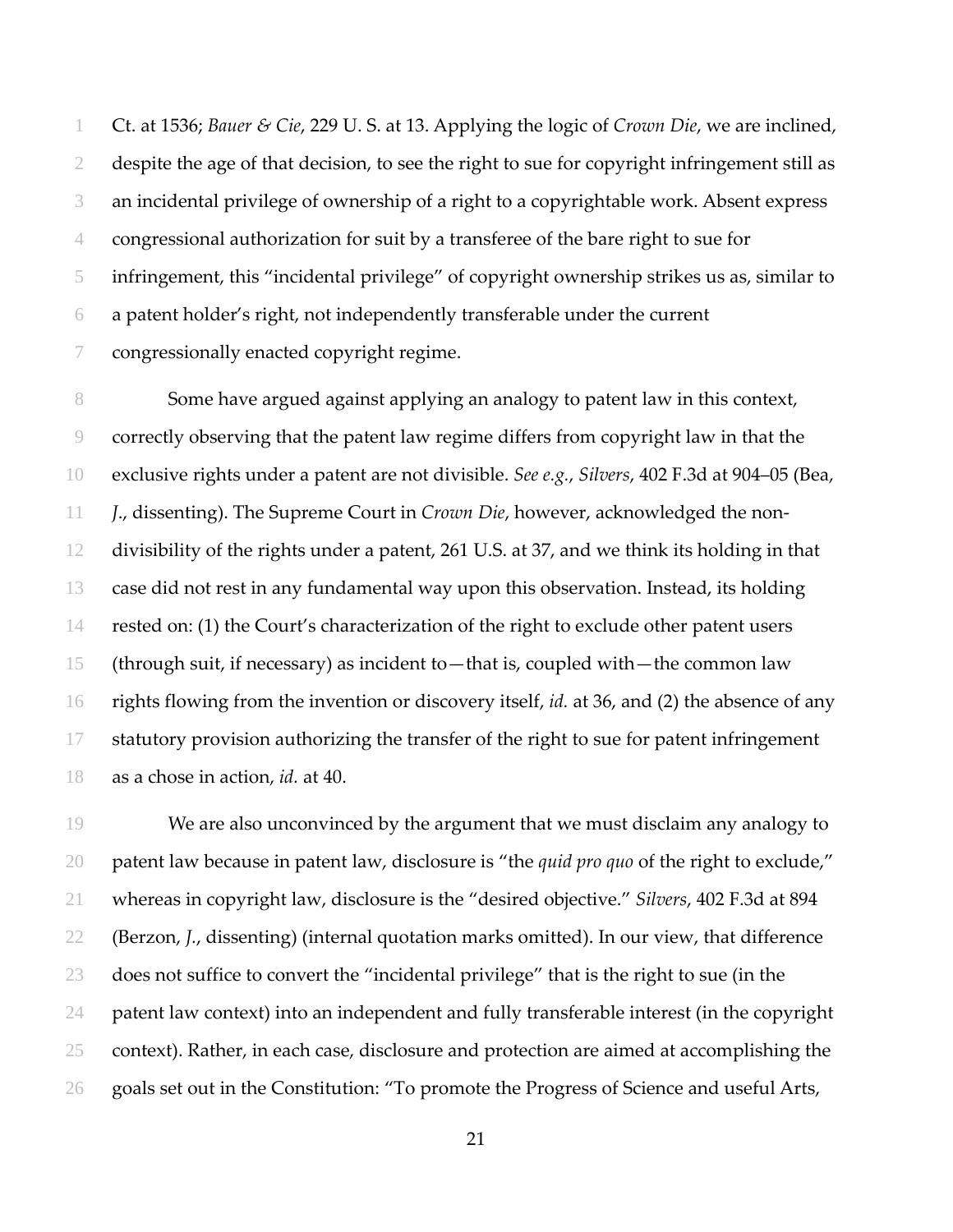by securing for limited Times to Authors and Inventors the exclusive Right to their respective Writings and Discoveries." U.S. Const. art. I, § 8, cl. 8. At the least, *Crown Die* suggests to us that the realm of intellectual property law has special characteristics that place it outside of any generally permissive regime for the assignment of federal claims. *See Crown Die*, 261 U.S. at 40 ("[I]t is not safe . . . in dealing with a transfer of rights under the patent law to follow implicitly the rules governing a transfer of rights in a chose in action at common law.").

8 We are persuaded from our reading of the Act, as informed by long-adhered-to practices in the intellectual property realm, that the Act does not permit a plaintiff assignee to bring a claim for infringement without also having or having had a legal or beneficial ownership in some exclusive right under part of the allegedly infringed copyright.

## **II. Whether DRK is a legal or beneficial owner of an exclusive right**

Finally, DRK contends that it should be permitted to sue Wiley for infringement because the Representation Agreements and the Assignment Agreements make it either a legal owner or a beneficial owner of an exclusive right in copyright in the images. We conclude that neither argument carries the day.

 $\overline{a}$ 

## **A. Legal ownership**

Legal ownership of the exclusive rights under a copyright initially vests in the author of the copyrighted work. 17 U.S.C. § 201(a). The author may transfer all or a subset of these rights "by any means of conveyance or by operation of law." *Id*.  $22 \text{ S } 201(d)(1).$ <sup>10</sup> After transfer, the new owner of a particular exclusive right is "entitled, to

<sup>&</sup>lt;sup>10</sup> Section 201(d) of title 17 provides: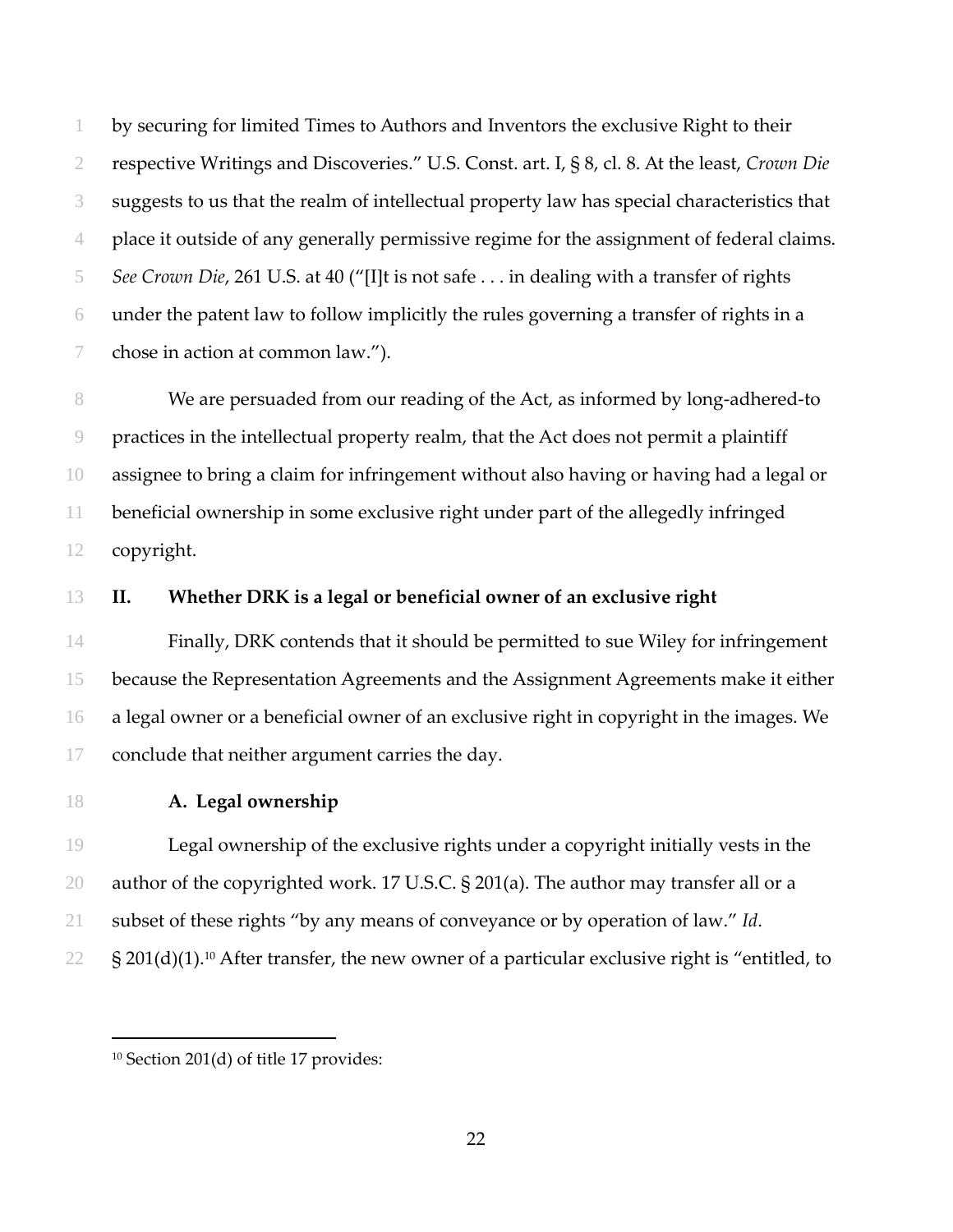the extent of that right, to all of the protection and remedies accorded to the copyright owner." *Id*. § 201(d)(2).

Owners of exclusive rights may grant essentially two types of licenses, exclusive and non‐exclusive, authorizing others to use their rights. *Blige*, 505 F.3d at 99–100. The type of license conferred has important implications for the scope of the licensee's privileges under the Copyright Act. An exclusive licensee holds "the exclusive right— superior even to copyright owners' rights—to use the copyrighted work in a manner as specified by the license agreement," and may exclude others entirely from using the copyrighted work. *Id.* at 99. Although an exclusive licensee "is capable of breaching the 10 contractual obligations imposed on it by the license," it "cannot be liable for infringing the copyright rights conveyed to it." *U. S. Naval Inst. v. Charter Commc'ns, Inc.*, 936 F.2d 692, 695 (2d Cir. 1991). In contrast, a non‐exclusive license merely permits the licensee "to use the copyrighted material." *Blige*, 505 F.3d at 99. Such licenses "may be granted to multiple licensees," *id.*, and serve only to "immunize[] the licensee from a charge of copyright infringement, provided that the licensee uses the copyright as agreed with the licensor," *id.* at 100. Accordingly, an exclusive licensee is a "legal owner" of an exclusive

U.S.C. § 201(d).

<sup>(1)</sup> The ownership of a copyright may be transferred in whole or in part by any means of conveyance or by operation of law, and may be bequeathed by will or pass as personal property by the applicable laws of intestate succession.

<sup>(2)</sup> Any of the exclusive rights comprised in a copyright, including any subdivision of any of the rights specified by section 106, may be transferred as provided by clause (1) and owned separately. The owner of any particular exclusive right is entitled, to the extent of that right, to all of the protection and remedies accorded to the copyright owner by this title.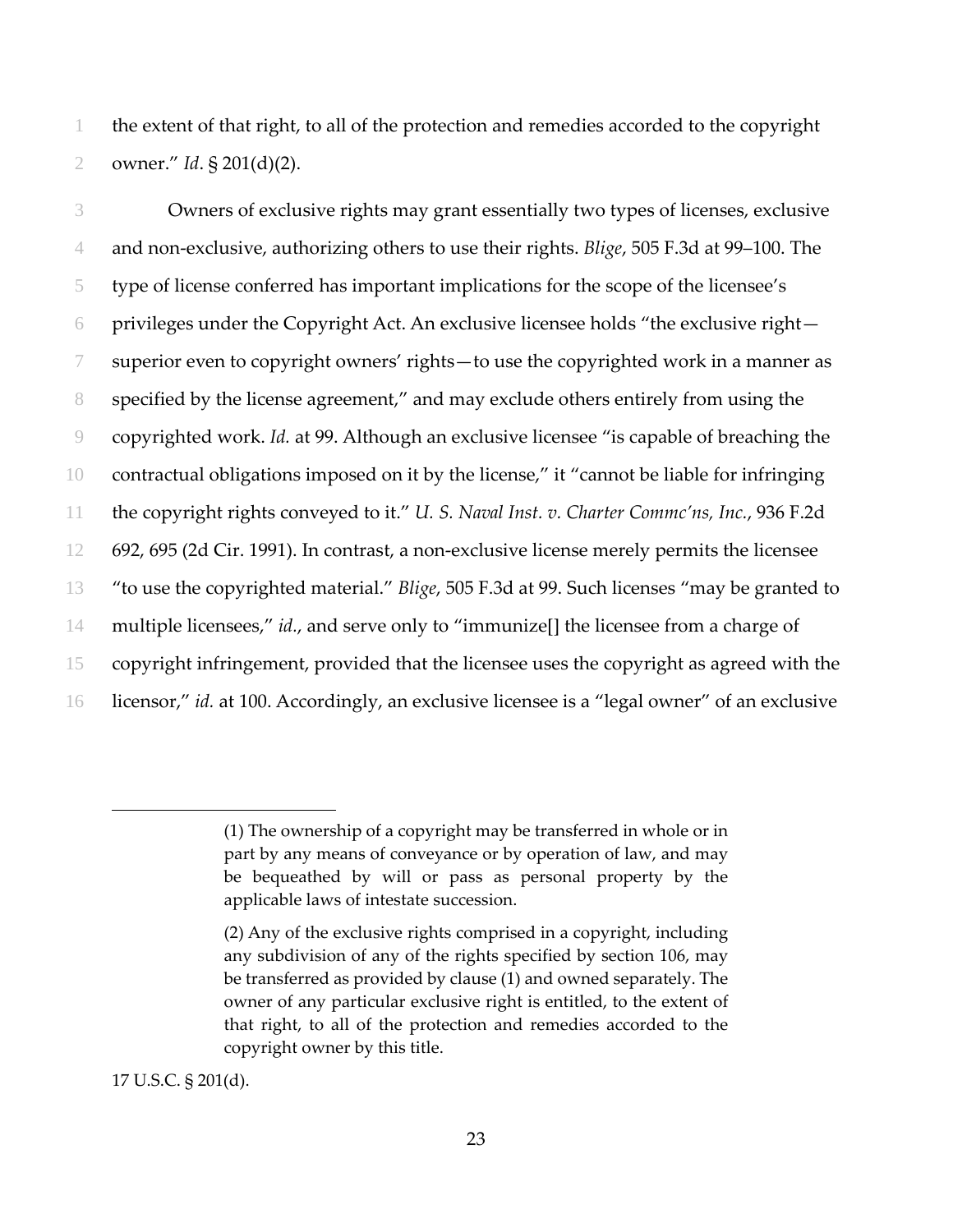right for purposes of a copyright infringement action under section 501(b), *see id.* at 100 n.10, whereas a non‐exclusive licensee is not, *see Eden Toys*, 697 F.2d at 32.

- DRK argues that, by making it the photographers' licensing agent, the Representation Agreements convey the exclusive right to authorize reproduction of the images. *See, e.g.*, J.A. 294. Further, DRK says, the Granting Clause of the Assignment Agreements unambiguously conveys "all copyrights and complete legal title in the Images." *See, e.g.*, *id.* at 411. In our view, neither set of agreements gives DRK a sufficient legal ownership interest to satisfy section 501.
- 

## **1. The Representation Agreements**

We can dispense in short order with the Representation Agreements as a potential source of legal ownership. These agreements merely make DRK one of potentially many agents of each photographer. They provide only that "[the photographer] desire[s] that [DRK] act as [the photographer's] agent with respect to the sale or leasing of the photographs or transparencies." J.A. 294. Nothing in the agreements purports to establish an exclusive principal‐agent relationship with respect to either photographer or image. In contrast, other DRK agreements, not at issue here, make DRK the "sole and exclusive agent" of the relevant photographers. *Id*. at 292. Thus, the Representation Agreements here fail on their face to convey an exclusive right in copyright to DRK, as section 501 requires. *See McGraw‐Hill*, 870 F.3d at 984–85.

### **2. The Assignment Agreements**

- 21 The import of the Assignment Agreements is not so evident.<sup>11</sup> The Granting
- Clause of these agreements purports to convey not just some of the exclusive rights

 $\overline{a}$ 

 The reader will recall that the Assignment Agreements contain a Granting Clause and a Rightto‐Sue Clause. The Granting Clause provides: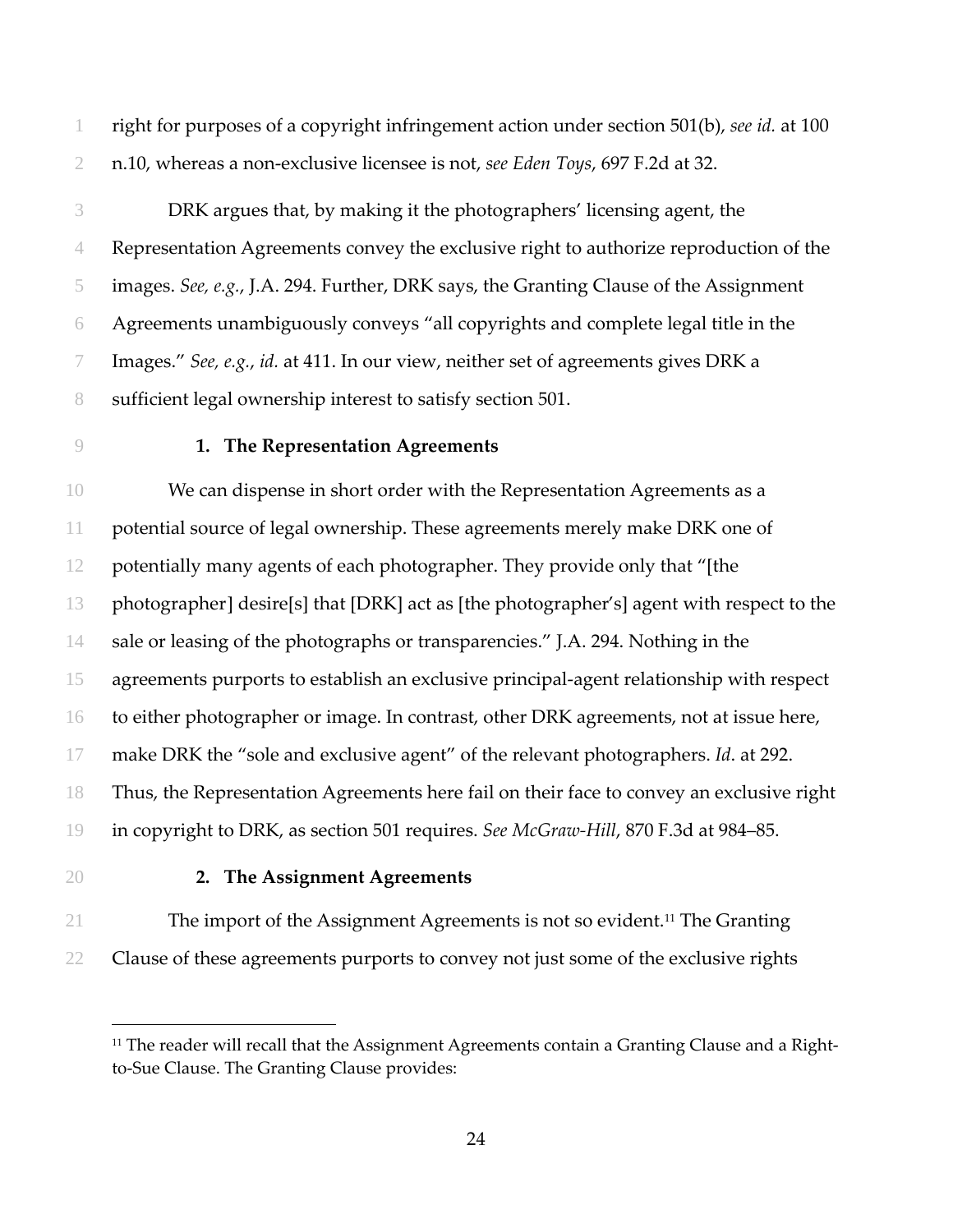1 under the copyrights in the images, but "*all* copyrights and *complete* legal title." J.A. 411 2 (emphasis added). Thus, the agreements on their face appear designed to convey to 3 DRK *all* of the exclusive rights under copyright in the images.

The District Court heavily discounted this contractual language, concluding that the actual effect of the agreements was merely to convey the bare right to sue for infringement. *DRK Photo*, 998 F. Supp. 2d at 280–84. In doing so, it relied on the Granting Clause's requirement that DRK reassign the copyright to the photographers "immediately upon . . . resolution of infringement claims" brought by DRK; it also cited persuasive and extensive extrinsic evidence in the form of DRK's contemporaneous emails with the photographers. *Id.* at 281–82. But DRK convincingly argues that the court failed to consider adequately whether it was entitled to look beyond the plain 12 language of the contracts in conducting its analysis.<sup>12</sup> Nevertheless, undertaking that

J.A. 411. The Right‐to‐Sue Clause provides:

The undersigned agrees and fully transfers [to DRK] all right, title and interest in any accrued or later accrued claims, causes of action, choses in action—which is the personal right to bring a case—or lawsuits, brought to enforce copyrights in the Images . . . .

#### *Id*.

 $\overline{a}$ 

<sup>12</sup> Wiley complains that DRK failed to argue before the District Court that the parol evidence rule bars consideration of the extrinsic evidence here, and argues that DRK has forfeited the argument. Although we could treat the argument as forfeited, our forfeiture rule is prudential.

The undersigned photographer, the sole owner of the copyrights in the undersigned's images ("the Images") selected by DRK Photo ("DRK") and included in DRK's collection, hereby grants to DRK all copyrights and complete legal title in the Images. DRK agrees to reassign all copyrights and complete legal title back to the undersigned immediately upon completion of the registration of the Images . . . and resolution of infringement claims brought by DRK relating to the Images.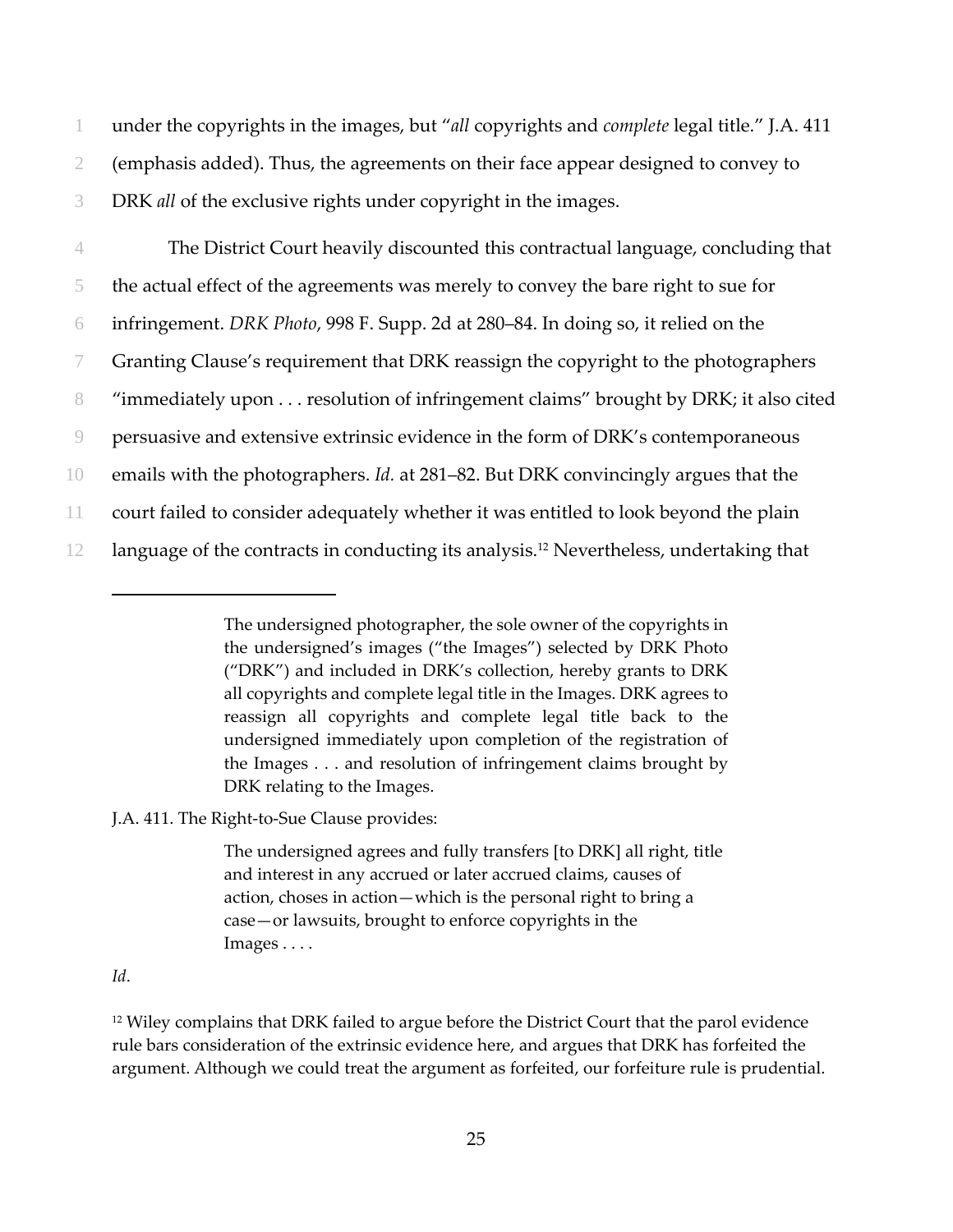analysis, we conclude that applicable state law permits consideration of extrinsic 2 evidence in this case, and that the evidence, coupled with the re-conveyance language in the Agreements, demonstrates beyond any genuine dispute that DRK lacks legal 4 ownership of an exclusive right.<sup>13</sup> It is well settled that state law rules of contract construction govern the interpretation of copyright transfer agreements, notwithstanding the federal statutory source of the rights at issue. *Graham v. James*, 144 F.3d 229, 237 (2d Cir. 1998). Accordingly, to the extent that state law follows the parol evidence rule, federal courts should apply that rule in interpreting copyright transfer agreements. We must thus consider which state's rules of contract construction apply here. The Assignment Agreements contain no choice of law provision, and it is an open question whether federal common law or the law of the forum state—here, New 13 York—supplies the correct choice of law framework in the context of copyright-related agreements. *See generally Pescatore v. Pan Am. World Airways, Inc.*, 97 F.3d 1, 12 (2d Cir.

 $\overline{a}$ 

<sup>13</sup> The District Court did not consider whether the parol evidence rule would prevent it from relying on extrinsic evidence when determining the intent of the parties in executing the Assignment Agreements. Rather, the court simply referred to the principle—adopted by many other Circuits—that federal courts interpreting copyright transfer agreements should "look not just at the labels parties use but also at the substance and effect of the contract." *DRK Photo*, 998 F. Supp. 2d at 280 (quoting *Righthaven LLC v. Hoehn*, 716 F.3d 1166, 1169 (9th Cir. 2013)); *see also HyperQuest, Inc. v. N'Site Solutions, Inc.*, 632 F.3d 377, 383 (7th Cir. 2011) (collecting cases). But this principle does not contemplate the use of extrinsic evidence. *See Righthaven*, 716 F.3d at 1171 (declining to consider extrinsic evidence of the parties' intent because the agreement "was not ambiguous"). Although the District Court's decision did not address whether the parol evidence rule would prevent it from relying on evidence outside the document's four corners, we may affirm on any ground appearing in the record. *See Gmurzynska v. Hutton*, 355 F.3d 206, 210 (2d Cir. 2004) (per curiam).

We elect to consider DRK's contention. *Baker v. Dorfman*, 239 F.3d 415, 420 (2d Cir. 2000) (explaining that our Court generally "does not consider an issue not passed upon below," but that we "retain broad discretion to consider issues not raised initially in the District Court").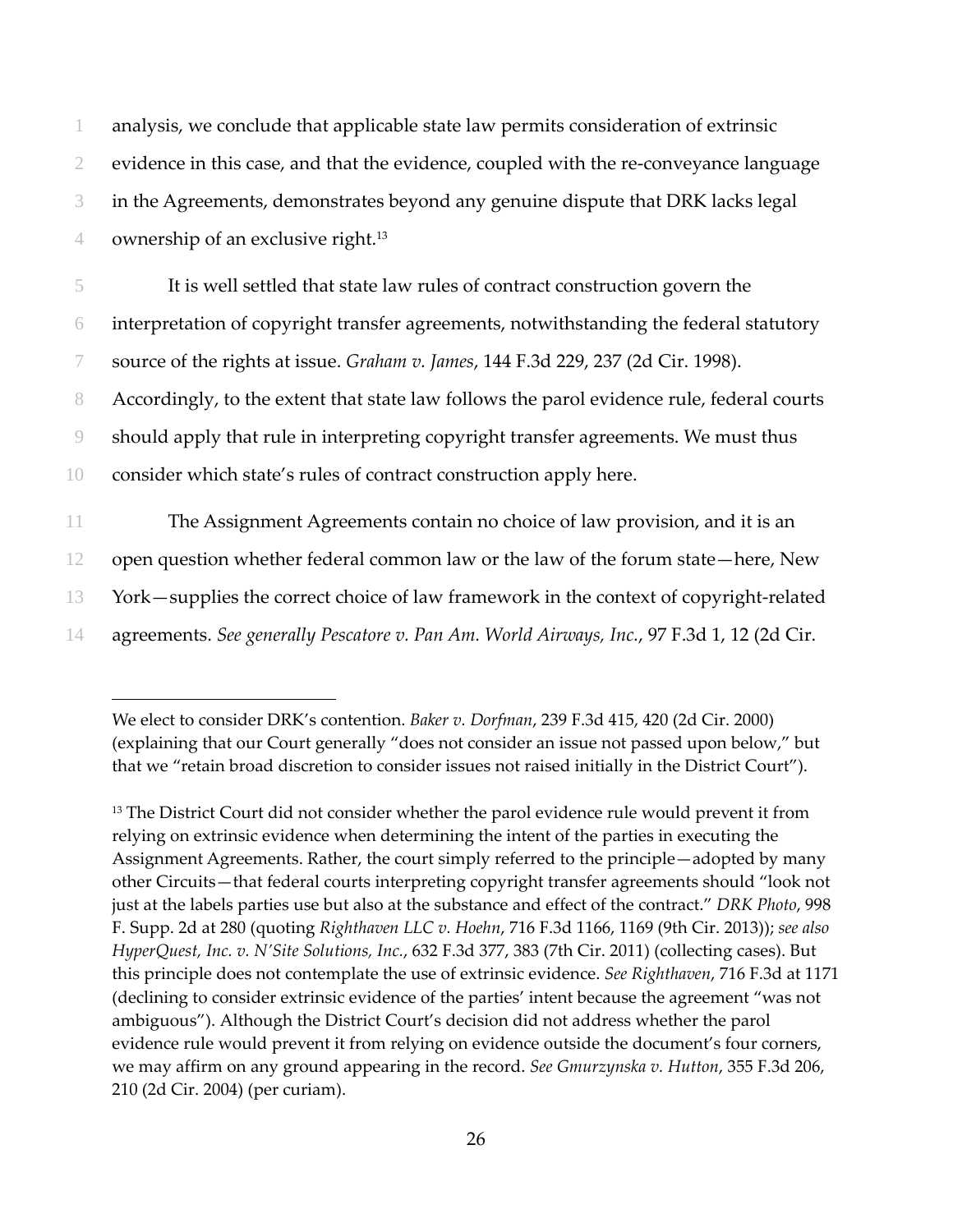1996). But we need not settle the issue now. The Restatement (Second) of Conflict of Laws, to which both New York and federal courts look, declares that courts will apply the laws of the state that "has the most significant relationship to the transaction and the parties." Restatement (Second) of Conflict of Laws § 188 (1971); *see also Pescatore*, 97 F.3d at 12; *Zurich Ins. Co. v. Shearson Lehman Hutton, Inc.*, 84 N.Y.2d 309, 317–18 (1994).

In this case, the state of Arizona has the most significant relationship to the assignment transaction and the parties. The photographers resided in various locations around the globe when they executed the agreements, *see, e.g.*, J.A. 411 (United Kingdom), 415 (New York), but DRK was always located in Arizona, where sole proprietor Daniel Krasemann does business. DRK executed the agreements in Arizona and performed its obligations under the Registration Agreements—registering the images with the Copyright Office and bringing any infringement lawsuits—from its base of operations there. In contrast, other than transferring copyright ownership to DRK by signing the document, the photographers had no responsibilities under the agreements. Moreover, the subject matter of the agreements—photographs contained in DRK's collection—was physically located in Arizona, under DRK's control. No single jurisdiction has a closer tie to the agreements.<sup>14</sup> Therefore, Arizona law governs.

Arizona follows a modified version of the parol evidence rule. *See Taylor v. State Farm Mut. Auto. Ins. Co.*, 175 Ariz. 148, 154 (1993). In its standard formulation, the parol evidence rule prohibits consideration of extrinsic evidence unless a contract's written terms manifest a facial ambiguity. *See, e.g.*, *W.W.W. Assocs., Inc. v. Giancontieri*, 77 N.Y.2d 157, 162–63 (1990) (New York law). Under the Arizona rule, by contrast, a court may consider extrinsic evidence as a preliminary matter to determine whether the "contract

 $\overline{a}$ 

<sup>&</sup>lt;sup>14</sup> Wiley's location in New York has no bearing on the issue, of course, because Wiley was not a party to the Assignment Agreements.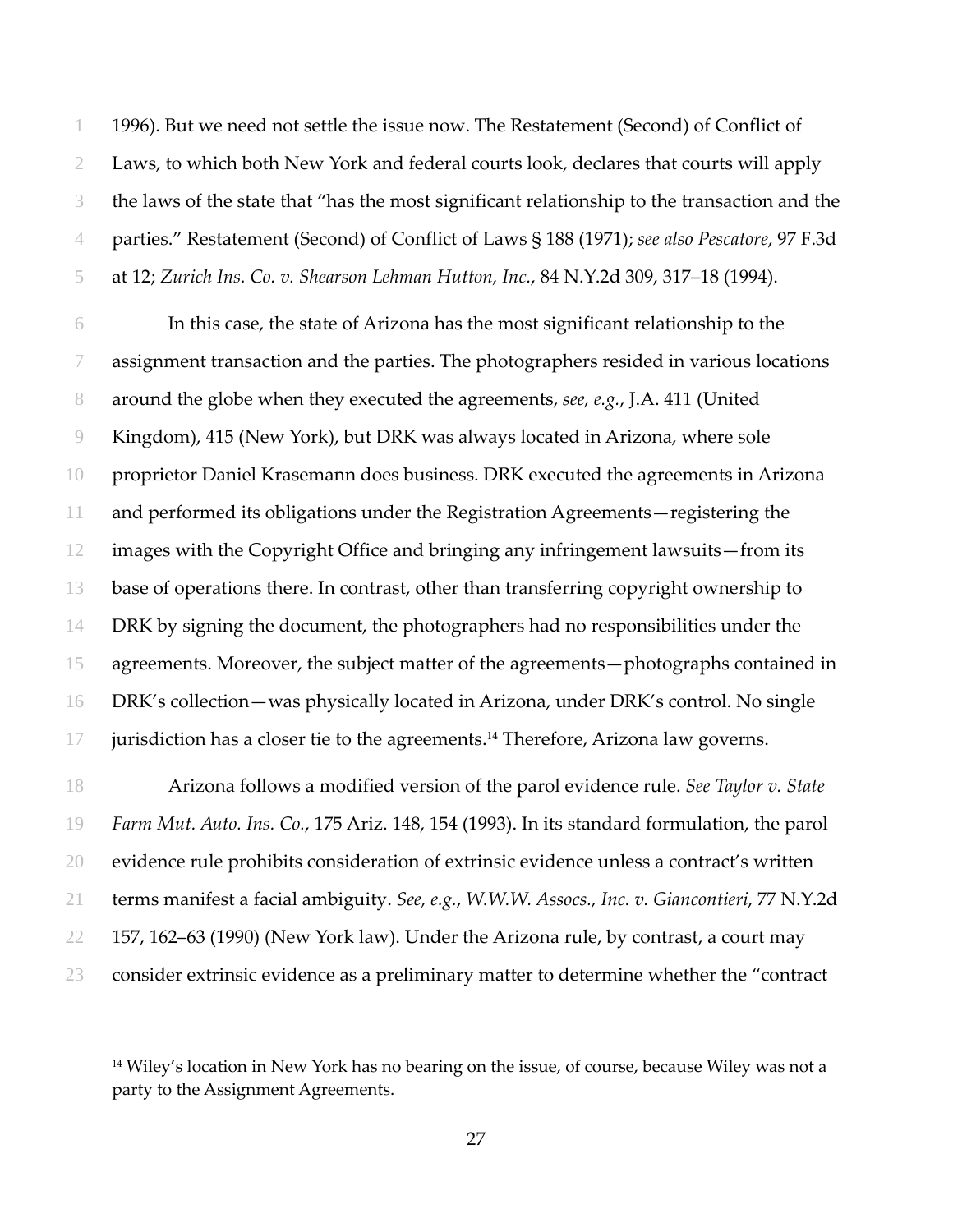language is reasonably susceptible to the interpretation asserted by its proponent." *Taylor*, 175 Ariz. at 154. As we understand it, if, based on extrinsic evidence, the (Arizona) judge finds the contract ambiguous as a preliminary matter, then "the evidence is admissible to determine the meaning intended by the parties." *Id*.

Wiley proposes, based on extrinsic evidence, that the Registration Agreements should be read as transferring title to the copyrights for purposes of registration and filing suit, but leaving ownership and control of the exclusive rights that accompany copyright ownership entirely with the photographers. *See Morris v. Bus. Concepts, Inc.*, 259 F.3d 65, 69–71 (2d Cir. 2001) (concluding that the owner of a copyright for registration purposes may be different than the owner of an exclusive right under copyright), *abrogated on other grounds by Reed Elsevier, Inc. v. Muchnick*, 559 U.S. 154, 166 (2010). We think the Granting Clauses are reasonably susceptible to Wiley's interpretation. Under Arizona law, therefore, we may examine the extrinsic evidence to determine the parties' intentions.

The record evidence viewed as a whole tends to confirm that the Assignment Agreements were not actually intended to convey to DRK any of the photographers' exclusive rights in copyright. For example, DRK explained in its cover email transmitting the Assignment Agreements to the photographers that the documents' purpose was for the photographers to "receive the piece [*sic*] of mind of knowing that many of your images will be registered with the United States Copyright Office," and for DRK to "receive the authorization necessary to initiate and settle copyright infringement claims brought against would be infringers of DRK Photo images." J.A. 23 205. Additionally, DRK informed one photographer in a related email exchange that the agreement would not alter the photographer's relationship with other stock photography agencies, *id*. at 217, and told another that "there is no 'rights grab' going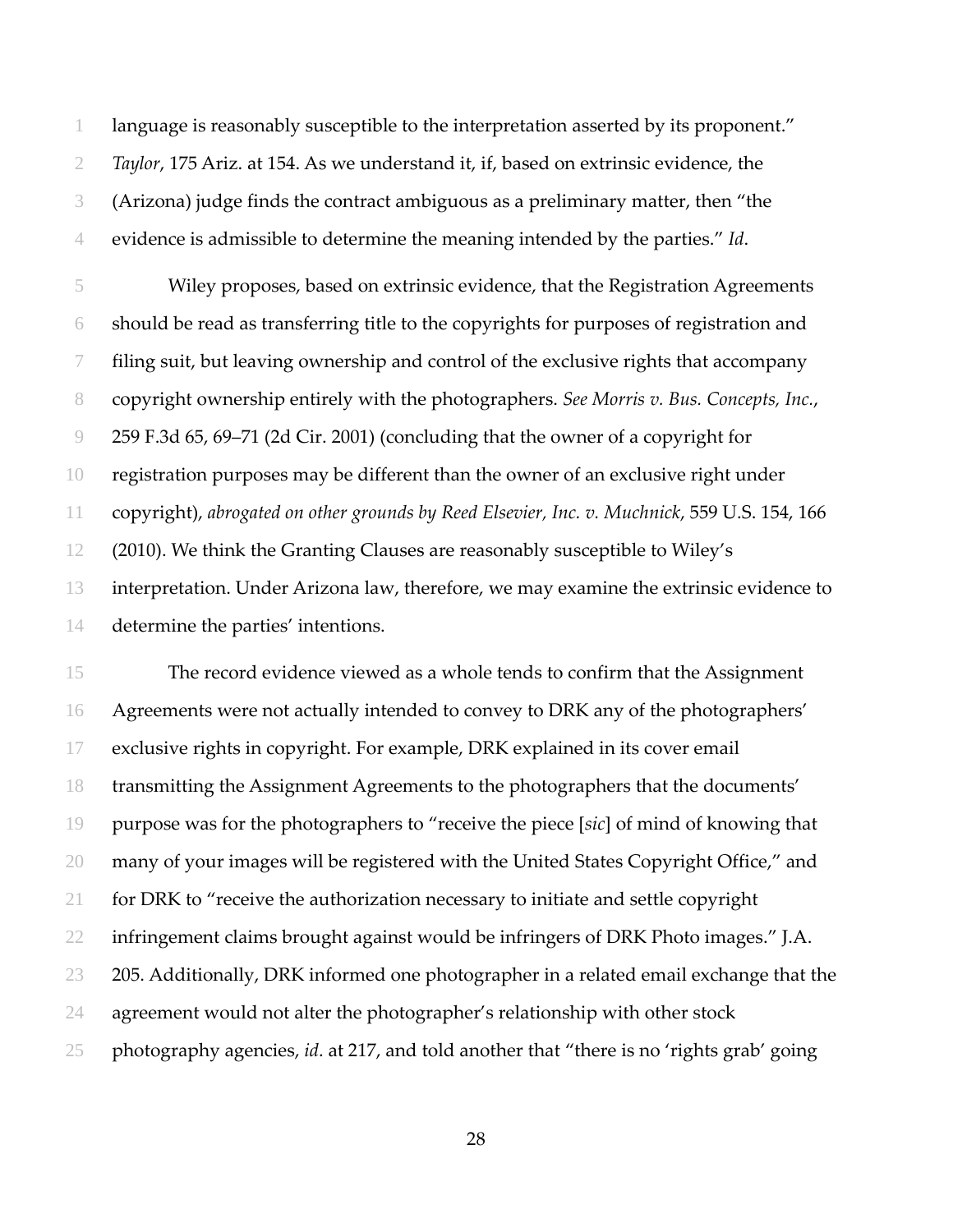1 on here," *id*. at 224.<sup>15</sup> Indeed, DRK's proprietor testified in his deposition that he 2 believed DRK had a "non-exclusive" relationship with the photographers, under which the latter were entitled to license their images independently of DRK. *Id*. at 260–62.

In light of this evidence, we see no genuine dispute that the language of the Assignment Agreements was intended to, and did, convey only (1) an interest in the images for registration purposes, and (2) the bare right to sue for infringement. Neither of these rights is among the exclusive rights set forth in section 106. Accordingly, their transfer to DRK does not make DRK a legal owner of an exclusive right for purposes of the private right of action section, section 501(b). The Ninth Circuit recently held the same when faced with a meaningfully similar agreement. *McGraw‐Hill*, 870 F.3d at 987 ("The undisputed evidence shows that for all practical purposes, the nonexclusive Representation Agreements continued to govern who controlled the exclusive rights associated with the photographs following execution of the purported copyright assignments; thus, the substance and effect of the Assignment Agreements was merely a transfer of the right to sue on accrued claims, which cannot confer standing.").

Because neither the Representation Agreements nor the Assignment Agreements transfer an exclusive right in copyright to DRK, it does not have a legal ownership interest sufficient under the statute to assert a cause of action for infringement.

 $\overline{a}$ 

## **B. Beneficial ownership**

DRK next contends that, legal ownership aside, the Representation Agreements and Assignment Agreements make it a beneficial owner of exclusive rights in the

 DRK objects that much of the extrinsic evidence submitted by Wiley relates merely to *some* of the photographers with whom it executed Assignment Agreements—intimating that the scope of the agreements might vary by photographer. We are not persuaded: DRK points to no record evidence suggesting that its intent in obtaining the Assignment Agreements varied from client to client.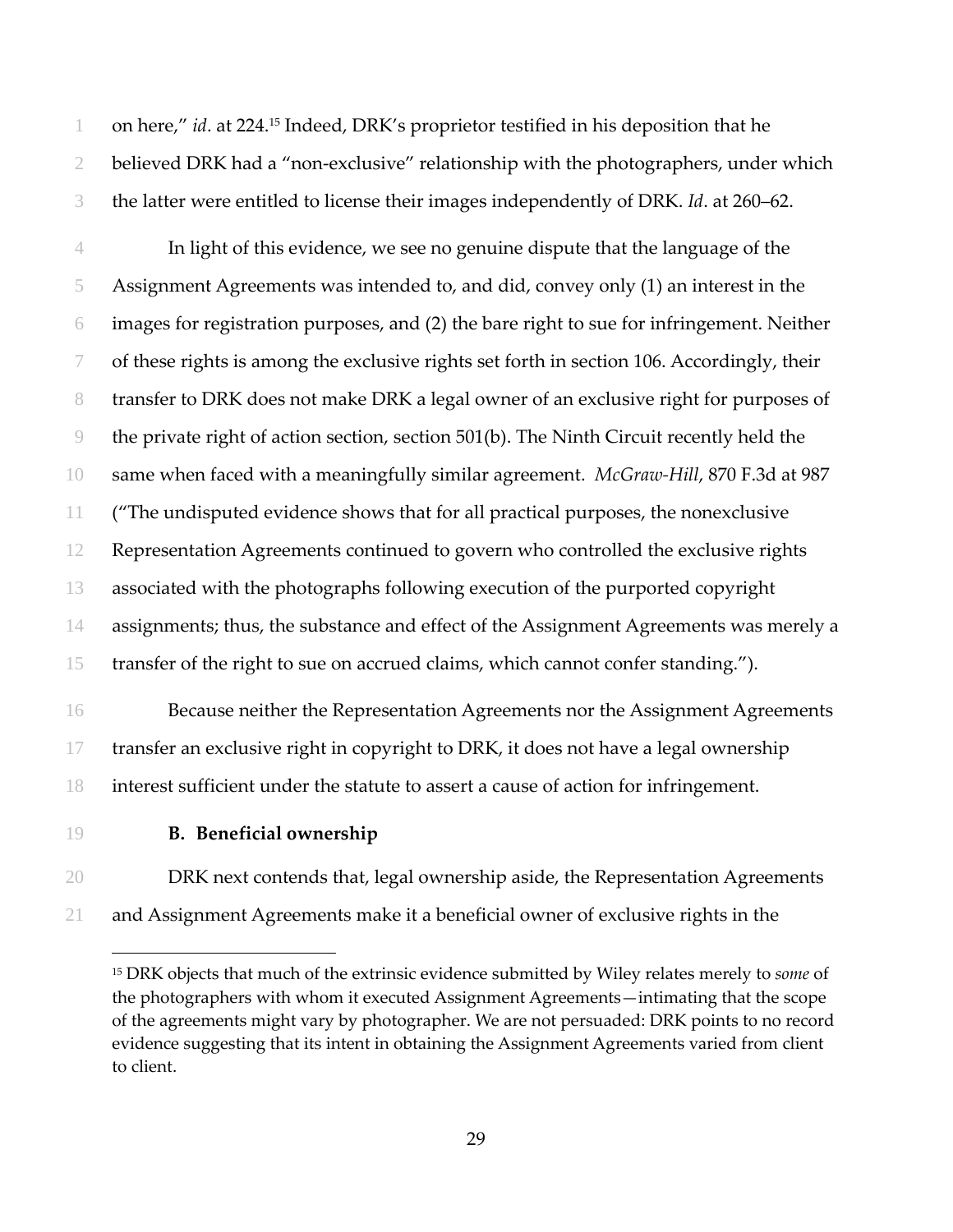images. In support, DRK argues that by virtue of the agreements, it has a "legitimate and important role" to play in protecting the copyrights in the images; a "direct interest" in how the copyrights are used; and an effective position from which to "efficiently prosecute" infringement suits. Appellant's Br. at 48–49. Although we sympathize with the practical concerns raised by DRK, in our view, these circumstances do not suffice under the Act to create out of whole cloth and recognize a novel beneficial ownership interest with the goal of permitting DRK to sue for copyright 8 infringement on its own behalf or on behalf of the photographers.<sup>16</sup>

The statute does not define the phrase "beneficial owner," and the circumstances in which a person or entity becomes a beneficial owner with a cause of action for infringement have not been explored by our Court in much detail. The paradigmatic— and only—example of an approved "beneficial owner" suit is set forth in the legislative history of the Copyright Act, which describes the term "beneficial owner" as "includ[ing], for example, an author who had parted with legal title to the copyright in exchange for percentage royalties based on sales or license fees." H.R. Rep. No. 94‐1476, at 159. Our Court has endorsed this example and explained that the beneficial ownership provision protects a person from having his or her equitable interest in a copyright "diluted or lessened by a wrongdoer's infringement," affording the holder of

 $\overline{a}$ 

<sup>&</sup>lt;sup>16</sup> We note that the concern raised by  $DRK$ —the need to afford small copyright holders a viable and cost-effective means to secure their interests and protect their words—is well-recognized, and has been explored recently by the Copyright Office, which has proposed various legislative and administrative solutions. The Register of Copyrights, U.S. Copyright Office, *Copyright Small Claims* 3–4 (2013), https://www.copyright.gov/docs/smallclaims/usco‐smallcopyrightclaims.pdf. A promising solution—a regulated market for copyright claims—has also been touted by some scholars. *See, e.g.*, Shyamkrishna Balganesh, *Copyright Infringement Markets*, 113 Colum. L. Rev. 2277, 2306 (2013). As currently framed, however, the Act as we read it simply does not authorize the remedy proposed by DRK.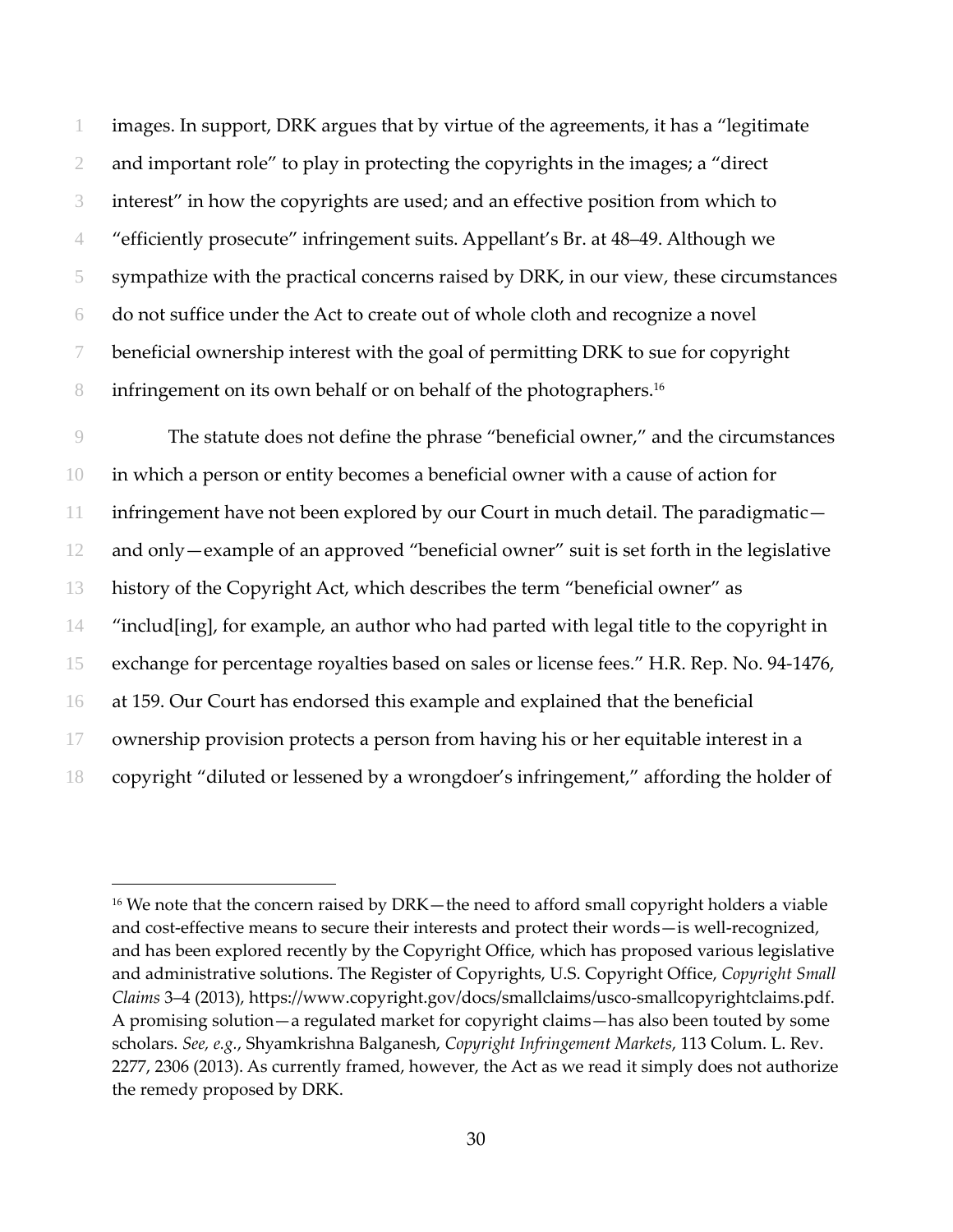the equitable interest the right to seek damages under the Act. *Cortner v. Israel*, 732 F.2d 267, 271 (2d Cir. 1984).

We have not had occasion to decide whether beneficial ownership may extend beyond the circumstance of an author transferring exclusive rights in exchange for royalty payments. Assuming without deciding that it may, we nonetheless conclude that DRK does not have such a beneficial ownership interest here. Even an expansive definition of beneficial ownership must have limits. At least one limit is readily supplied by the Act itself, which recognizes a cause of action only in the "beneficial owner of an *exclusive right*." 17 U.S.C. § 501(b) (emphasis added). Accordingly, at most, a person would become a "beneficial owner" for purposes of section 501(b) upon obtaining an equitable interest in an *exclusive* right under a copyright. *See Cortner*, 732 F.2d. at 270–71. It is therefore not enough that a putative beneficial owner obtains a mere interest in a copyright, even if that interest is valuable. The interest must be one that derives its value directly from another person's use of an exclusive right, such that the interest is necessarily "diluted" by infringement. *See id.* at 271.

Here, as discussed above, neither the Representation Agreements nor the Assignment Agreements convey any exclusive rights. Instead, under those agreements DRK simply acts as a non‐exclusive agent of the photographers in granting licenses to publishers. Nothing prevents the publishers from obtaining licenses to use the images 20 from other agents, or, indeed, from the photographers themselves. DRK's interest is, of course, ultimately traceable to the photographers' exclusive rights, insofar as DRK is 22 permitted to license uses of the images only because the photographers holding the exclusive rights in their works allow DRK to act as their agent. But DRK is not entitled 24 to any proceeds from the photographers' own use of their retained rights or those fees obtained by other agents. Indeed, DRK is not entitled to *any* proceeds at all unless it is directly responsible for issuing a license. Because DRK is only one of potentially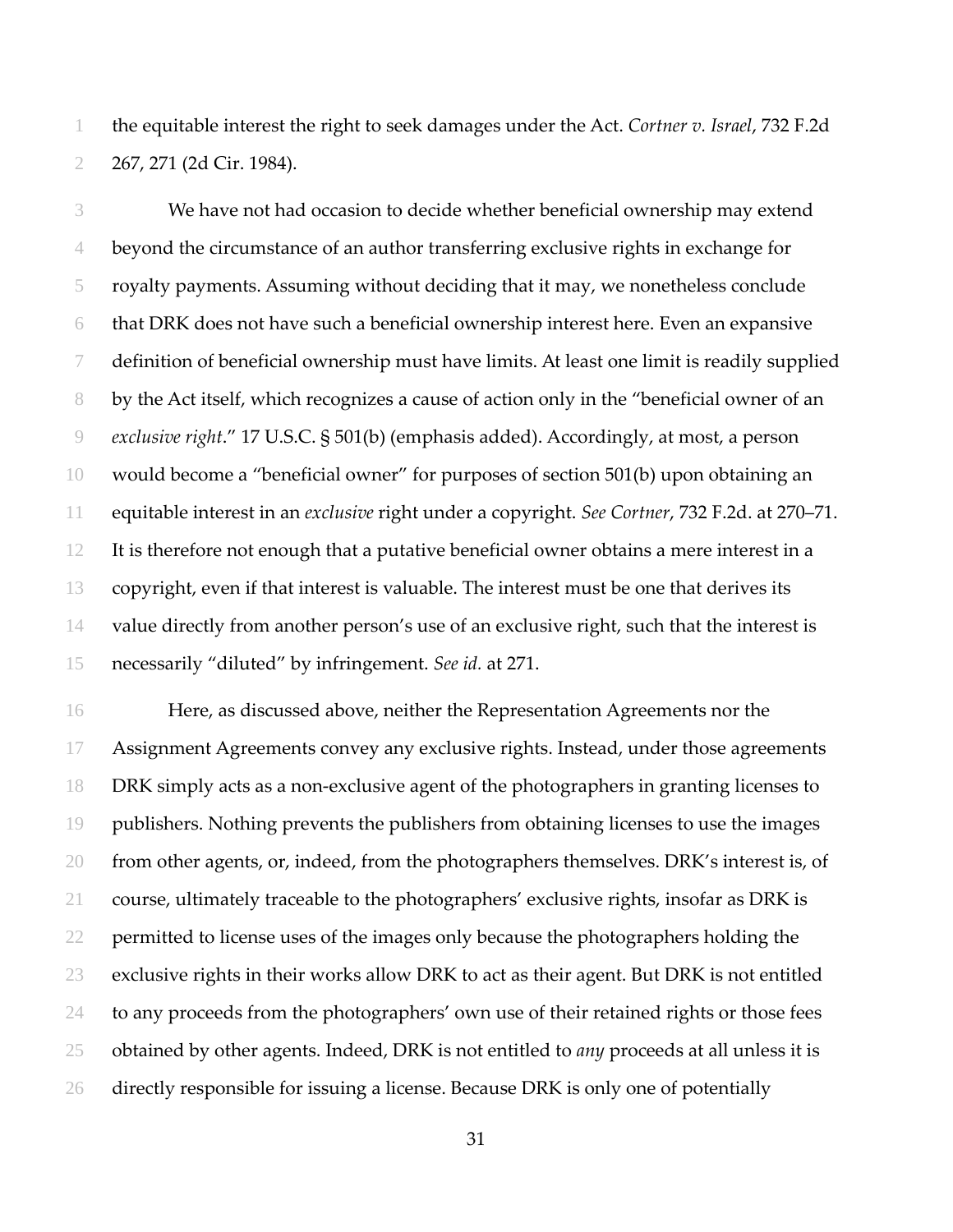numerous entities that potentially can generate revenue from use of the images, DRK's interest in the images does not make DRK a beneficial owner of an exclusive right. Section 501 therefore does not allow it to sue Wiley based on Wiley's alleged infringement. *See McGraw‐Hill*, 870 F.3d at 988 (concluding under similar circumstances that to find DRK a beneficial owner would "render portions of section 501(b) superfluous").

In sum, we see equitable merit in allowing stock photography companies like DRK to aggregate copyright infringement claims otherwise accrued to their clients. Aggregation could provide a practical means of forestalling and compensating for repeated small infringements and Congress might reasonably have chosen to permit such aggregation by assignment. But, as drafted, the Copyright Act does not, in our reading, permit DRK to assert those claims when it has received nothing more than the bare right to sue for infringement and has never held an exclusive right under copyright in the photographs. It is for Congress, not our Court, to say otherwise.

#### **CONCLUSION**

We have considered DRK's remaining arguments and find them to be without 17 merit. We conclude that the District Court correctly held that a bare assignee that does not hold and has never held any other exclusive rights in copyright, may not bring a cause of action for copyright infringement. Further, we decide that DRK is not a legal or beneficial owner of an exclusive right under a copyright in the photographers' images. We therefore AFFIRM the judgment of the District Court.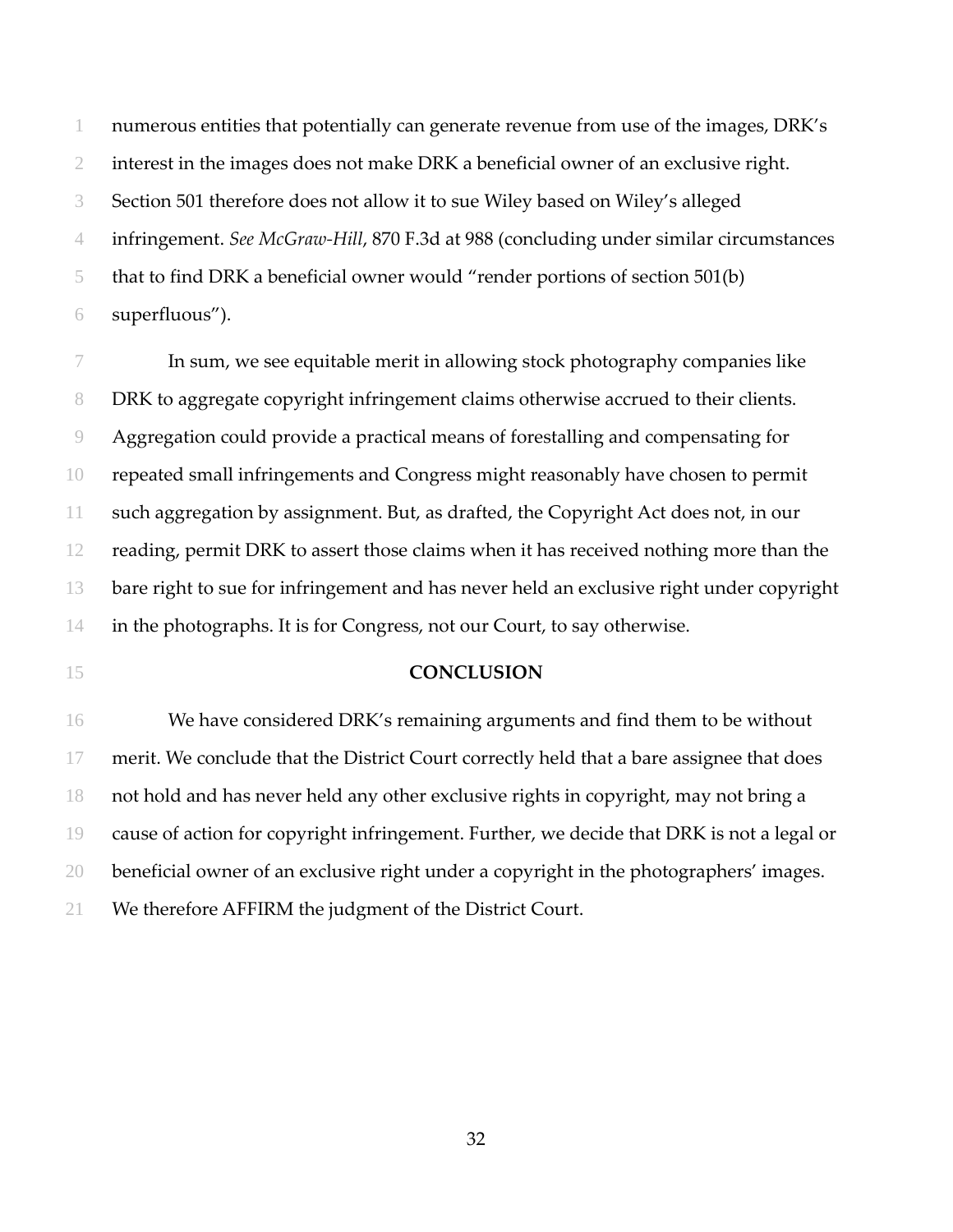BARRINGTON D. PARKER, Circuit Judge, dissenting:

| $\mathbf{1}$   | John Wiley & Sons, Inc. purchased from photographers for relatively small           |
|----------------|-------------------------------------------------------------------------------------|
| $\overline{2}$ | amounts of money the right to use their works in various of its publications.       |
| 3              | Wiley then proceeded to use the photographs in additional instances for which it    |
| $\overline{4}$ | had not obtained permission and for which it did not pay the photographers.         |
| 5              | The crux of this lawsuit is whether the Copyright Act permits this                  |
| 6              | misappropriation. Stock photography companies like DRK Photo are in the             |
| $\tau$         | business of aggregating copyright infringement claims that have accrued to their    |
| $8\,$          | clients. Aggregation provides, as the majority acknowledges, a practical means      |
| 9              | of affording redress to the photographers and compensating them for repeated        |
| 10             | small infringements of their copyrights. The dispositive legal issue in this appeal |
| 11             | is whether the copyright laws forbid the assignment of a bare right to sue on       |
| 12             | copyright claims to entities such as DRK. Because I conclude that the law does      |
| 13             | not forbid such assignments, I respectfully dissent.                                |
| 14             | The majority and I are in accord that $\S 501(b)$ of the 1976 Copyright Act, 17     |
| 15             | U.S.C. § 101 et seq. (the "1976 Act"), does not directly address whether a          |
| 16             | copyright holder may assign the right to sue and that the Act is silent on the      |
| 17             | assignability of claims. That section was included in the 1976 Act in the context   |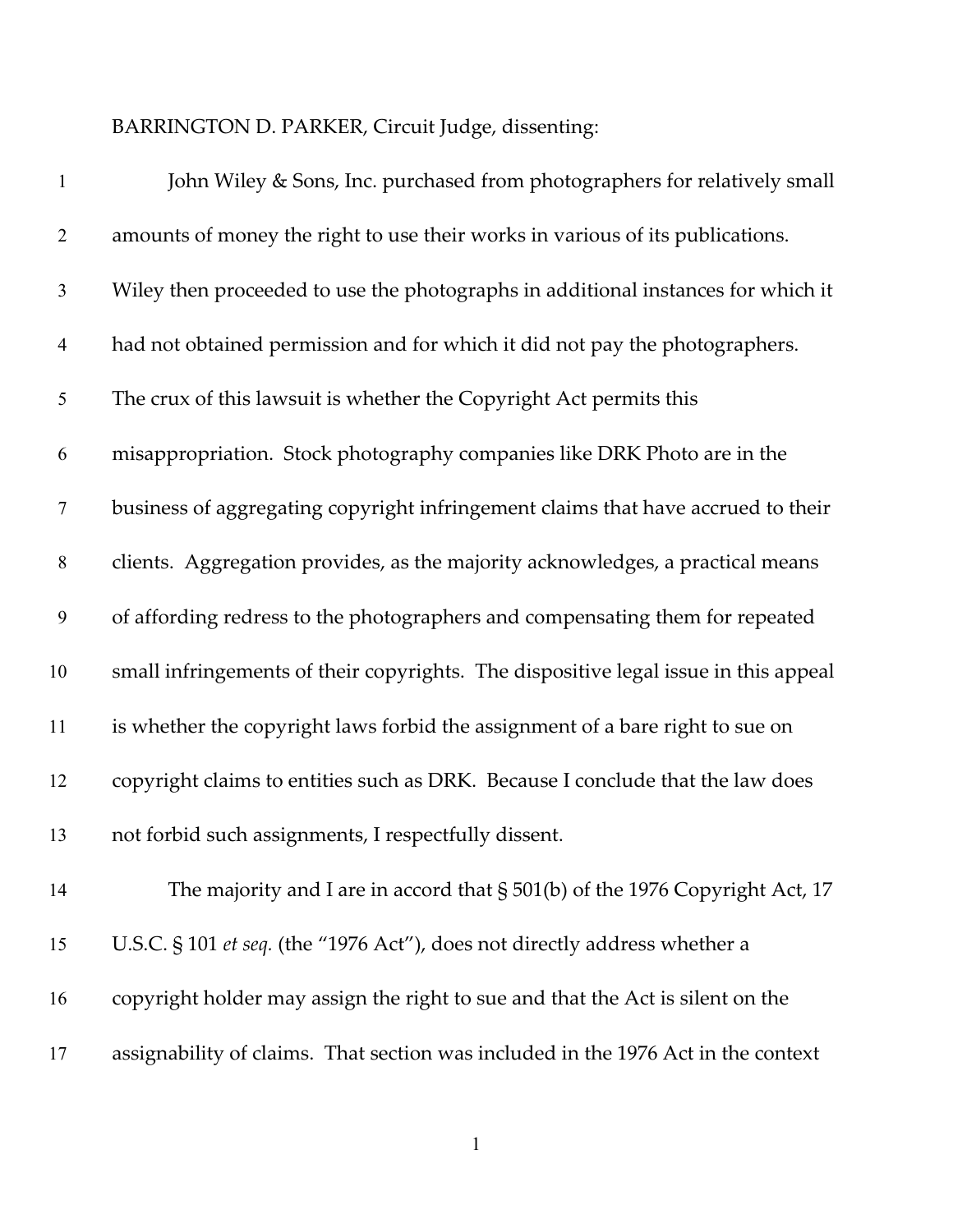| $\mathbf{1}$   | of a long history grounded in common law and modern federal law permitting             |
|----------------|----------------------------------------------------------------------------------------|
| $\mathbf{2}$   | the assignment of claims as an essential component of property ownership. As           |
| $\mathfrak{Z}$ | discussed below, we know for certain that when Congress crafts laws such as the        |
| $\overline{4}$ | 1976 Act, silence on a fundamental common-law principle indicates an intention         |
| $\mathfrak{S}$ | for that principle to remain in force as part of the statutory scheme, especially      |
| 6              | since Congress has broken its silence many times explicitly to prohibit suits on       |
| $\tau$         | assigned claims. In my view, the case ends once these principles are                   |
| $8\,$          | acknowledged and applied.                                                              |
| 9              | I agree with the majority on other points. We agree that the District Court            |
| 10             | erred by concluding that this Court's prior precedent-Eden Toys, Inc. v. Florelee      |
| 11             | Undergarment Co., 697 F.2d 27 (2d Cir. 1982)-dictates the outcome of this appeal.      |
| 12             | We agree that $\S$ 501(b) is silent on the question of the assignability of claims and |
| 13             | that our main disagreement is about how to interpret that silence.                     |
| 14             | It is clear that prior to the enactment of the 1976 Act, the bar to suit on            |
| 15             | assigned claims erected by the majority did not exist. See Silvers v. Sony Pictures,   |
| 16             | 402 F.3d 881, 896 (9th Cir. 2005) (Bea, J., dissenting). Under the Copyright Act of    |
| 17             | 1909 (the "1909 Act"), the "proprietor" of a copyright was afforded the right to       |
| 18             | sue for copyright infringement. Even though the 1909 Act granted standing              |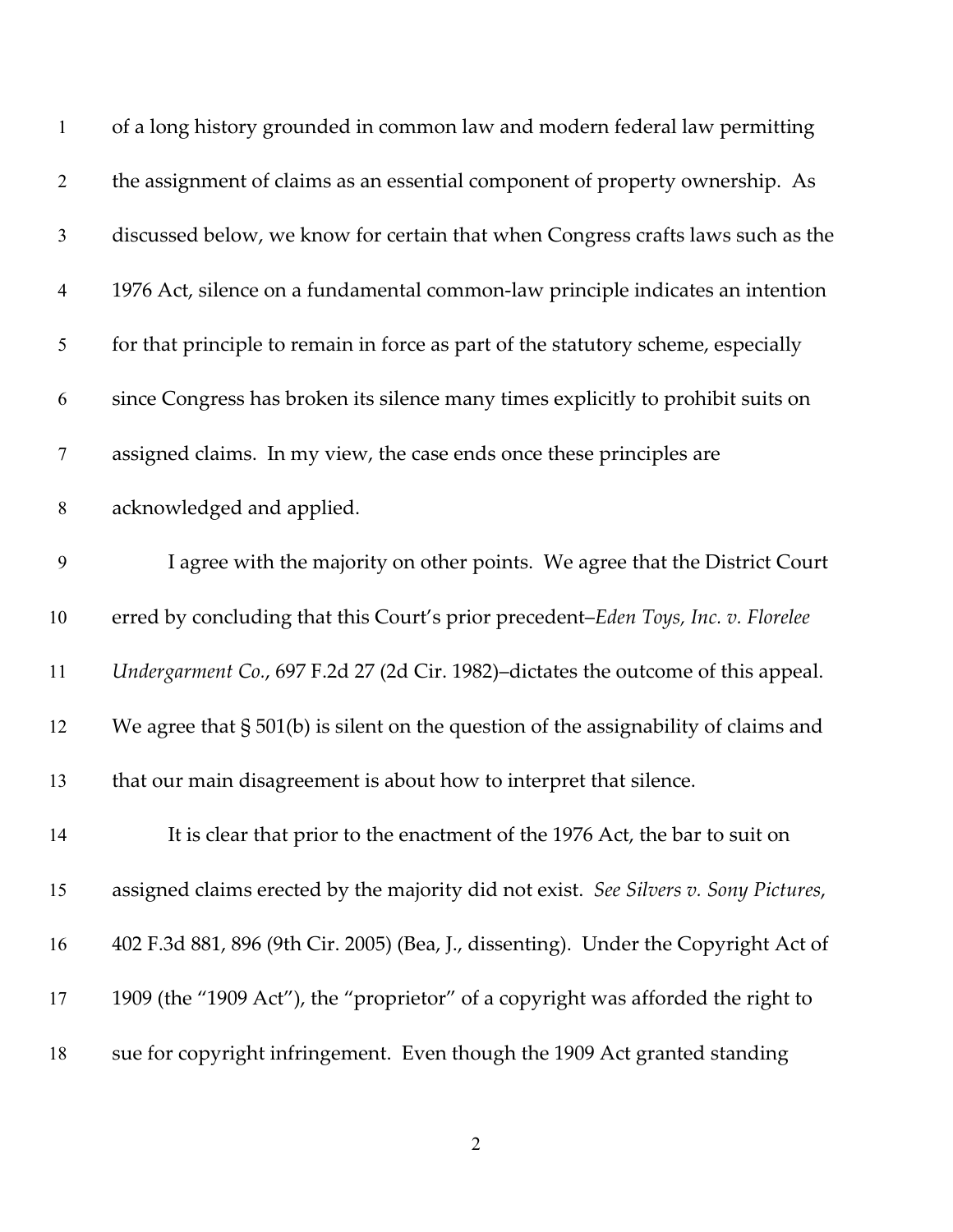| $\mathbf{1}$     | solely to the "proprietor" of the entire copyright, courts nevertheless allowed      |
|------------------|--------------------------------------------------------------------------------------|
| $\overline{2}$   | assignees of an accrued cause of action for copyright infringement to sue for        |
| $\mathfrak{Z}$   | infringement. Id.; see also Prather v. Neva Paperbacks, Inc., 410 F.2d 698, 700 (5th |
| $\overline{4}$   | Cir. 1969) (assignee of accrued cause of action had standing to sue for copyright    |
| $\mathfrak{S}$   | infringement). As Judge Bea noted, "[t]he infringement claim, like any other         |
| 6                | contingent asset, could be sold, much like the copyright holders's claim against a   |
| $\boldsymbol{7}$ | trade debtor or a coupon clipped from the copyright holder's bond portfolio,"        |
| $8\,$            | and all defenses against the assignor were valid against the assignee who stood      |
| 9                | in the shoes of the assignor. Silvers, 402 F.3d at 897.                              |
| 10               | This conclusion concerning the general assignment of causes of action is             |
| 11               | congruent with unusually well-established law. In Welch v. Mandeville, 14 U.S. (1    |
| 12               | Wheat.) 233 (1816) (Story, J.), for example, the Supreme Court held that "[c]ourts   |
| 13               | of law, following the rules of equity, now take notice of assignments of choses      |
| 14               | in action, and exert themselves to afford them every support and protection."        |
| 15               | Id. at 236. Numerous other cases have applied this principle and treat the right to  |
| 16               | bring a cause of action as a right separate from the particular property that gave   |
| 17               | rise to the right. See, e.g., ABKCO Music, Inc. v. Harrisongs Music, Ltd., 944 F.2d  |
| 18               | 971, 980 (2d Cir. 1991) ("a copyright owner can assign its copyright but, if the     |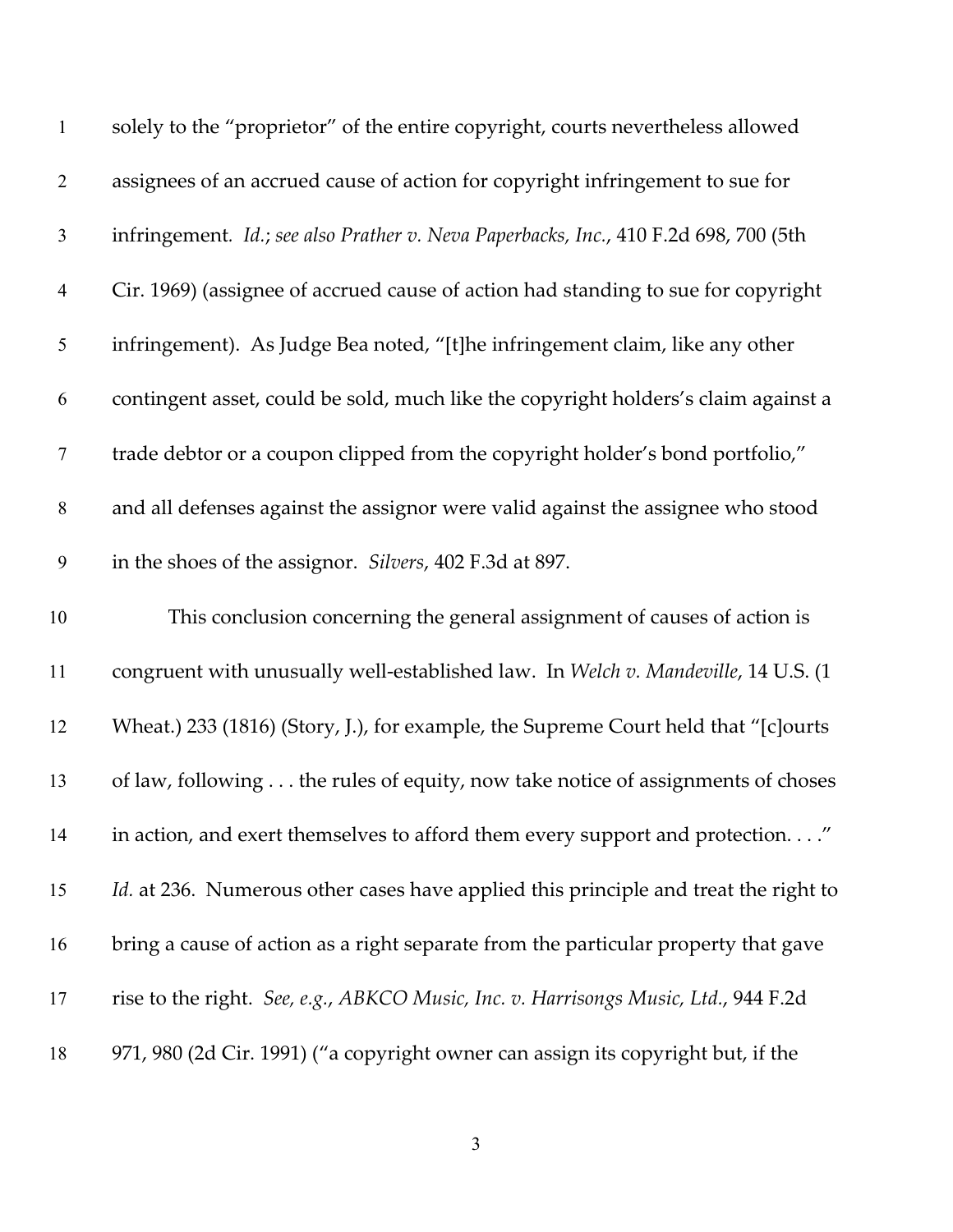| $\mathbf{1}$     | accrued causes of action are not expressly included in the assignment, the            |
|------------------|---------------------------------------------------------------------------------------|
| $\overline{2}$   | assignee will not be able to prosecute them"); Bluebird Partners, L.P. v. First       |
| 3                | Fidelity Bank, N.A. New Jersey, 85 F.3d 970, 974 (2d Cir. 1996) (federal securities   |
| $\overline{4}$   | law claims may be assigned but the assignment must be express, instead of             |
| 5                | automatic, upon the sale of the underlying security). And even antitrust claims       |
| 6                | have long been held to be assignable, even though the federal antitrust laws,         |
| $\boldsymbol{7}$ | such as the Sherman Act, do not expressly permit assignment. See, e.g., D'Ippolito    |
| $8\,$            | v. Cities Serv. Co., 374 F.2d 643, 647 (2d Cir. 1967) ("Antitrust claims have been    |
| $\boldsymbol{9}$ | held assignable. The most frequent example seems to be the assignment of              |
| 10               | claims by members of a non-profit trade association to the association."); Cordes     |
| 11               | & Co. Fin. Servs., Inc. v. A.G. Edwards & Sons, Inc., 502 F.3d 91, 100, 103 (2d Cir.  |
| 12               | 2007) (noting that antitrust claims are generally assignable and holding that an      |
| 13               | assignment of class representative status in an antitrust action is permissible and   |
| 14               | does not constitute champerty). Further, under the Restatement (Second) of            |
| 15               | Contracts $\S 317(2)(b)$ (1981), contract rights are assignable unless the assignment |
| 16               | is forbidden by statute.                                                              |
| 17               | This common law principle applies with full force to comprehensive                    |

statutory regulatory schemes fashioned by Congress. In *Sprint Communications*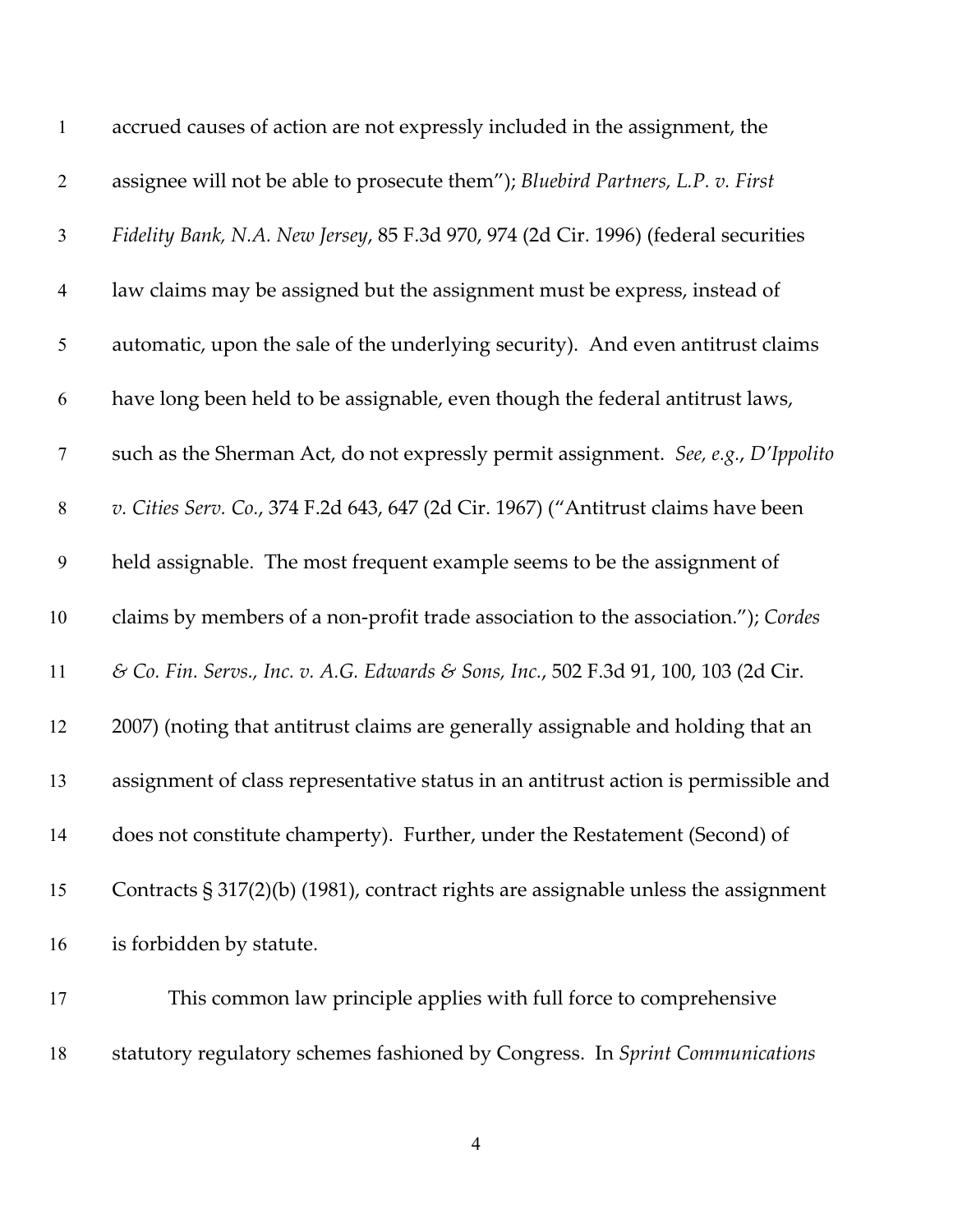| $\mathbf{1}$   | Co. v. APCC Services, Inc., 554 U.S. 269, 285-86 (2008), the Supreme Court held           |
|----------------|-------------------------------------------------------------------------------------------|
| $\overline{2}$ | that the assignee of an injured party's claim for monies owed to the injured party        |
| $\mathfrak{Z}$ | under the Federal Communications Act could sue for the injured party's claims             |
| $\overline{4}$ | even though the statute was silent on that question. The Court emphasized that            |
| 5              | "history and precedent are clear Assignees of a claim  have long been                     |
| 6              | permitted to bring suit." Sprint, 554 U.S. at 275; see also, e.g., Lerman v. Joyce Int'l, |
| $\overline{7}$ | Inc., 10 F.3d 106, 112 (3d Cir. 1993) (Alito, J.) (RICO claims are assignable, and,       |
| $8\,$          | because the civil RICO statute was modeled after Section 4 of the Clayton Act, 15         |
| 9              | U.S.C. § 15, for which an express assignment is required, an assignment of a              |
| 10             | RICO claim must also be express); Montefiore Medical Ctr. v. Teamsters Local 272,         |
| 11             | 642 F.3d 321, 328-29 (2d Cir. 2011) (an ERISA beneficiary may assign his or her           |
| 12             | claim to a healthcare provider even though ERISA $\S$ 502(a)(1)(B) (29 U.S.C. $\S$        |
| 13             | $1132(a)(1)(B)$ provides that a civil action may be brought "by a participant or          |
| 14             | beneficiary" of an ERISA plan, and even though that provision is generally                |
| 15             | "narrowly construed to permit only the enumerated parties to sue directly for             |
| 16             | relief").                                                                                 |
| 17             | The 1976 Act effected major changes to the 1909 regime in response to a                   |

wide variety of new techniques for capturing printed matter, sounds, and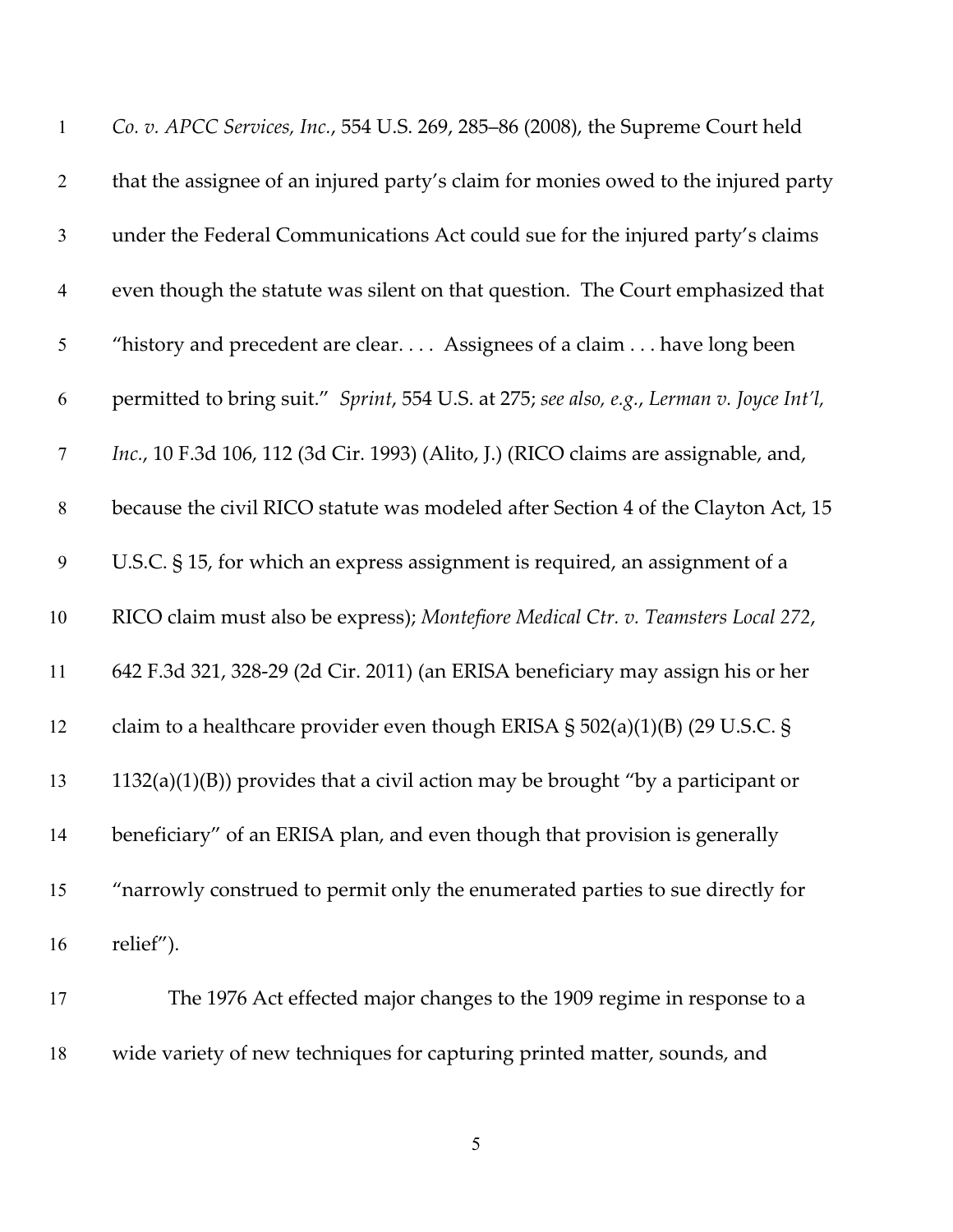| $\mathbf{1}$     | images. Congress undertook to divide and subdivide copyright uses in light of      |
|------------------|------------------------------------------------------------------------------------|
| $\overline{2}$   | the wide variety of new methods of reproduction and distribution. Congress         |
| $\mathfrak{Z}$   | concluded that achieving this goal required a mechanism whereby previously-        |
| $\overline{4}$   | barred owners of exclusive licenses could sue for copyright infringement. To       |
| 5                | accomplish this result, Congress enacted § 501 to provide access to the courts for |
| 6                | the owner of one or more rights to "exclusive" use. But, tellingly, Congress did   |
| $\boldsymbol{7}$ | not mention the right of the owner of the overall copyright to sue. Silvers, 402   |
| $8\,$            | F.3d at 898 (Bea, J., dissenting). As Judge Bea correctly observed, " nothing in   |
| 9                | the 1976 Act eliminated the rights of copyright owners under Section 101 of the    |
| 10               | 1909 Act to their remedies, nor the right of property owners to enjoy the property |
| 11               | rights granted by the statute including the assignment and enforcement of          |
| 12               | accrued causes of action." Id. at 898-99.                                          |
| 13               | The majority's analysis-essentially based on the maxim expressio unius est         |
| 14               | exclusio alterius-proceeds under the assumption that if assignments are not        |
| 15               | mentioned in § 106 then they cannot be a part of the exclusive rights listed. But, |
| 16               | this analysis collides head on with the fact that the common law of assignments    |
| 17               | is law and, as Judge Bea correctly notes, law trumps canons of statutory           |
| 18               | interpretation. As the Supreme Court has held, statutes that invade the common     |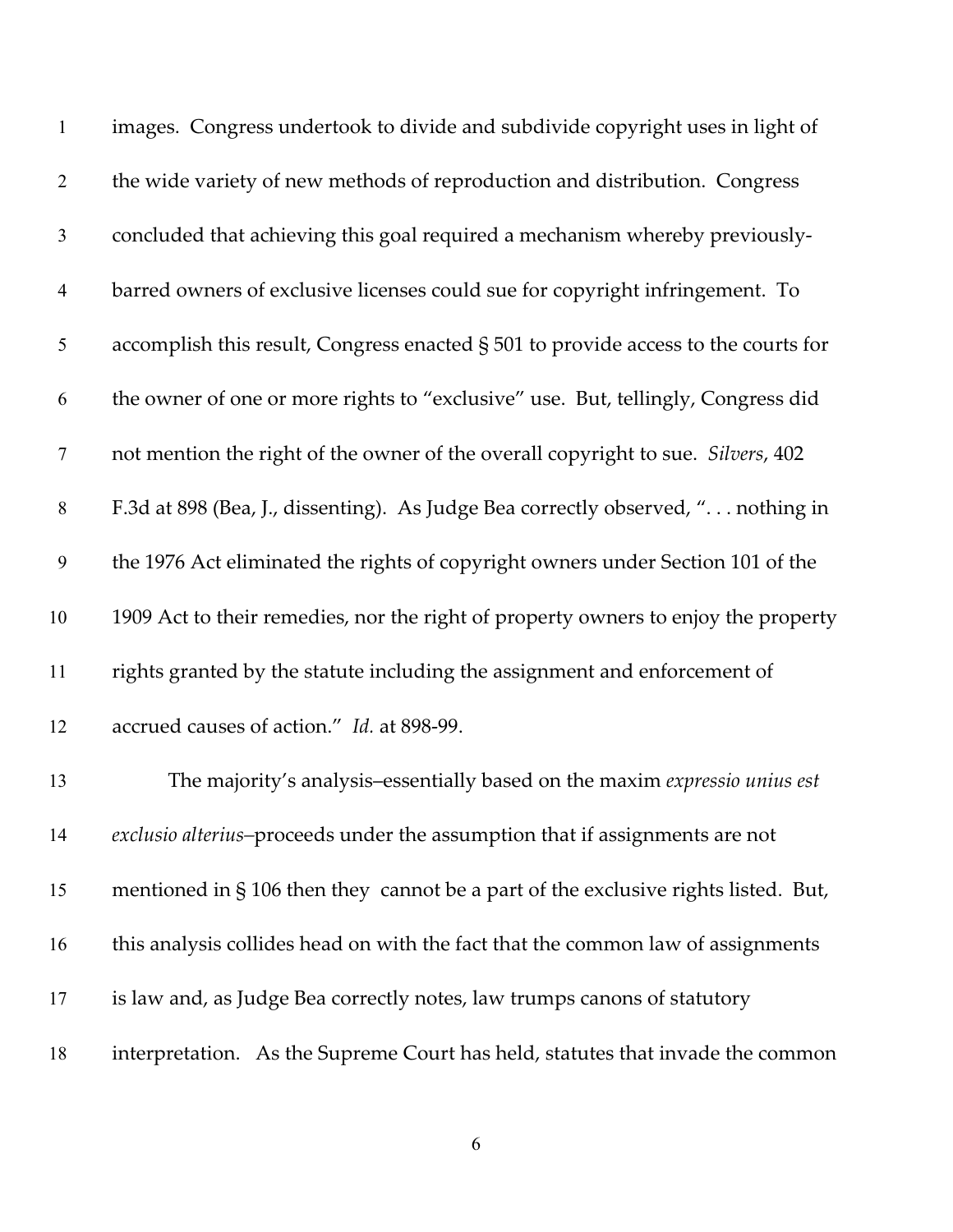| $\mathbf{1}$   | law must be read with a presumption favoring the retention of longstanding              |
|----------------|-----------------------------------------------------------------------------------------|
| $\overline{2}$ | principles of common law "except when a statutory purpose to the contrary is            |
| 3              | evident" from the text of the statute. See, e.g., United States v. Texas, 507 U.S. 529, |
| $\overline{4}$ | 535 (1993) (collecting cases). Specifically, the Supreme Court stated that, "to         |
| 5              | abrograte a common law principle, the statute must 'speak directly' to the              |
| 6              | question addressed by the common law." Id. at 534; see also, e.g., United States v.     |
| $\tau$         | Federative Republic of Brazil, 748 F.3d 86, 95-96 (2d Cir. 2014) (same); Attorney       |
| $8\,$          | General of Canada v. R.J. Reynolds Tobacco Holdings, Inc., 268 F.3d 103, 127-28 (2d     |
| 9              | Cir. 2001) (same). The majority's analysis inverts this principle. There is no          |
| 10             | question that the 1976 Act did not "speak directly" to the common law of                |
| 11             | assignment and no intention to repeal that longstanding principle of law is             |
| 12             | anywhere "evident." In light of these conspicuous omissions, expressio unius            |
| 13             | cannot be enlisted to override otherwise applicable common law.                         |
| 14             | Further, as Judge Bea noted, Congress unquestionably knows how to bar                   |
| 15             | assignments of claims when that is its intention. Silvers, 402 F.3d at 900 (citing      |
| 16             | the Federal Anti-Assignment Act of 1862, 41 U.S.C. § 15; the Federal Assignment         |
| 17             | of Claims Act of 1940, 31 U.S.C. 3727; and the Employee Retirement Income               |
| 18             | Security Act of 1974 ("ERISA"), 29 U.S.C. § 1056). It is hardly surprising to us        |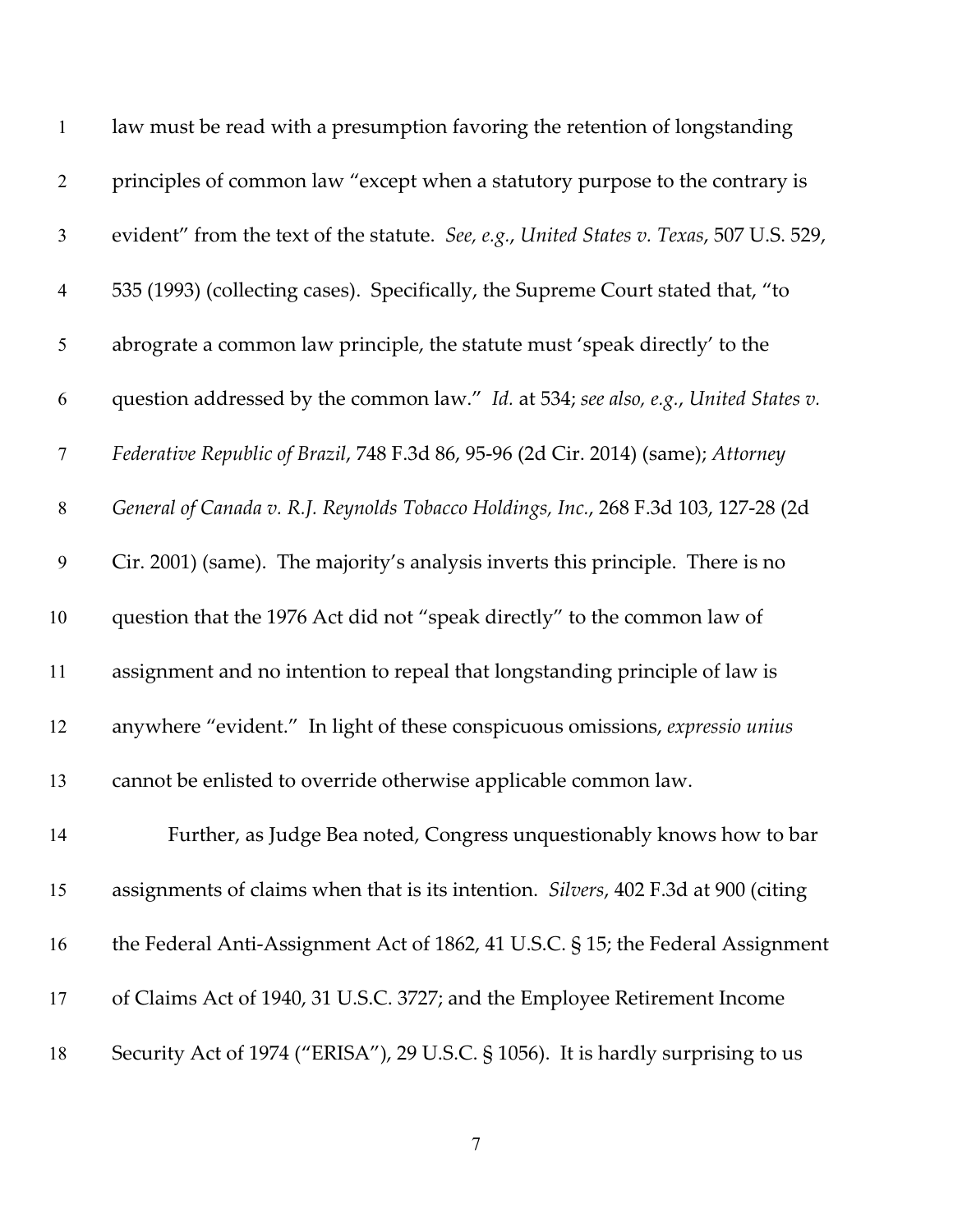| $\mathbf{1}$   | that nothing in the 1976 Act bars the assignment of the right to sue because a        |
|----------------|---------------------------------------------------------------------------------------|
| $\overline{2}$ | central purpose of the 1976 modifications was to expand the ability to bring suits    |
| $\mathfrak{Z}$ | for infringement.                                                                     |
| $\overline{4}$ | Moreover, it is far from clear to us that $\S 501(b)$ is even reasonably              |
| 5              | susceptible to the majority's interpretation. Under that section, an owner of a       |
| 6              | right under a copyright is "entitled" "to institute an action for any infringement    |
| $\tau$         | of that particular right committed while he or she is the owner of it." 17 U.S.C. §   |
| $8\,$          | 501(b). The majority concludes that "the most natural reading of this provision       |
| 9              | is that by identifying who may bring suit under the Act, Congress signaled            |
| 10             | that others may not," Op. at 14. And, the majority says that application of the       |
| 11             | expressio unius canon to the list of six "exclusive rights under a copyright" set out |
| 12             | in § 106, which does not include the right to sue, means that Congress did not        |
| 13             | intend to permit suits by assignees of the right to sue for infringement.             |
| 14             | The text does not support this reading. First, $\S 501(b)$ provides that owners       |
| 15             | of an exclusive right under a copyright are "entitled" to bring an infringement       |
| 16             | action. To entitle a party to do something is to grant that party a legal right. But  |
| 17             | an "entitlement" does not limit the set of plaintiffs who may sue. Because A is       |
| 18             | entitled to sue does not, after all, mean that B is not entitled to sue. More,        |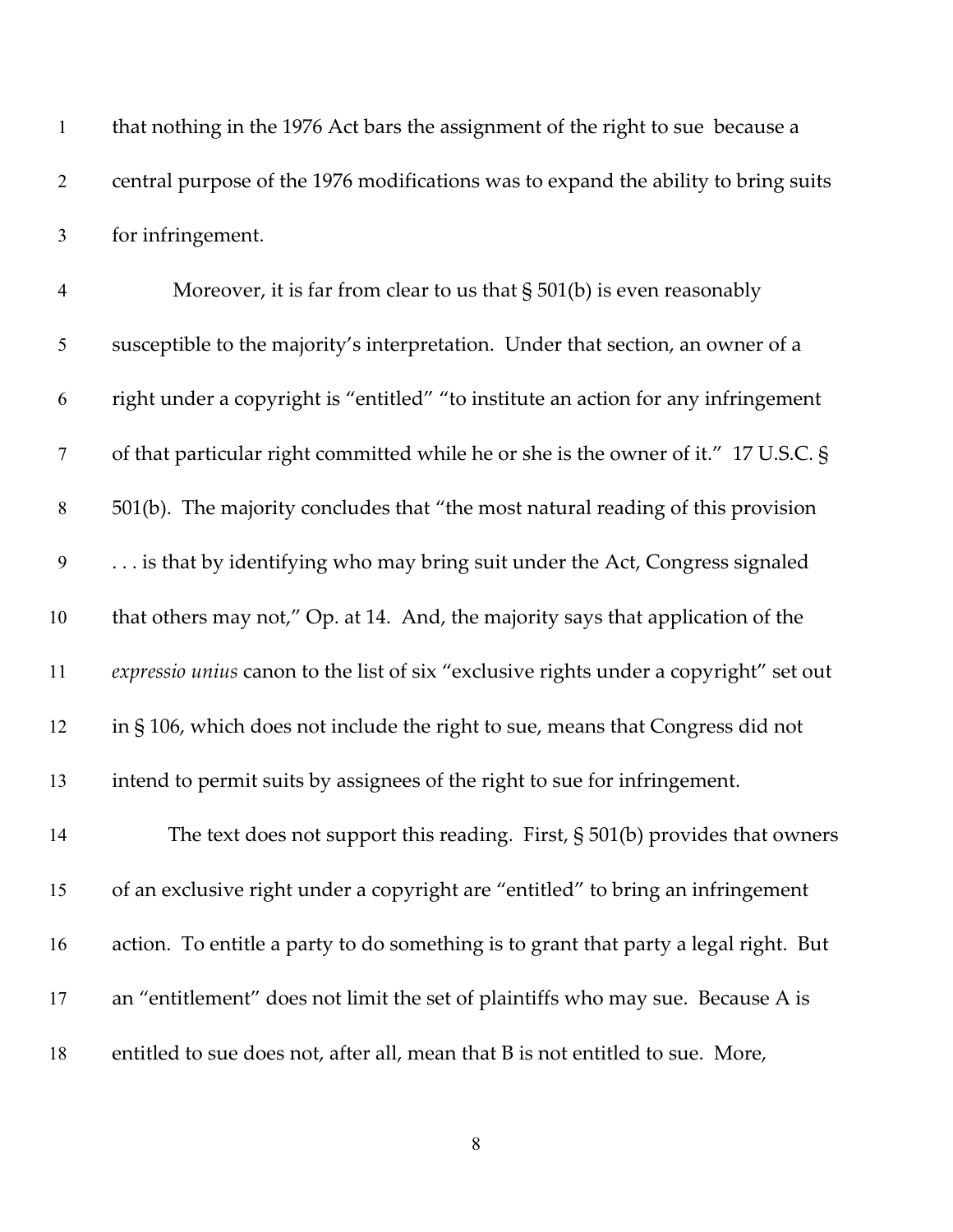| $\mathbf{1}$     | importantly, as we have seen, to serve as the vehicle for overruling common law,   |
|------------------|------------------------------------------------------------------------------------|
| $\overline{2}$   | the relevant provision-§ 501 (b)-must "speak directly" to Congress's intention to  |
| $\mathfrak{Z}$   | do so and that intention must be "evident," Texas, 507 U.S. at 535. Section 501    |
| $\overline{4}$   | does not address the common law of assignment at all, much less directly, and no   |
| 5                | intention on the part of Congress to repeal the common law of permitting the       |
| 6                | assignability of claims is "evident."                                              |
| $\tau$           | Second, the majority reads $\S$ 501(b)'s language "to institute an action for      |
| $8\phantom{1}$   | any infringement of that particular right committed while he or she is the owner   |
| $\boldsymbol{9}$ | of it" to limit actions for infringement to owners of the rights when the          |
| 10               | infringement was committed. According to the majority, "section 501(b)             |
| 11               | prevents even holders of one of the exclusive section 106 rights from suing unless |
| 12               | the alleged infringement occurred 'while he or she [was] the owner of it." Op.     |
| 13               | at 15 (quoting $\S 501(b)$ ).                                                      |
| 14               | This reading cannot be reconciled with our Court's decision in ABKCO,              |
| 15               | which held that the owner of rights under a copyright can sell the rights and, at  |
| 16               | the same time, sell claims for infringement that had accrued when the (now         |
| 17               | former) owner possessed the rights. ABKCO, 944 F.2d at 980. The majority's         |
| 18               | reading of § 501(b) would preclude such a transaction, because the subsequent      |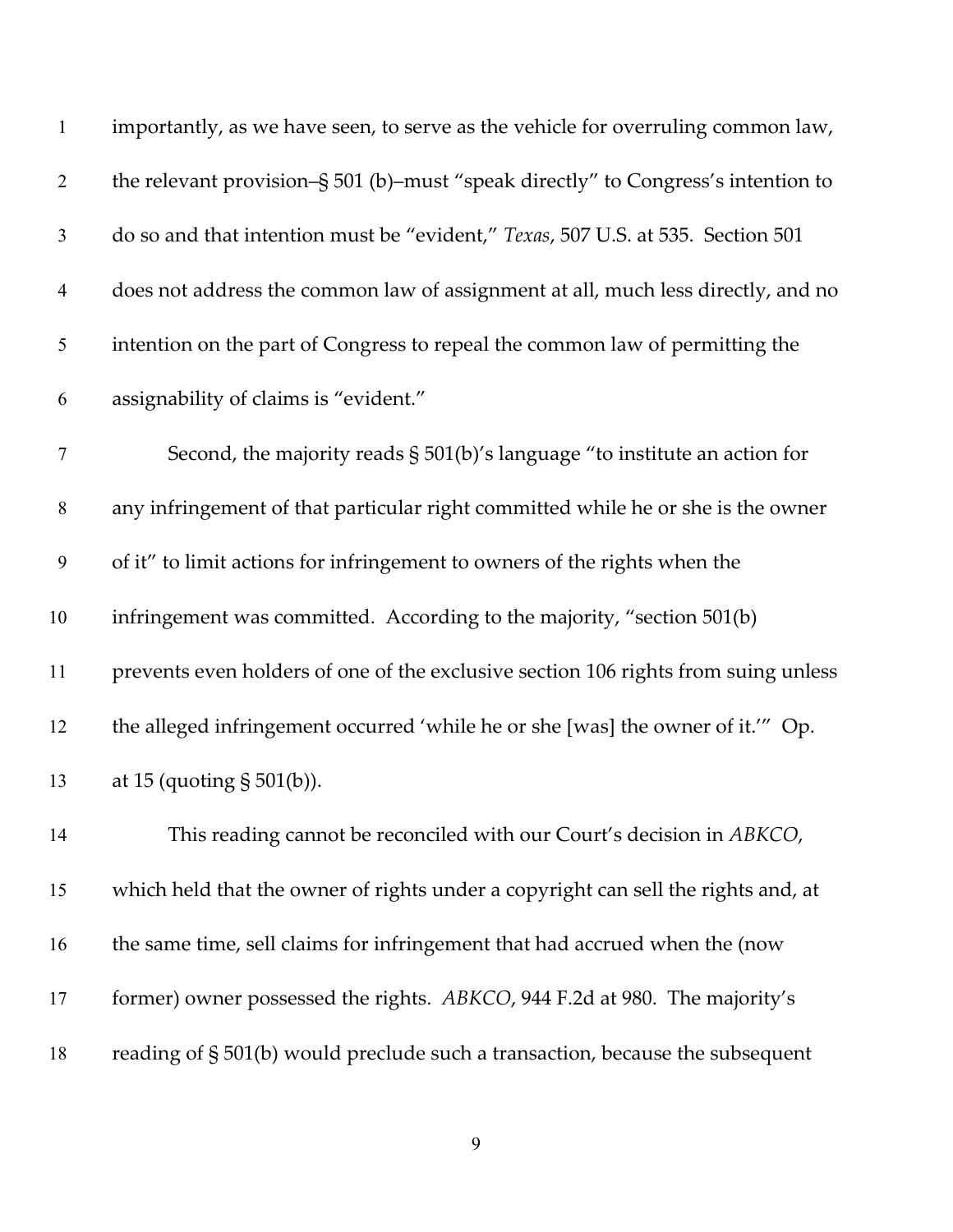| $\mathbf{1}$   | owner would then be permitted to sue for infringement that occurred when he or      |
|----------------|-------------------------------------------------------------------------------------|
| $\overline{2}$ | she was not the owner of the copyright. But, where the majority extracts a          |
| $\mathfrak{Z}$ | charter for such a carve-out is elusive. The text does not reveal, and the majority |
| $\overline{4}$ | does not proffer, any explanation for why a former copyright owner who              |
| 5              | transferred ownership but not claims is entitled under § 501(b) to institute an     |
| 6              | infringement suit. And, neither the text, nor the majority, explain why the         |
| $\tau$         | subsequent owner, if he or she is transferred the accrued claim even with           |
| $8\,$          | ownership rights, may institute an infringement action for infringement that was    |
| 9              | committed before he or she became the owner of the rights.                          |
| 10             | The majority contends that $\S$ 106 defines a closed set of the exclusive rights    |
| 11             | under a copyright such that the list's silence on whether the right to sue for      |
| 12             | copyright infringement is a separate right under a copyright means it meant to      |
| 13             | eliminate such a right. As the majority acknowledges, the legislative history of §  |
| 14             | 106 was intended to create a "bundle of rights" that "may be subdivided             |
| 15             | indefinitely." See Op. at 17 (quoting H.R. Rep. No. 94-1476, at 61). But, the       |
| 16             | Congressional Report on § 106 goes on to state that, when subject to a whole or     |
| 17             | partial transfer under § 201, "each subdivision of an exclusive right may be        |
| 18             | owned and enforced separately." H.R. Rep. No. 94-1476, at 61. The separate          |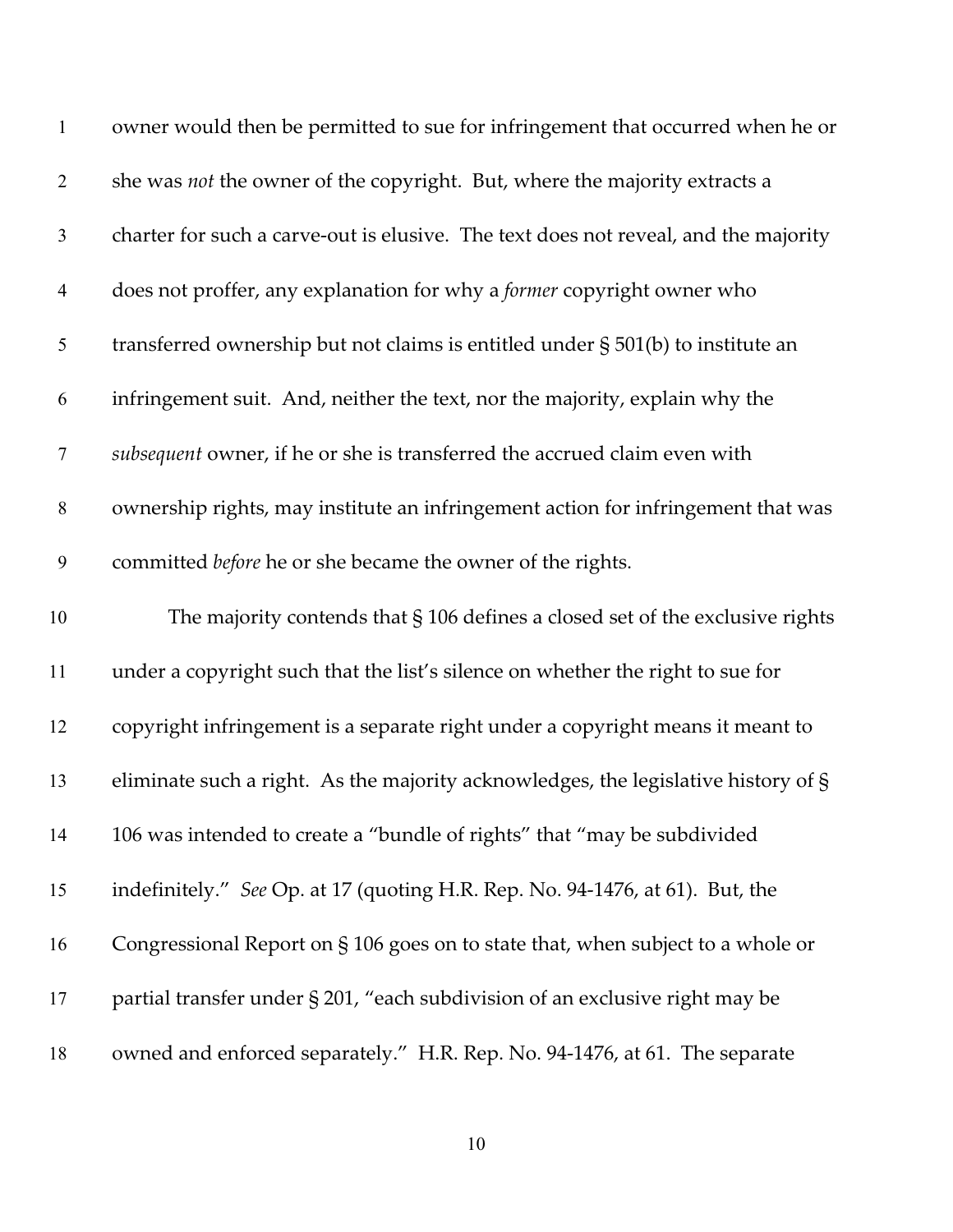| $\mathbf{1}$   | enforcement of subdivided rights, such as when a former owner decouples an           |
|----------------|--------------------------------------------------------------------------------------|
| $\overline{2}$ | accrued infringement actions from a sale of copyright rights, is a strong            |
| $\mathfrak{Z}$ | indication that a rights holder can assign enforcement rights to others.             |
| $\overline{4}$ | The majority goes on to distinguish copyright from numerous other federal            |
| 5              | rights for which assignability is permitted, essentially by asserting that copyright |
| 6              | is different. See Op. at 18 ("[W]hether any trend toward assignability should        |
| 7              | apply in the copyright context is a different matter. Even assuming that             |
| $8\,$          | congressional silence may, in general, reflect an intention not to preclude suit on  |
| 9              | assigned claims, we do not think it follows that such an interpretive principle      |
| 10             | would govern copyright claims.").                                                    |
| 11             | We all readily accept the proposition that a copyright may be "different."           |
| 12             | However, the majority never explains what those differences are and, more            |
| 13             | importantly, how whatever differences may exist require the excision of the          |
| 14             | assignment of claims from Congress's copyright scheme. Instead of identifying        |
| 15             | any specific characteristic of copyright that would make the assignment of           |
| 16             | copyright claims problematic, the majority generally claims that "the realm of       |
| 17             | intellectual property law has special characteristics that place it outside of any   |
| 18             | generally permissive regime for the assignment of federal claims." Op. at 22. But    |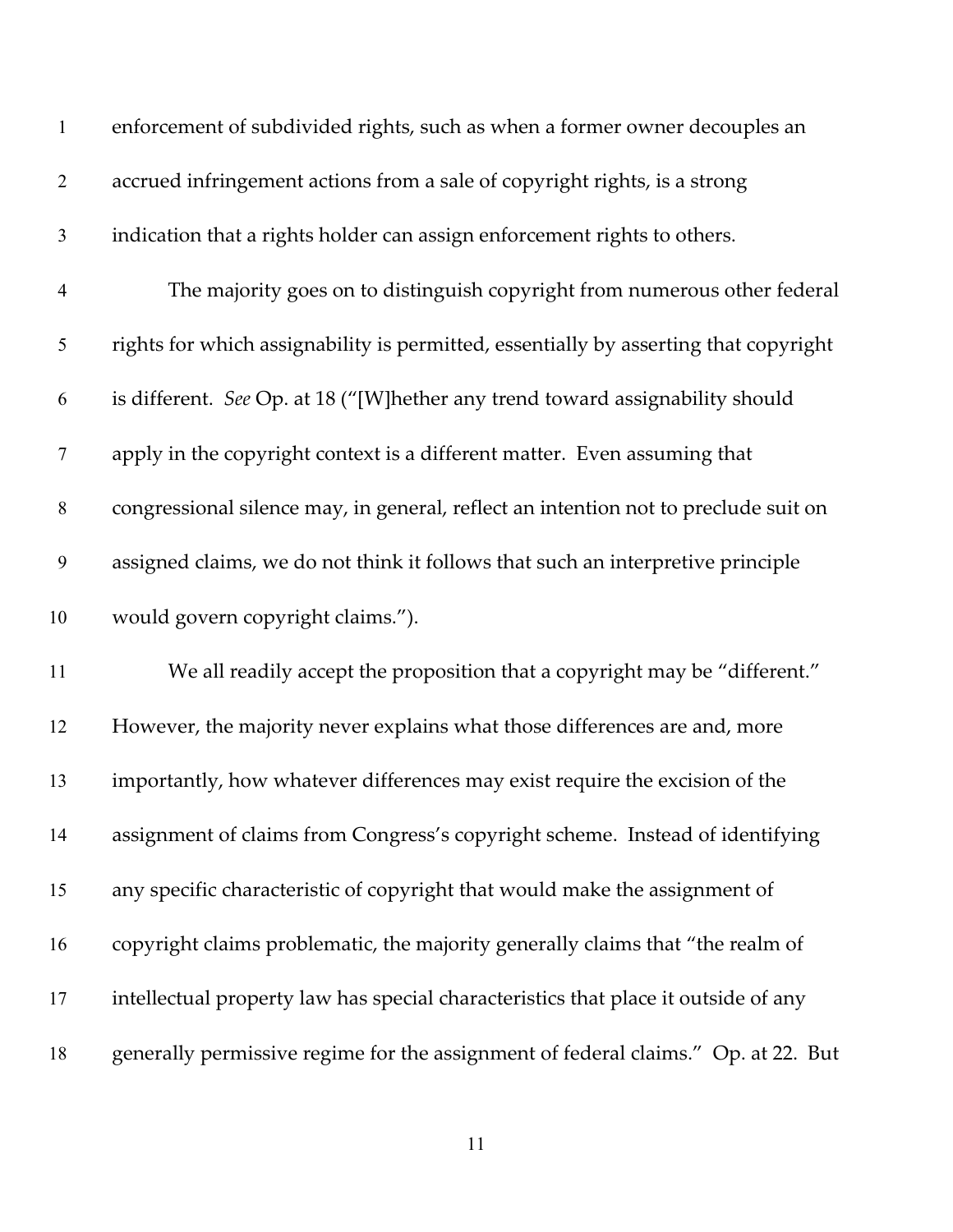| $\mathbf{1}$   | this "generally permissive regime" cannot be dismissed offhandedly because, as           |
|----------------|------------------------------------------------------------------------------------------|
| $\overline{2}$ | we have seen, it is law-common law-and this Court is obligated to follow that            |
| $\mathfrak{Z}$ | law when, as here, the statute does not "speak directly" to the issue of                 |
| $\overline{4}$ | assignability.                                                                           |
| 5              | The majority's main support for its contention that the common law right                 |
| 6              | to assignability of claims does not extend to copyright law is the Supreme               |
| $\tau$         | Court's decision in Crown Die & Tool Co. v. Nye Tool & Machine Works, 261 U.S. 24,       |
| $8\,$          | 40 (1923), which was not even a copyright case. This difference is important             |
| 9              | because while patent and copyright law are related, the Supreme Court has                |
| 10             | emphasized that caution must be exercised in applying doctrine formulated in             |
| 11             | one area to the other because major differences exist. Sony Corp. of America v.          |
| 12             | Universal City Studios, Inc., 464 U.S 417, 439 n.19 (1984); see also Mazer v. Stein, 347 |
| 13             | U.S. 201, 217 (1954) (declining to apply patent law to copyright law due to              |
| 14             | differences in the two bodies of law, as, for example, "[u]nlike a patent, a             |
| 15             | copyright gives no exclusive right to the art disclosed; protection is given only to     |
| 16             | the expression of the idea–not the idea itself").                                        |
| 17             | Suffice it to say, the world of intellectual property has turned over many               |
| 18             | times since Crown Die was written nearly a hundred years ago by Chief Justice            |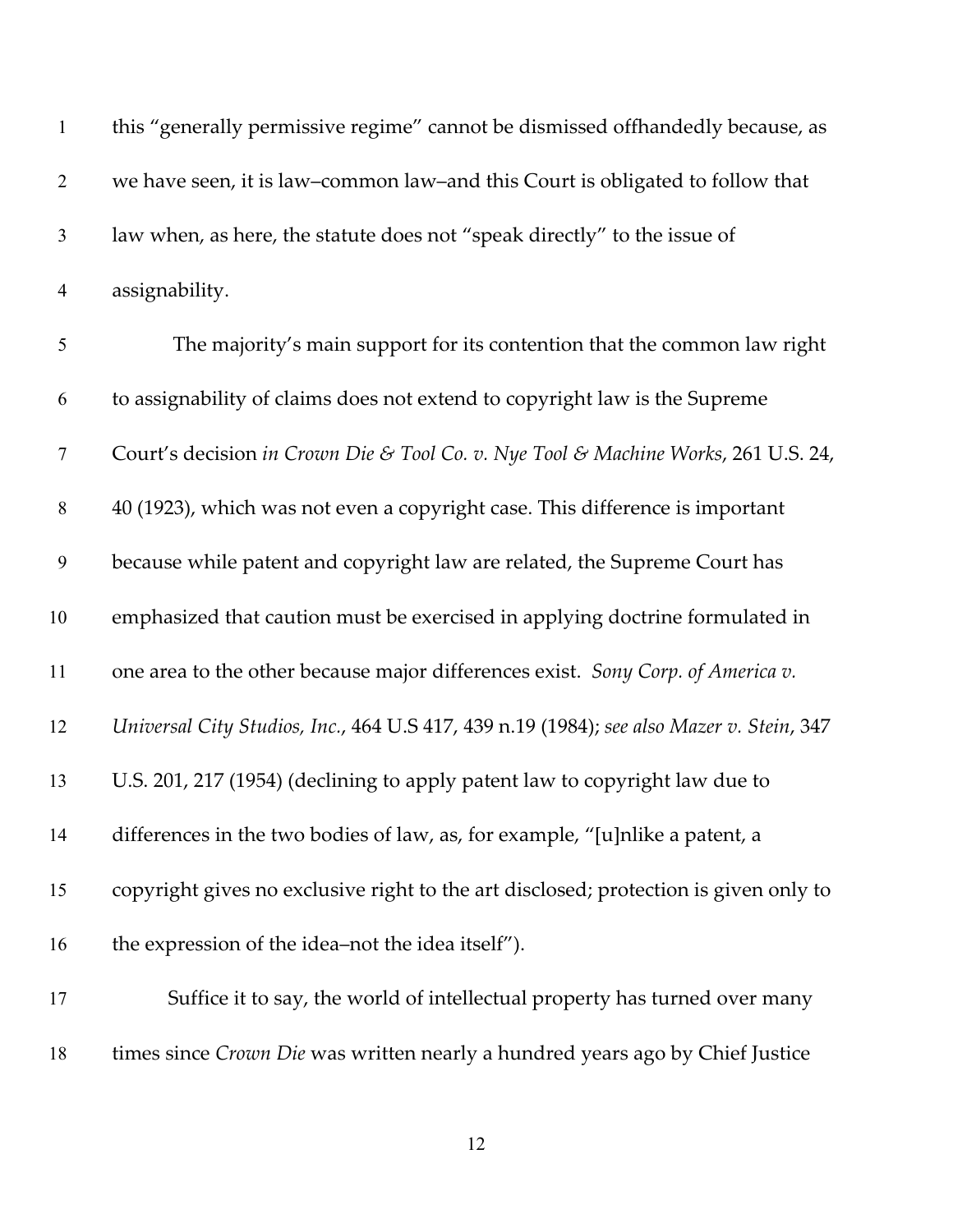| $\mathbf{1}$   | Taft. There, the Supreme Court held that an accrued cause of action for patent        |
|----------------|---------------------------------------------------------------------------------------|
| $\mathbf{2}$   | infringement was not assignable under the 1874 Patent Act. Chief Justice Taft         |
| $\mathfrak{Z}$ | reasoned that the common law doctrine of assignment of a cause of action does         |
| $\overline{4}$ | not apply to patent law because patent law is a creation of Congress and "no          |
| $\mathfrak{S}$ | rights can be acquired in it unless authorized by statute, and in the manner the      |
| 6              | statute prescribes." Crown Die, 261 U.S. at 40 (quoting Gayler v. Wilder, 51 U.S.     |
| $\overline{7}$ | 477, 494 (1850) (referring to patent rights)). He further reasoned that there was     |
| $8\,$          | no legislative intent to permit splitting a patent claim from the underlying right    |
| 9              | because to do so would result in an aftermarket in patent claims because there        |
| 10             | was no indication that Congress intended to permit patent holders to create           |
| 11             | "several monopolies to be made out of one" because such subdivision would             |
| 12             | facilitate fraud against users of the patented device. Id. at 38.                     |
| 13             | In my view, Crown Die has little relevance to this appeal for a number of             |
| 14             | reasons. See Silvers, 402 F.3d at 903-05. First, it cannot be seriously disputed that |
| 15             | Chief Justice Taft's view, formed from the single example of patent law, that in      |
| 16             | the absence of express Congressional authorization, pre-existing common law           |
| 17             | does not carry over into comprehensive statutory regulatory schemes is both           |
| 18             | directly contrary to modern Supreme Court doctrine that recognizes the vitality       |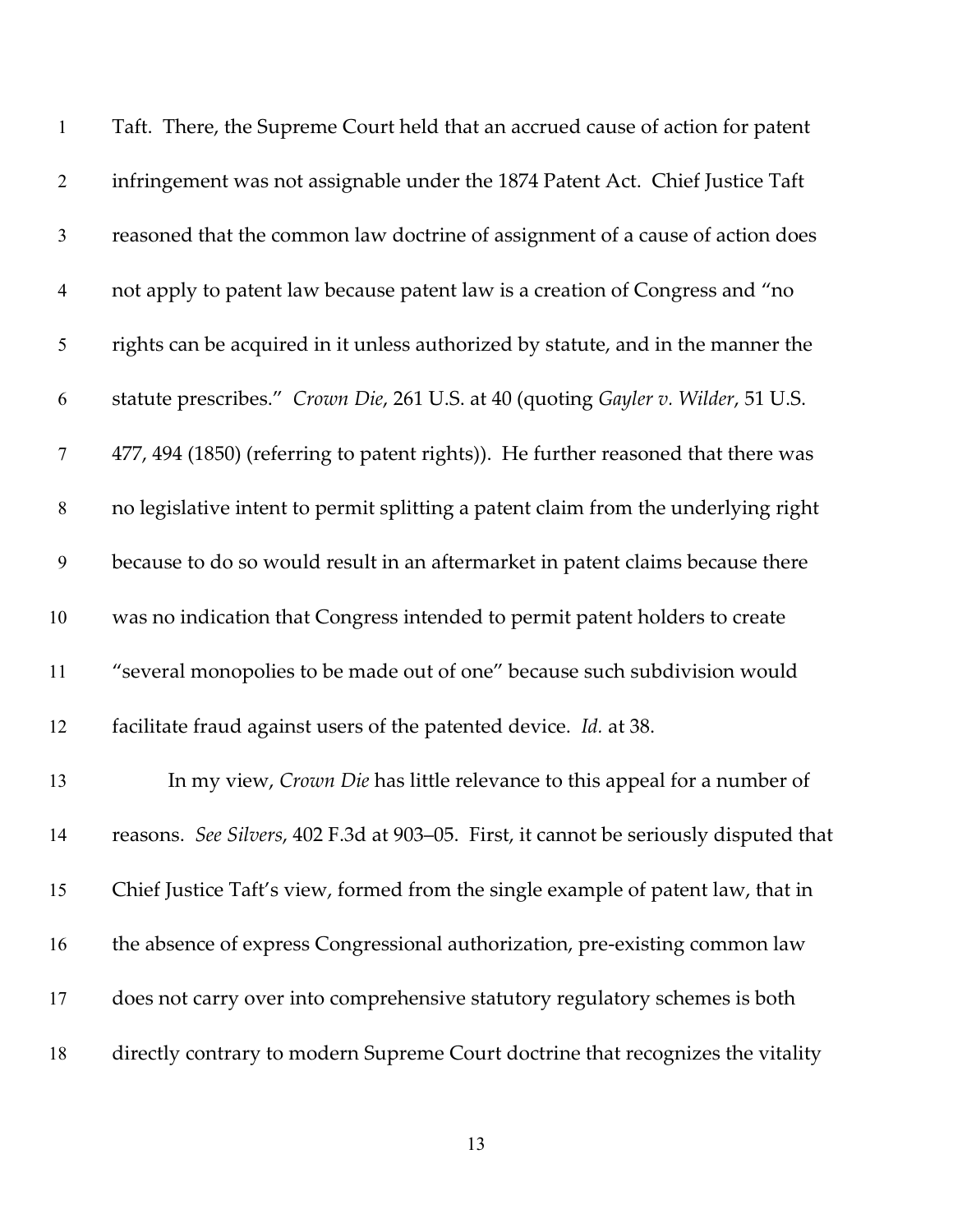| $\mathbf{1}$   | of the common law in modern statutory schemes and is in significant tension         |
|----------------|-------------------------------------------------------------------------------------|
| $\overline{2}$ | with prior Supreme Court precedent governing the assignability of claims, see       |
| $\mathfrak{Z}$ | Welch, 14 U.S. (1 Wheat.) at 236.                                                   |
| $\overline{4}$ | Sprint Communications addressed this precise point and came out the other           |
| 5              | way, enabling claims under the Federal Communications Act to be assigned in         |
| 6              | the absence of express statutory authorization. Sprint, 554 U.S. at 285-86. And, as |
| $\tau$         | discussed above, see supra, 4-5, common law rights remain in force unless           |
| $\,8\,$        | Congress speaks directly to the question addressed by the common law.               |
| 9              | Second, as Judge Bea noted, Crown Die painstakingly explained why                   |
| 10             | Congress would have disfavored claim assignments in the 1874 given the              |
| 11             | prevailing views of the functioning of the intellectual property marketplace. See   |
| 12             | Silvers, 402 F.3d at 904–05 (explaining that the 1874 Congress that passed the      |
| 13             | Patent Law, in contrast to the 1976 Congress that passed the Copyright Act,         |
| 14             | feared "several monopolies to be made out of one, and divided among different       |
| 15             | persons within the same limits"). Judge Bea also noted that concerns about the      |
| 16             | possibilities of fraud resulting from multiple assignments do not arise in the      |
| 17             | copyright context. The threat of such suits is addressed in both the 1909 and the   |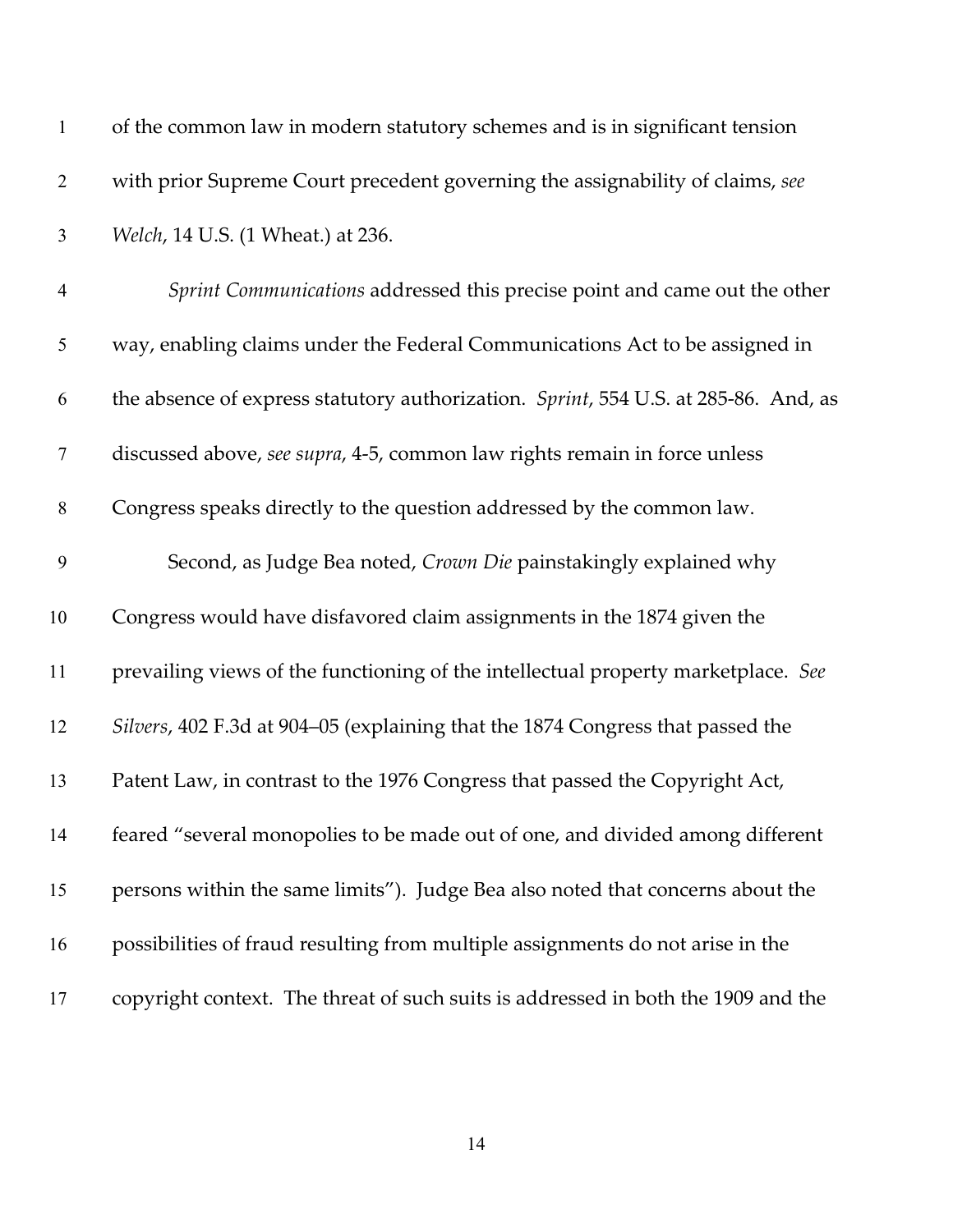| $\mathbf{1}$     | 1976 Acts by the fact that suits for infringement are not permitted unless the          |
|------------------|-----------------------------------------------------------------------------------------|
| $\overline{2}$   | registration provisions of the Acts had been complied with.                             |
| $\mathfrak{Z}$   | Third, the concern expressed in Crown Die-that assignments would                        |
| $\overline{4}$   | generate a multiplicity of suits because of the existence of several owners of          |
| $\mathfrak{S}$   | copyright uses-has been expressly overcome by allowing suit by the owner of             |
| 6                | "an" exclusive § 501(b) right to bring suit. Rather than supply any especially          |
| $\boldsymbol{7}$ | useful analogies to modern copyright law, Crown Die, in my view, highlights the         |
| $8\,$            | many fundamental differences that exist between copyright and nineteenth                |
| 9                | century patent law-differences that make comparisons entirely problematic.              |
| 10               | In sum, the key inquiry is not whether copyright and patent share a legal               |
| 11               | kinship, for of course they do, but whether their similarities extend to the matter     |
| 12               | germane here—whether the assignment of claims impacts both in the same way,             |
| 13               | a question the majority does not address. This omission is telling because the          |
| 14               | assignment of patent claims raises significant issues that do not arise when            |
| 15               | copyright claims are assigned. As a leading commentator has noted, "The fact            |
| 16               | that patent cases almost invariably entail judicial determination of validity           |
| 17               | argues for the presence in court of the patent owner in a way that copyright does       |
| 18               | not." 3 Paul Goldstein, Goldstein on Copyright § 15.5, at 15:42.2; see also id. (noting |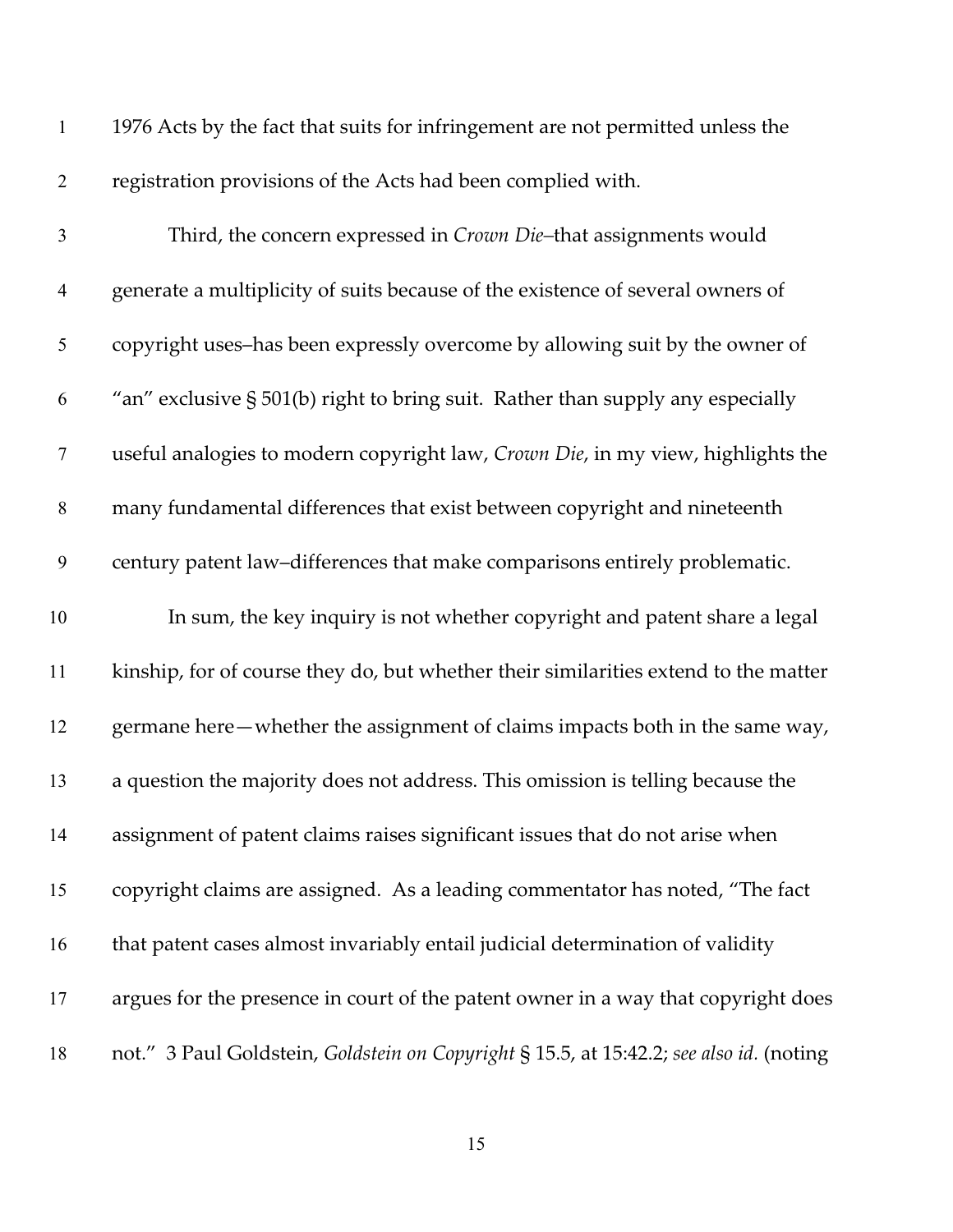| $\mathbf{1}$     | that the Silvers decision "rests on a reading of the 1976 Act's standing            |
|------------------|-------------------------------------------------------------------------------------|
| $\overline{2}$   | provision-that in giving standing to copyright owners to institute actions for      |
| $\mathfrak{Z}$   | infringement, section 501(b) intended to exclude those to whom the owners may       |
| $\overline{4}$   | have chosen, for good reason or ill, to assign their cause of action-that is        |
| $\mathfrak{S}$   | supported neither by the noncommittal legislative history, nor by the cited policy  |
| 6                | to protect good faith transferees"). The majority acknowledges that there is        |
| $\boldsymbol{7}$ | "equitable merit in allowing stock photography companies like DRK to aggregate      |
| $\,8\,$          | copyright infringement claims otherwise accrued to their clients. Aggregation       |
| 9                | could provide a practical means of forestalling and compensating for repeated       |
| 10               | small infringements and Congress might reasonably have chosen to permit such        |
| 11               | aggregation by assignment. But, as drafted, the Copyright Act does not, in our      |
| 12               | reading, permit DRK to assert those claims." Op. at 32.                             |
| 13               | Tellingly, the Supreme Court reached the opposite conclusion in Sprint              |
| 14               | even though the statute contained no express authorization of assignability.        |
| 15               | Payphone operators could assign their claims "[b]ecause litigation is expensive,    |
| 16               | because the evidentiary demands of a single suit are often great, and because the   |
| 17               | resulting monetary recovery is often small," Sprint, 554 U.S. at 271. In light of   |
| 18               | these substantial benefits that even the majority acknowledges, it is puzzling that |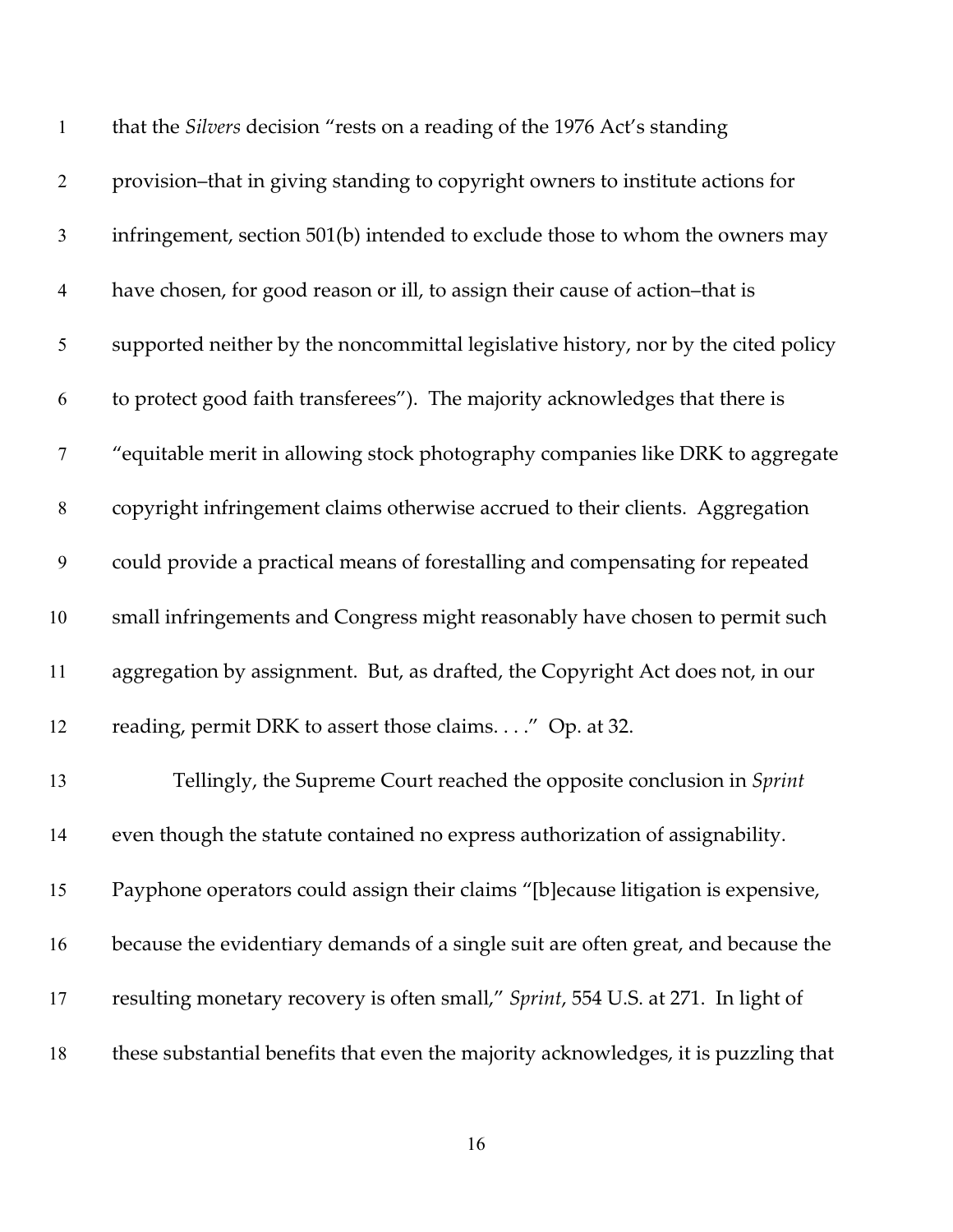| $\mathbf{1}$     | it offers not one reason why the 1976 Congress would have disfavored                  |
|------------------|---------------------------------------------------------------------------------------|
| $\overline{2}$   | assignment of claims. As Goldstein observed, "under what appears to be the            |
| $\mathfrak{Z}$   | majority view-and in any event the better view-an assignee who holds an               |
| $\overline{4}$   | accrued claim for copyright infringement, but has neither a legal nor beneficial      |
| 5                | interest in the copyright itself, may institute an action for infringement." Id. at   |
| 6                | 15:42-15:42.1.                                                                        |
| $\tau$           | Because I conclude that nothing in the Copyright Act precludes DRK from               |
| $\,$ $\,$        | prosecuting claims on its non-exclusive licenses as an assignee of a bare right to    |
| $\boldsymbol{9}$ | sue, I would reverse on this ground alone and would not reach the question of         |
| 10               | whether DRK had beneficial ownership of a copyright interest.                         |
| 11               | Nor would I reach the question of the applicability of Arizona law to the             |
| 12               | Assignment Agreements. The majority, after an extended discussion, concludes          |
| 13               | that under Arizona law, DRK does not have a legal ownership interest sufficient       |
| 14               | to assert a cause of action for infringement. Op. at 29-30. I do not believe that the |
| 15               | record permits us to resolve this issue with any confidence. The Agreements           |
| 16               | have no choice of law provisions and the issues of what law applies and what its      |
| 17               | relevant provisions are were never briefed. The majority's conclusions about the      |
| 18               | factual circumstances surrounding the execution of the Agreements, while              |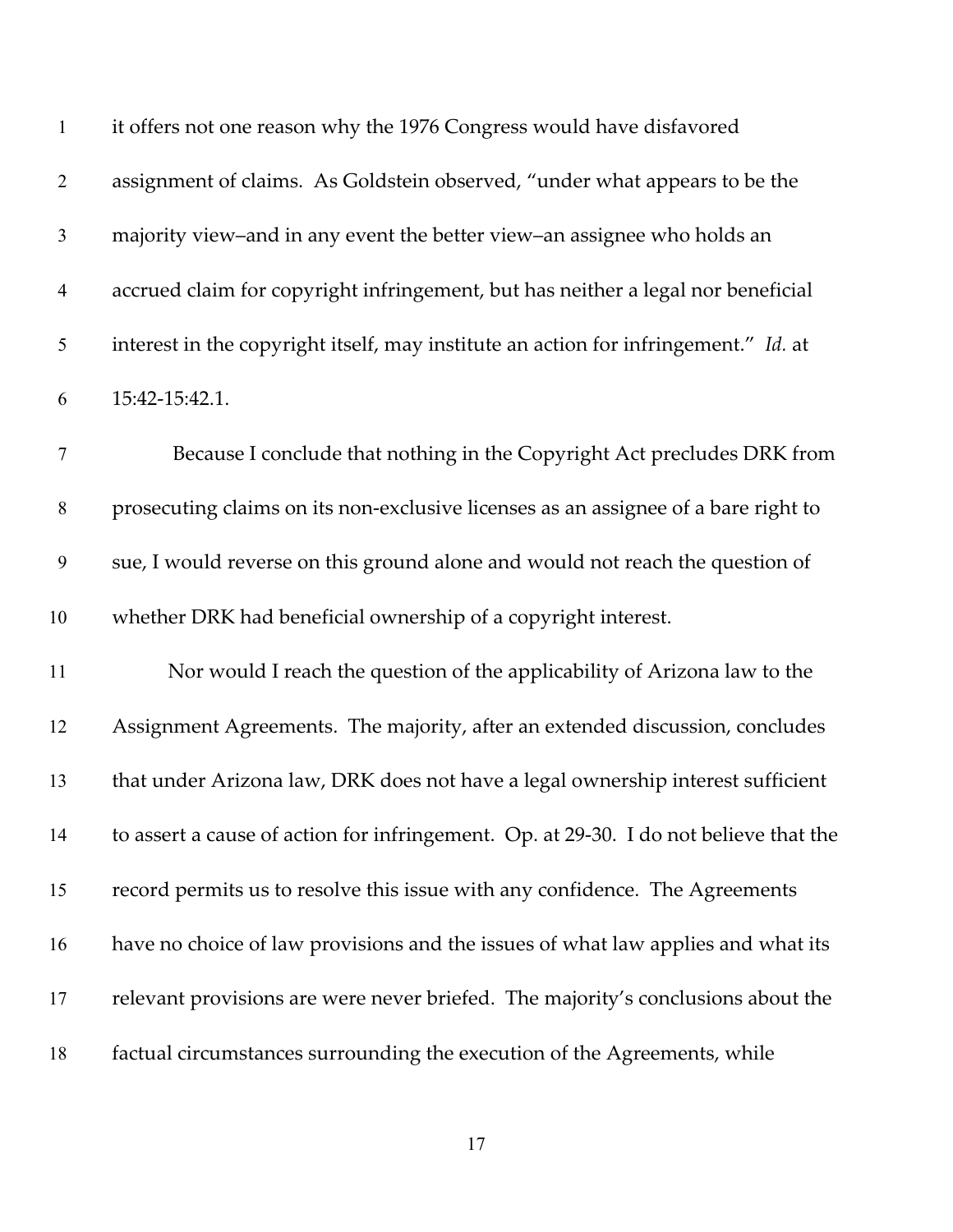| $\mathbf{1}$     | plausible, are purely conjectural because there is nothing in the record to support  |
|------------------|--------------------------------------------------------------------------------------|
| $\overline{2}$   | them. Even if Arizona law does apply, I believe it is highly doubtful that the       |
| $\mathfrak{Z}$   | extrinsic evidence the majority relies on would be admissible. Taylor v. State       |
| $\overline{4}$   | Farm Mutual Auto Insurance Co., 854 P.2d 1134 (Ariz. 1993), which appears to be      |
| 5                | the leading case, is decisive. It stands for the proposition that extrinsic evidence |
| 6                | may not be used to "contradict or vary the meaning of the agreement." Id. at         |
| $\boldsymbol{7}$ | 1141. Other Arizona Supreme Court cases indicate that ambiguity in the               |
| $8\,$            | language of a contract is required to admit extrinsic evidence. See Johnson v.       |
| $\boldsymbol{9}$ | Earnhardt's Gilbert Dodge, Inc., 132 P.3d 825, 828 (Ariz. 2006) ("Under Arizona's    |
| 10               | parol evidence rule, where an ambiguity exists on the face of a document or the      |
| 11               | language admits of differing interpretations, parol evidence is admissible to        |
| 12               | clarify and explain the document." (internal alterations and quotation marks         |
| 13               | omitted)); In re Marriage of Zale, 972 P.2d 230, 232 (Ariz. 1999) ("[A]mbiguity is   |
| 14               | the prerequisite to the admission of extrinsic or parol evidence."); Abrams v.       |
| 15               | Horizon Corp., 669 P.2d 51, 57 (Ariz. 1983) ("Where the contract is ambiguous, it is |
| 16               | appropriate to look to parol evidence to resolve the ambiguity.").                   |
| 17               | Here, the critical provision of the Assignment Agreements states that                |
| 18               | "[t]he undersigned photographer hereby grants to DRK all copyrights and              |